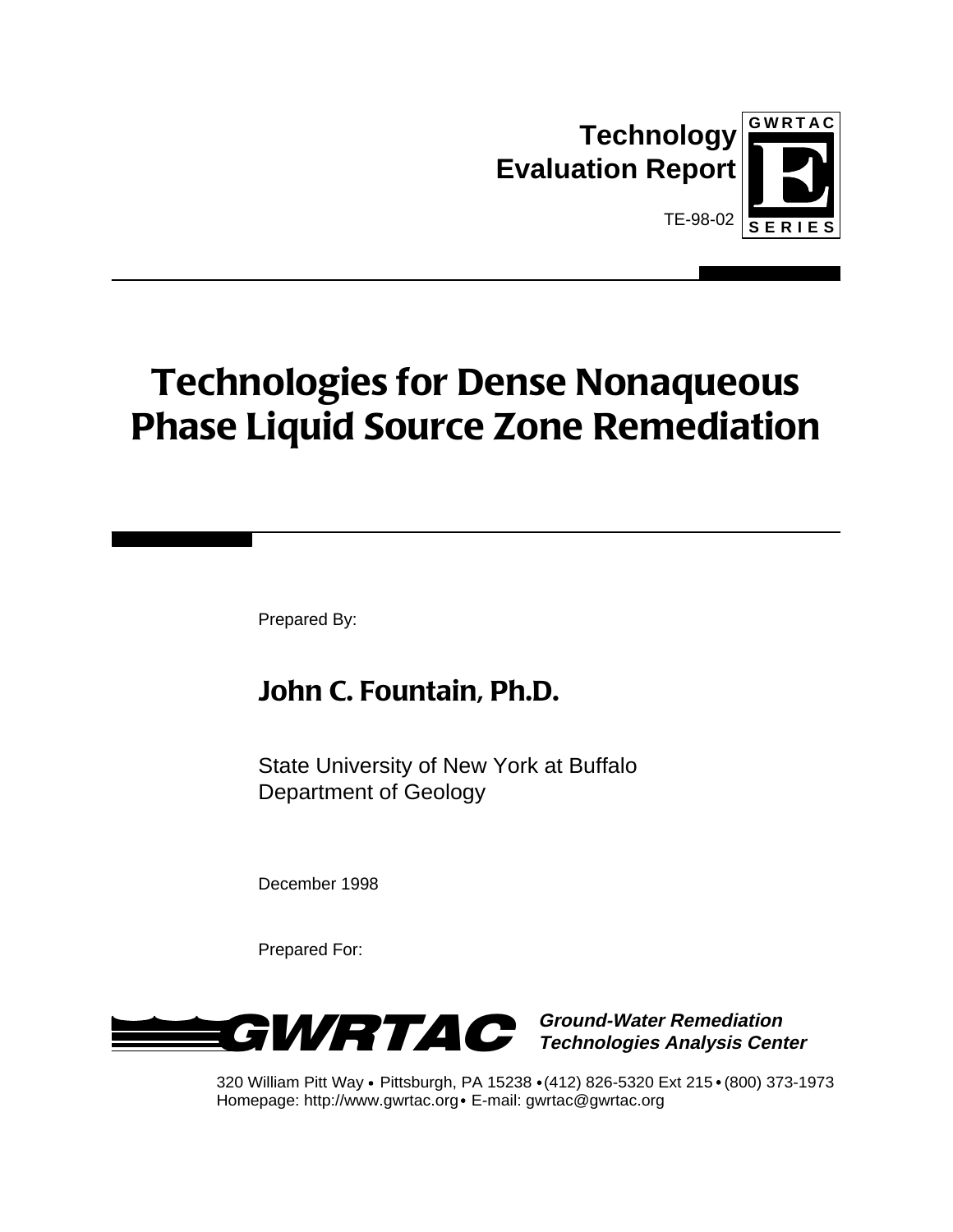### **FOREWORD**

#### **About GWRTAC**

The Ground-Water Remediation Technologies Analysis Center (GWRTAC) is a national environmental technology transfer center that provides information on the use of innovative technologies to clean up contaminated groundwater.

Established in 1995, GWRTAC is operated by Concurrent Technologies Corporation (CTC) in association with the University of Pittsburgh's Environmental Engineering Program through a Cooperative Agreement with the U.S. Environmental Protection Agency's (EPA) Technology Innovation Office (TIO). CTC, an independent nonprofit organization, is committed to assisting industry and government achieve world-class competitiveness. Through a unique concurrent engineering framework, CTC provides comprehensive solutions that improve product quality, productivity, and cost effectiveness.

#### **About "E" Series Reports**

This report is one of the GWRTAC "E" Series of reports, which are developed to provide a state-of-the-art review of a selected ground-water remediation technology or ground-water topic. These technology evaluation reports contain information gathered primarily from peer-reviewed papers and publications and, in some instances, from personal communication with involved parties. These reports are peer-reviewed prior to being released.

#### **Disclaimer**

GWRTAC makes no warranties, express or implied, including without limitation, warranty for completeness, accuracy, or usefulness of the information, warranties as to the merchantability, or fitness for a particular purpose. Moreover, the listing of any technology, corporation, company, person, or facility in this report does not constitute endorsement, approval, or recommendation by GWRTAC, CTC, the University of Pittsburgh, or the EPA.

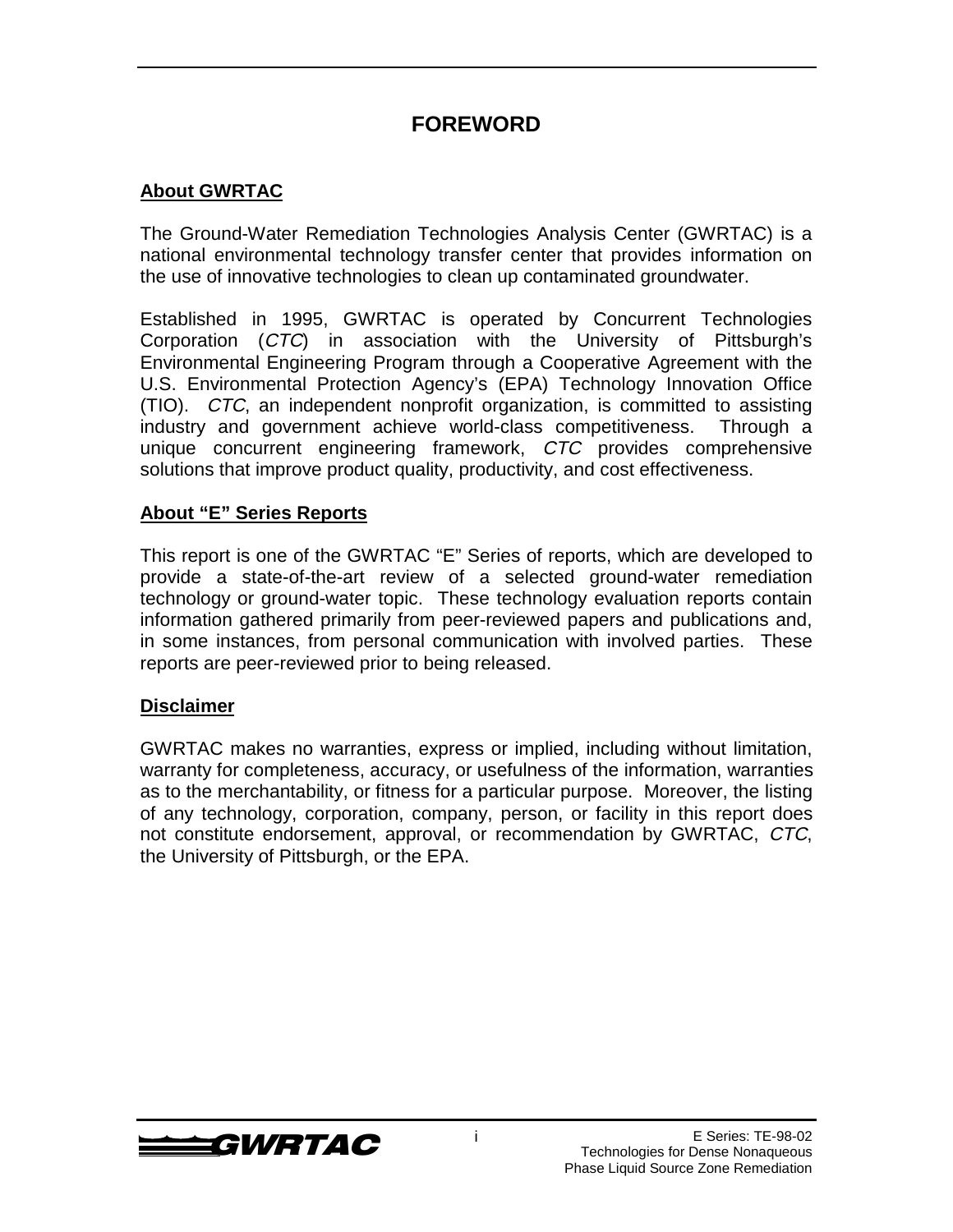### **ACKNOWLEDGEMENTS**

GWRTAC and Dr. Fountain would like to thank Mr. Richard Conway, Dr. Stephanie Fiorenza and Dr. C.H. Ward of Rice University, Dr. Richard Jackson of Duke Engineering & Services, Inc., and Dr. P. Suresh C. Rao of the University of Florida for their review of this document. Their timely and helpful comments and suggestions assisted greatly in the production and completion of this report and are very appreciated.

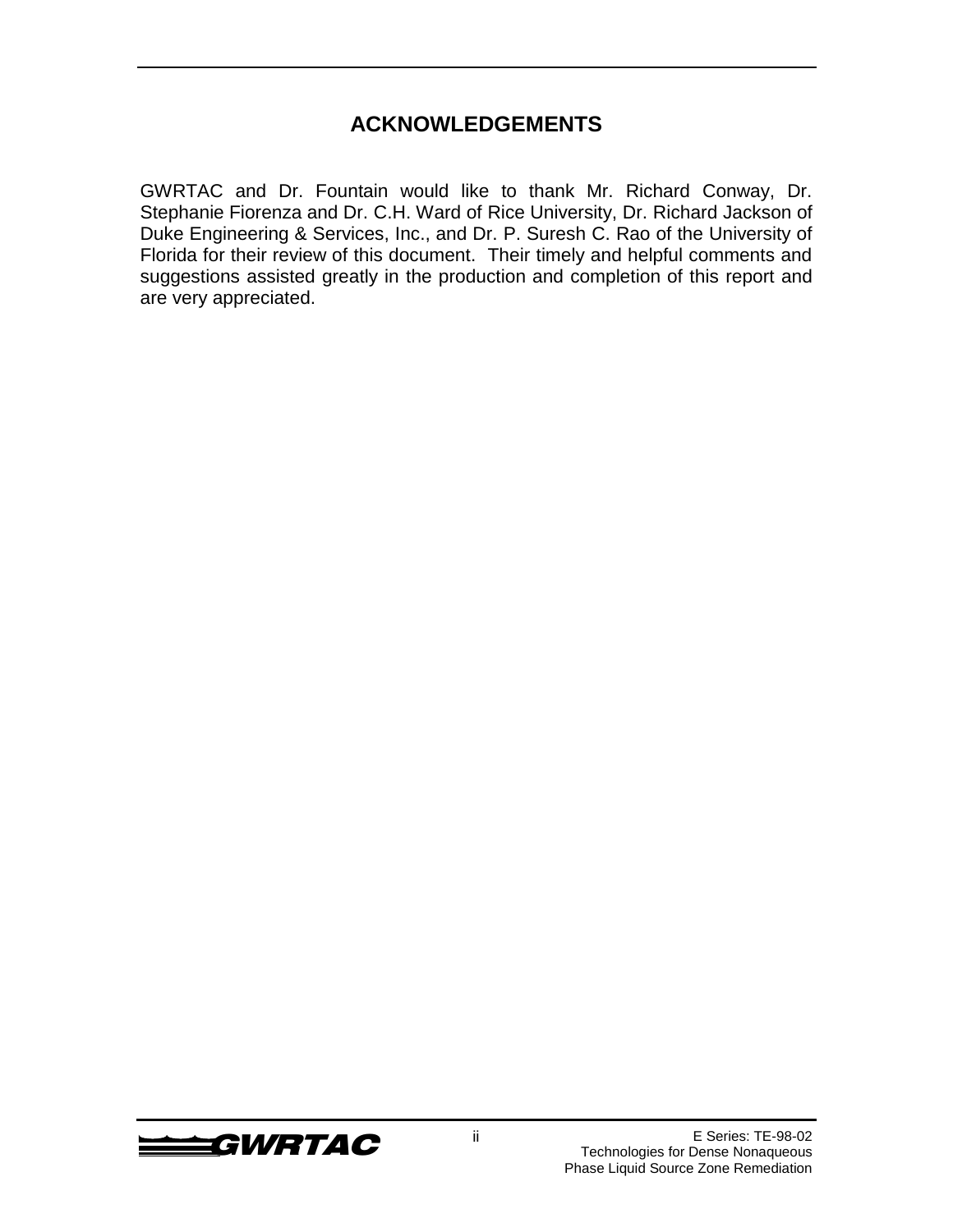### **TABLE OF CONTENTS**

|     |                                 |                                                                                                                                                                                                                                                                                                                                        | Page                                                                      |
|-----|---------------------------------|----------------------------------------------------------------------------------------------------------------------------------------------------------------------------------------------------------------------------------------------------------------------------------------------------------------------------------------|---------------------------------------------------------------------------|
| 1.0 |                                 | <b>SUMMARY</b>                                                                                                                                                                                                                                                                                                                         | 1                                                                         |
| 2.0 |                                 | <b>INTRODUCTION</b>                                                                                                                                                                                                                                                                                                                    | 5                                                                         |
|     | 2.1<br>2.2<br>2.3<br>2.4<br>2.5 | Scope of the Report<br><b>Report Design and Objectives</b><br><b>Technology Development/Evaluation</b><br>The DNAPL Problem<br>Distribution of DNAPL<br>2.6 DNAPL and Site Characterization<br>2.7 Risks Associated with DNAPL Sites<br>2.8 DNAPL in Fractured Rock<br>2.9 DNAPL Properties<br>2.10 Overview of Remediation Approaches | 5<br>5<br>5<br>$\,$ 6 $\,$<br>$\overline{7}$<br>9<br>10<br>10<br>11<br>11 |
| 3.0 |                                 | <b>FLUSHING TECHNOLOGIES</b>                                                                                                                                                                                                                                                                                                           | 14                                                                        |
|     | 3.1                             | <b>Alcohol or Cosolvent Flushing</b>                                                                                                                                                                                                                                                                                                   | 14                                                                        |
|     |                                 | 3.1.1 Description<br>3.1.2 Physical and Chemical Basis<br>3.1.3 Field Trials<br>3.1.4 Capabilities and Limitations<br>3.1.5 Further Information                                                                                                                                                                                        | 14<br>14<br>15<br>16<br>17                                                |
|     | 3.2                             | <b>Surfactant Flushing</b>                                                                                                                                                                                                                                                                                                             | 17                                                                        |
|     |                                 | 3.2.1 Description<br>3.2.2 Physical and Chemical Basis<br>3.2.3 Field Trials<br>3.2.4 Capabilities and Limitations<br>3.2.5 Further Information                                                                                                                                                                                        | 17<br>18<br>20<br>21<br>22                                                |
|     | 3.3                             | In Situ Oxidation                                                                                                                                                                                                                                                                                                                      | 22                                                                        |
|     |                                 | 3.3.1<br>Description<br>3.3.2 Physical and Chemical Basis<br>3.3.3 Field Trials<br>3.3.4 Capabilities and Limitations<br>3.3.5 Further Information                                                                                                                                                                                     | 22<br>23<br>23<br>24<br>25                                                |

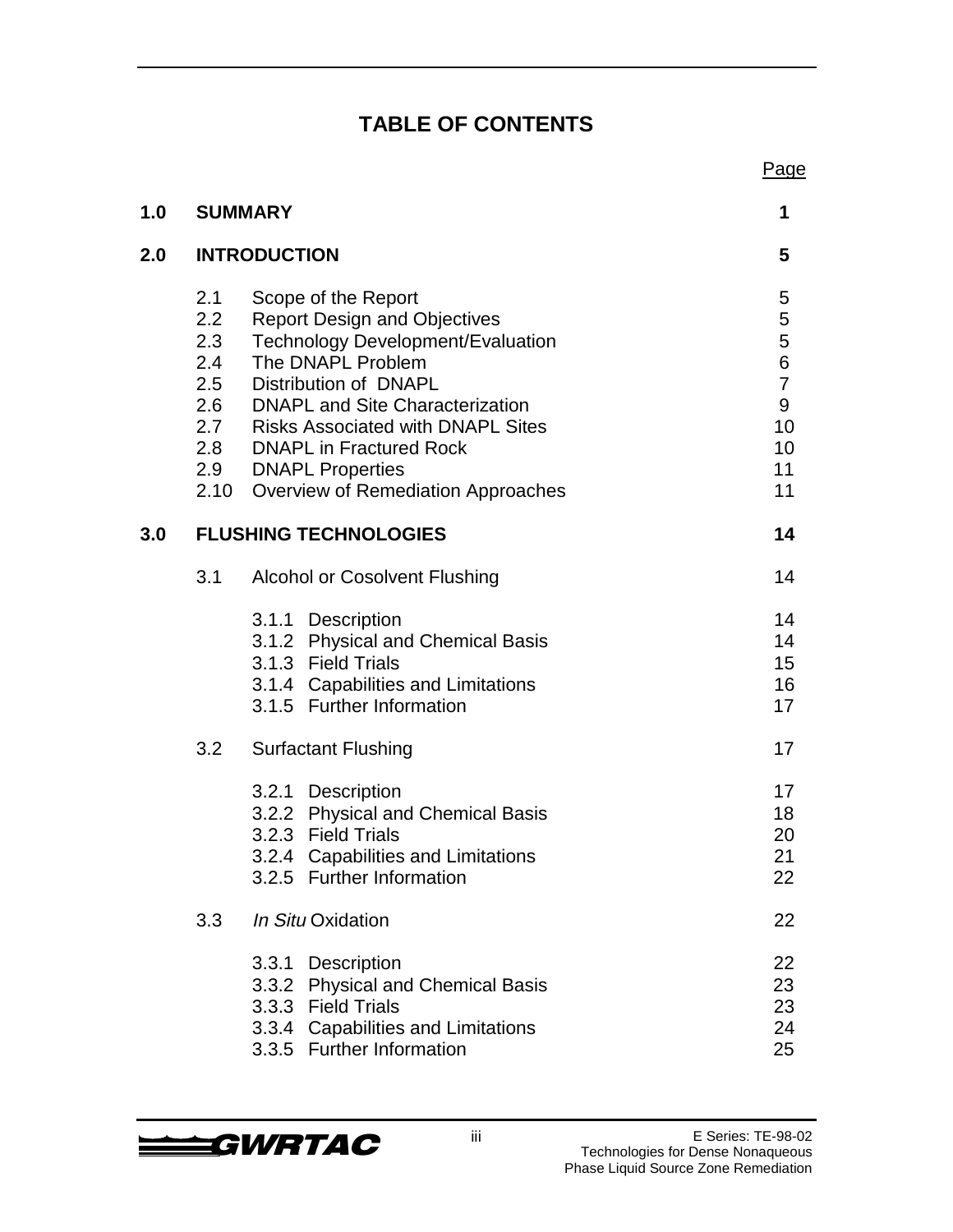# **TABLE OF CONTENTS (Cont'd)**

|     |     |                                                                                                                                                                                                                        | Page                                   |
|-----|-----|------------------------------------------------------------------------------------------------------------------------------------------------------------------------------------------------------------------------|----------------------------------------|
| 4.0 |     | <b>VOLATILIZATION TECHNOLOGIES</b>                                                                                                                                                                                     | 26                                     |
|     | 4.1 | <b>Soil Vapor Extraction and Derivatives</b>                                                                                                                                                                           | 26                                     |
|     |     | 4.1.1 Description<br>4.1.2 Physical and Chemical Basis<br>4.1.3 SVE with Thermal Enhancement<br>4.1.4 SVE with Biodegradation<br>4.1.5 Field Trials<br>4.1.6 Capabilities and Limitations<br>4.1.7 Further Information | 26<br>26<br>27<br>27<br>28<br>29<br>30 |
|     | 4.2 | Air Sparging                                                                                                                                                                                                           | 30                                     |
|     |     | 4.2.1 Description<br>4.2.2 Physical and Chemical Basis<br>4.2.3 Field Trials<br>4.2.4 Capabilities and Limitations<br>4.2.5 Further Information                                                                        | 30<br>31<br>31<br>32<br>32             |
|     | 4.3 | In-Well Stripping                                                                                                                                                                                                      | 33                                     |
|     |     | 4.3.1 Description<br>4.3.2 Physical and Chemical Basis<br>4.3.3 Field Trials<br>4.3.4 Capabilities and Limitations<br>4.3.5 Further Information                                                                        | 33<br>33<br>34<br>34<br>34             |
| 5.0 |     | <b>THERMAL PROCESSES</b>                                                                                                                                                                                               | 35                                     |
|     | 5.1 | Steam Injection                                                                                                                                                                                                        | 35                                     |
|     |     | 5.1.1 Description<br>5.1.2 Physical and Chemical Basis<br>5.1.3 Field Trials<br>5.1.4 Capabilities and Limitations<br>5.1.5 Further Information                                                                        | 35<br>35<br>36<br>37<br>37             |
|     | 5.2 | <b>Electrical Heating</b>                                                                                                                                                                                              | 38                                     |
|     |     |                                                                                                                                                                                                                        |                                        |

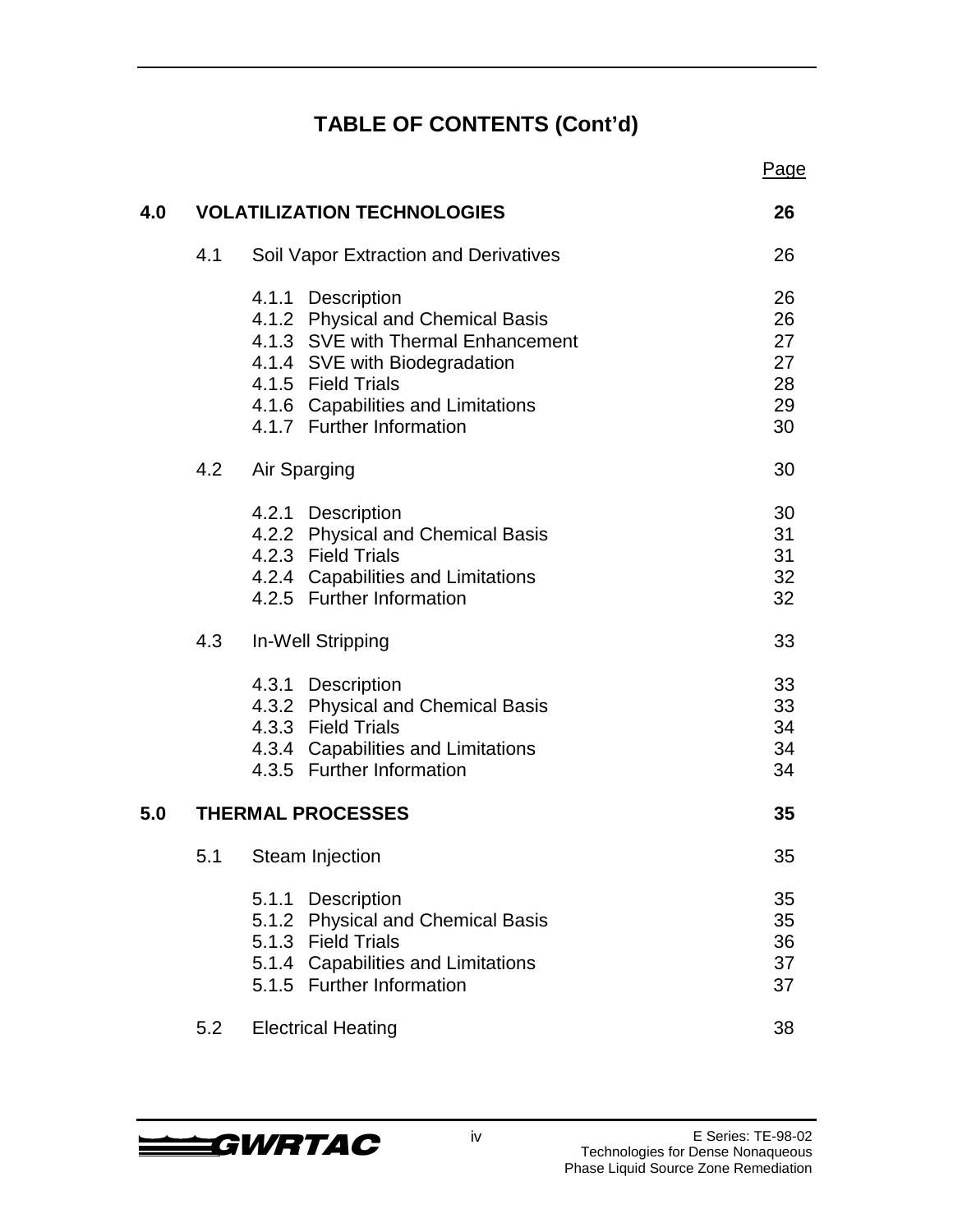# **TABLE OF CONTENTS (Cont'd)**

|     |                          |                                                                                                                                                                                                                               | Page                                   |
|-----|--------------------------|-------------------------------------------------------------------------------------------------------------------------------------------------------------------------------------------------------------------------------|----------------------------------------|
|     |                          | 5.2.1 Description<br>5.2.2 Electrical Resistance Heating (Joule Heating)<br>5.2.3 Six-Phase Heating<br>5.2.4 Radio-Frequency Heating<br>5.2.5 Field Trials<br>5.2.6 Capabilities and Limitations<br>5.2.7 Further Information | 38<br>38<br>38<br>38<br>39<br>39<br>40 |
|     | 5.3                      | In Situ Vitrification                                                                                                                                                                                                         | 41                                     |
|     |                          | 5.3.1 Description<br>5.3.2 Physical and Chemical Basis<br>5.3.3 Field Trials<br>5.3.4 Capabilities and Limitations<br>5.3.5 Further Information                                                                               | 41<br>41<br>42<br>42<br>43             |
| 6.0 |                          | <b>ELECTROKINETICS</b>                                                                                                                                                                                                        | 44                                     |
|     | 6.1<br>6.2<br>6.5        | Description<br><b>Physical and Chemical Basis</b><br>6.3 Field Trials<br>6.4 Capabilities and Limitations<br><b>Further Information</b>                                                                                       | 44<br>44<br>44<br>45<br>45             |
| 7.0 |                          | <b>BIOREMEDIATION</b>                                                                                                                                                                                                         | 47                                     |
|     | 7.1<br>7.3<br>7.4<br>7.5 | Description<br>7.2 Physical and Chemical/Biological Basis<br><b>Field Trials</b><br><b>Capabilities and Limitations</b><br><b>Further Information</b>                                                                         | 47<br>47<br>48<br>49<br>49             |
|     |                          | 8.0 BARRIERS/CONTAINMENT                                                                                                                                                                                                      | 50                                     |
|     | 8.1                      | <b>Physical Containment</b>                                                                                                                                                                                                   | 50                                     |
|     |                          | 8.1.1 Further Information                                                                                                                                                                                                     | 50                                     |
|     | 8.2                      | <b>Reactive Barrier Walls</b>                                                                                                                                                                                                 | 51                                     |
|     |                          |                                                                                                                                                                                                                               |                                        |

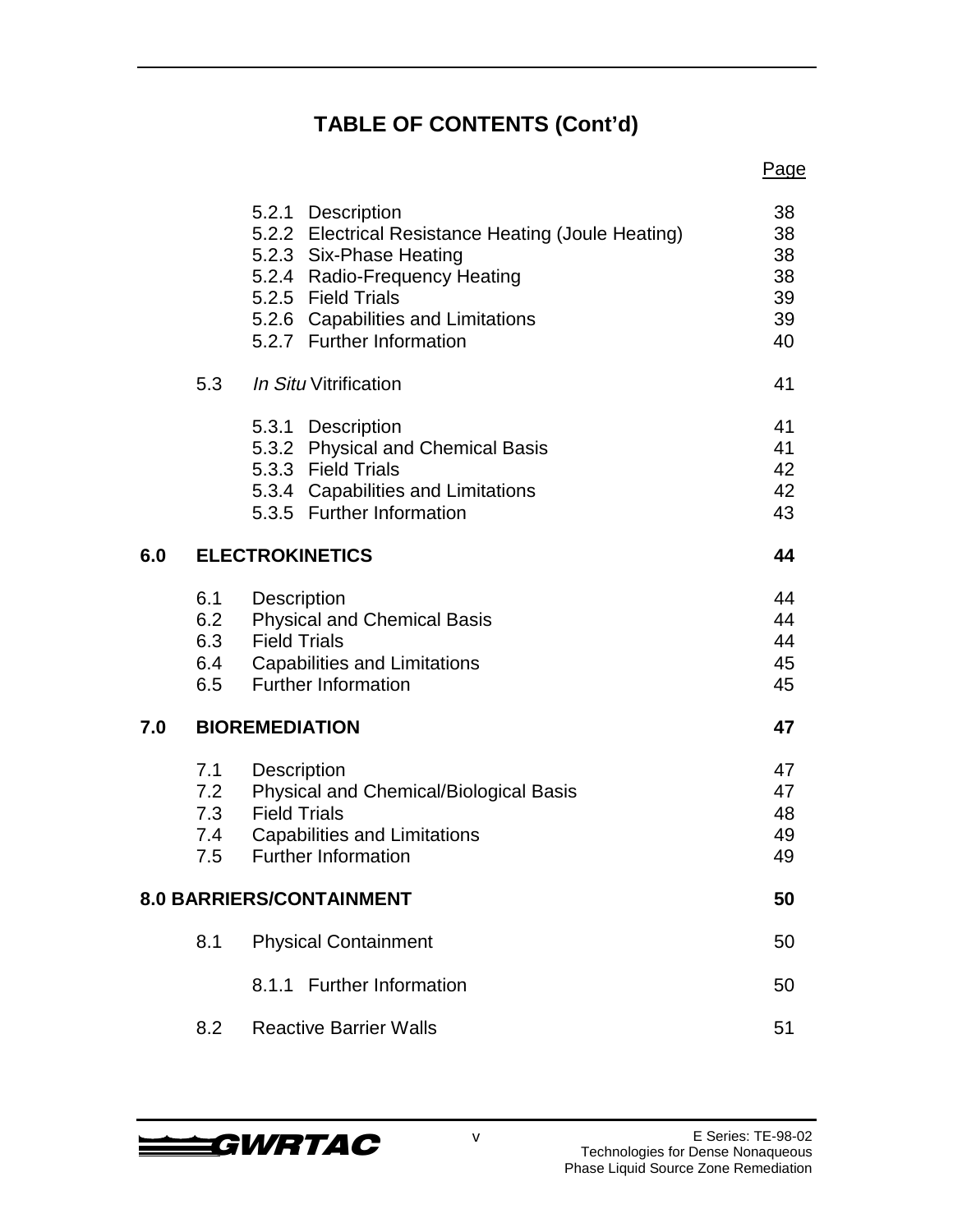# **TABLE OF CONTENTS (Cont'd)**

|                        |                        |                                                                                                           | Page                 |
|------------------------|------------------------|-----------------------------------------------------------------------------------------------------------|----------------------|
|                        |                        | 8.2.1 Description<br>8.2.2 Physical and Chemical Basis<br>8.2.3 Field Trials<br>8.2.4 Further Information | 51<br>51<br>51<br>51 |
| 8.3                    |                        | Pump and Treat                                                                                            | 52                   |
|                        |                        | 8.3.1 Further Information                                                                                 | 52                   |
|                        | <b>9.0 CONCLUSIONS</b> |                                                                                                           | 53                   |
| <b>10.0 REFERENCES</b> |                        |                                                                                                           | 56                   |

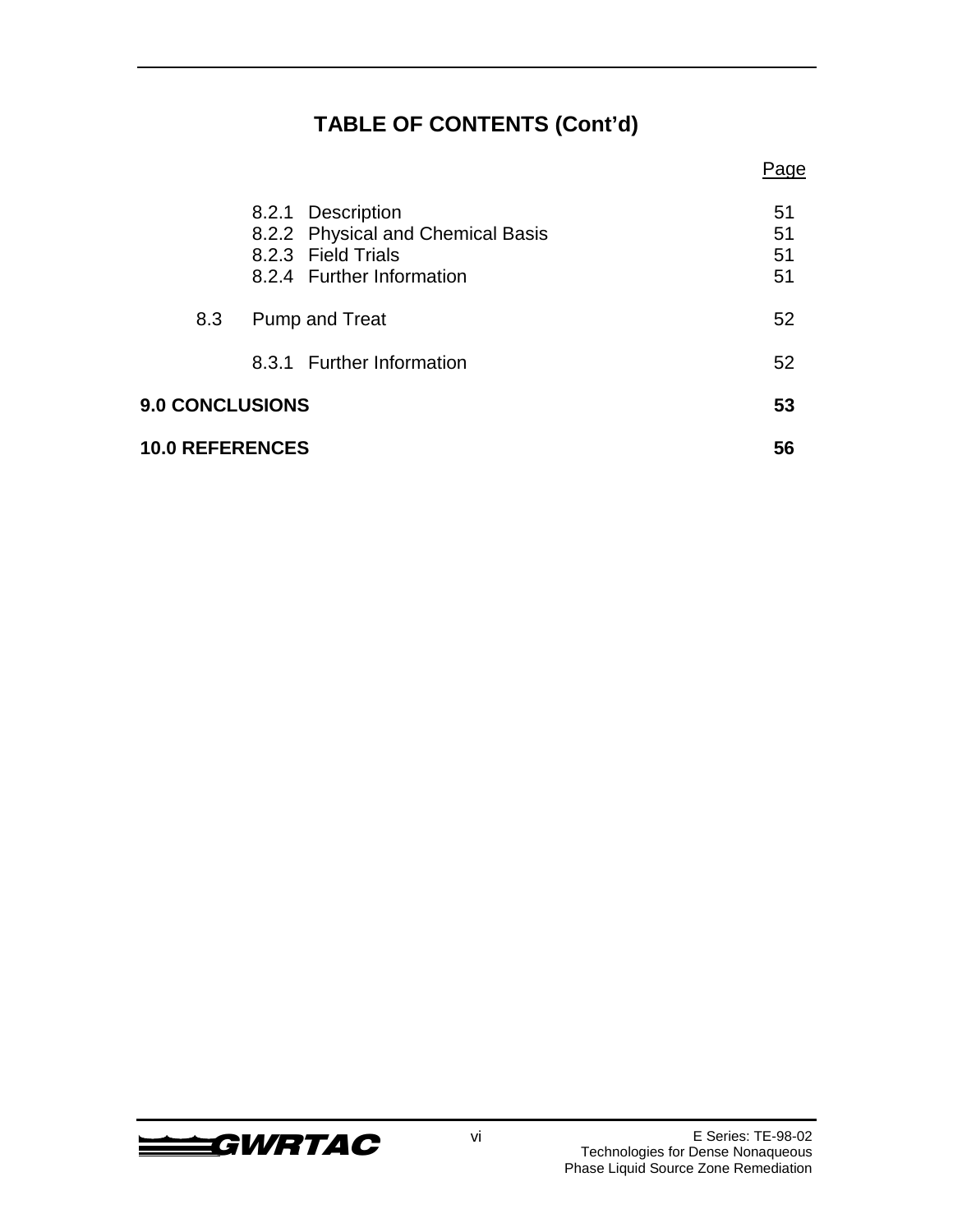### **LIST OF TABLES**

| Table No. | Title                                |      |
|-----------|--------------------------------------|------|
|           |                                      | Page |
| 1         | <b>Common DNAPL Components</b>       | 6    |
| 2         | Examples, Entry Pressure (cm of TCE) | 8    |
|           | <b>LIST OF FIGURES</b>               |      |

| Figure No. | Title                             | Page |
|------------|-----------------------------------|------|
|            | <b>Typical DNAPL Distribution</b> |      |

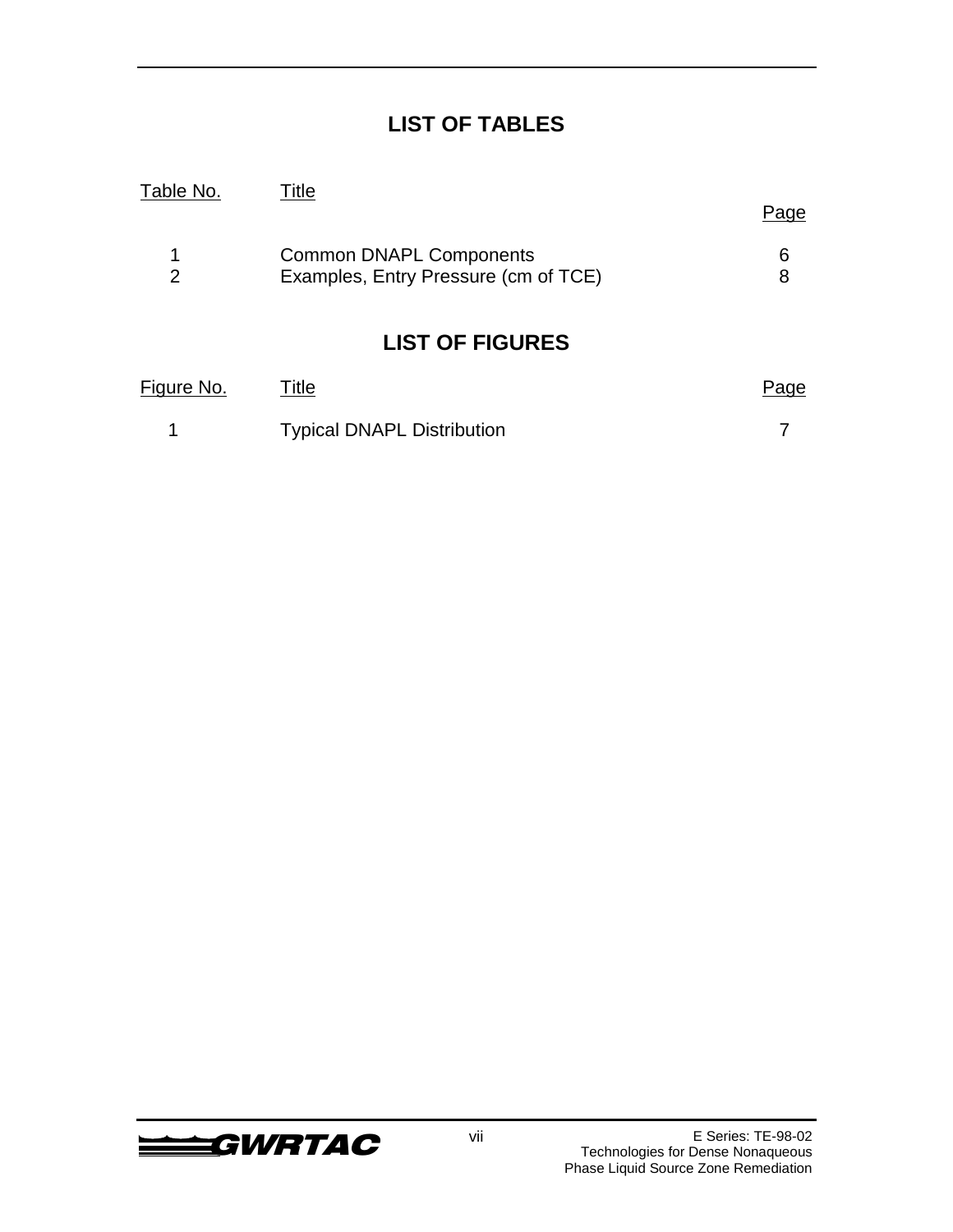#### **1.0 SUMMARY**

Dense nonaqueous phase liquids (DNAPLs) are present at numerous commercial and government sites. The presence of DNAPL poses a severe challenge for ground-water remediation technologies. Several technologies have, however, demonstrated the ability for fairly rapid removal of mass from DNAPL source zones; others have shown the ability to treat dissolved phase contamination. This report evaluates those technologies that have demonstrated a potential for remediation of DNAPL source zones. Although there is generally not sufficient data to determine the ultimate level of clean up that can be attained by a given process at a DNAPL site, the site conditions and range of contaminants for which each process is expected to be effective are identified. Those parameters that may limit performance of each technology are also discussed.

Two characteristics of common DNAPL components, low aqueous solubilities and high interfacial tensions with water, result in the persistence of a nonaqueous phase and very irregular distribution of DNAPL in the subsurface. This in turn presents significant difficulties for site characterization and remediation. Both characterization and remediation efforts also may risk mobilizing DNAPL and hence spreading contamination to previously clean regions. Assessment of the applicability of remediation technologies thus must include consideration of this risk as well as the effectiveness of the process.

The following paragraphs summarize the conclusions in this report.

**Clean Up Goals:** Due to the lack of carefully controlled field tests at DNAPL sites, the ultimate level of clean up attainable for most technologies has not yet been documented. Indeed, due to the difficulty in determining DNAPL distribution, the level of clean up achieved even in controlled field tests has seldom been well established.

Based on existing data, it may be expected that a combination of contaminant distribution, geologic heterogeneities and technological limitations will cause at least some DNAPL to remain after remediation by any available technology. The amount remaining will depend upon the site hydrogeology, the technology employed and the time of treatment. The implications of the residual DNAPL must be assessed before determining if source zone remediation is appropriate. Coupling of technologies may be employed to increase remediation effectiveness, but there has not been adequate testing of the treatment train approach to quantify achievable end points.

**Characterization:** Since an accurate characterization of the occurrence of DNAPLs is essential for design of a remediation system, and an accurate knowledge of geological heterogeneities is vital for evaluating the hydrogeological limits on remediation; a thorough site characterization is required for DNAPL sites.

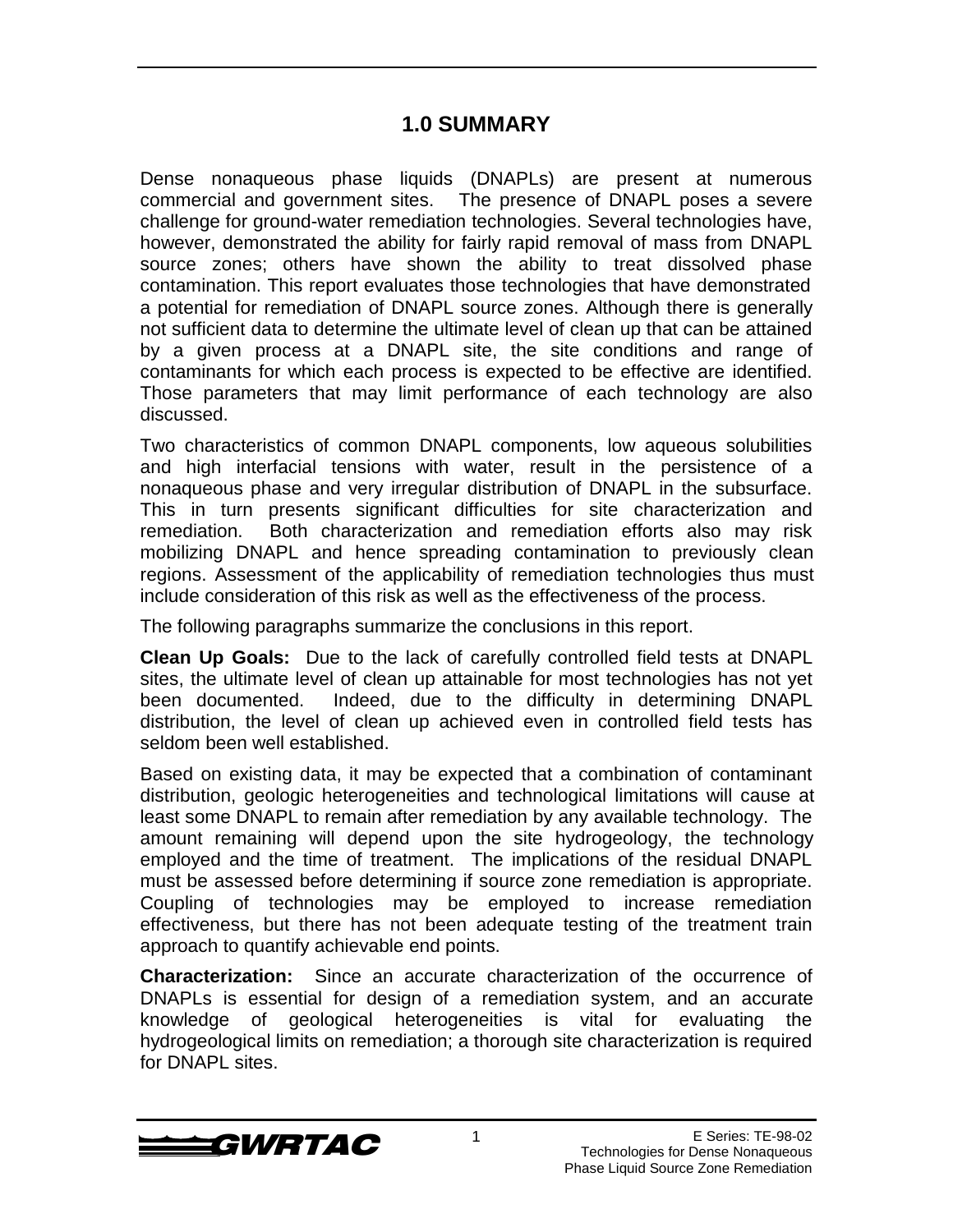Once site assessment has provided the data to evaluate the applicability of the technologies discussed in this report, and the probable limitations of remediation comparison can be made to baseline technologies such as excavation and pump and treat.

**Soil Vapor Extraction (SVE):** SVE is a proven technology for NAPL mass removal in the vadose zone. It can provide rapid, relatively inexpensive mass removal of volatile components of DNAPL in permeable, low water content soils. Performance is limited by low permeability, high soil water content and heterogeneities. SVE may be augmented by thermal techniques, extending its applicability to semi-volatile compounds and increasing its effectiveness for low permeability layers. It may be coupled with biodegradation to enhance remediation of hydrocarbons and other aerobically degraded compounds. SVE has excellent potential for mass removal of DNAPL in permeable, relatively homogenous soils.

**Air Sparging:** Air sparging has demonstrated ability to reduce concentration of dissolved phase contamination to target levels for volatile compounds. Due to the tendency of low permeability lenses to divert air flow, and the tendency of DNAPL to accumulate on such lenses, it is unlikely that an entire DNAPL source zone would be effectively sparged, although significant success has been reported in one field trial. Extended treatment times at DNAPL sites may thus be anticipated. Successful air sparging requires volatile contaminants and moderate permeability. Performance suffers in low and high permeability units and in heterogeneous sites. A thicker saturated zone is favored. Air sparging is typically coupled with SVE to treat both vadose and saturated zones.

**Steam Flooding:** Steam can provide rapid DNAPL mass removal in either the vadose zone or the saturated zone. It removes contaminants through a combination of thermal volatilization and mobilization, thus may be used with lower volatility compounds than SVE. Limitations include poorer performance in low permeability units and lower efficiencies due to heterogeneities. The risk of DNAPL mobilization due to condensing of vapors at the thermal front is not well defined. Steam requires several feet of overburden to provide adequate containment, otherwise some type of seal may need to be provided. Steam flooding has been coupled with electrical heating of fine-grained layers to improve performance in heterogeneous sites. Steam has the potential for rapid mass removal from DNAPL sites in both saturated and unsaturated zones where permeability is adequate and DNAPL mobilization is not a concern or can be controlled.

**Cosolvent/Alcohol Flooding:** Cosolvent flooding can provide rapid mass removal of DNAPL at sites with moderate to good permeability. Extraction efficiency will be lower in low permeability zones and at heterogeneous sites. High concentrations of reagents have been used in cosolvent floods, and recycling of solvents has not yet been demonstrated, hence reagent cost may be high. All cosolvents lower interfacial tension with DNAPL, raising the potential for downward mobilization. There has been no controlled DNAPL field test to

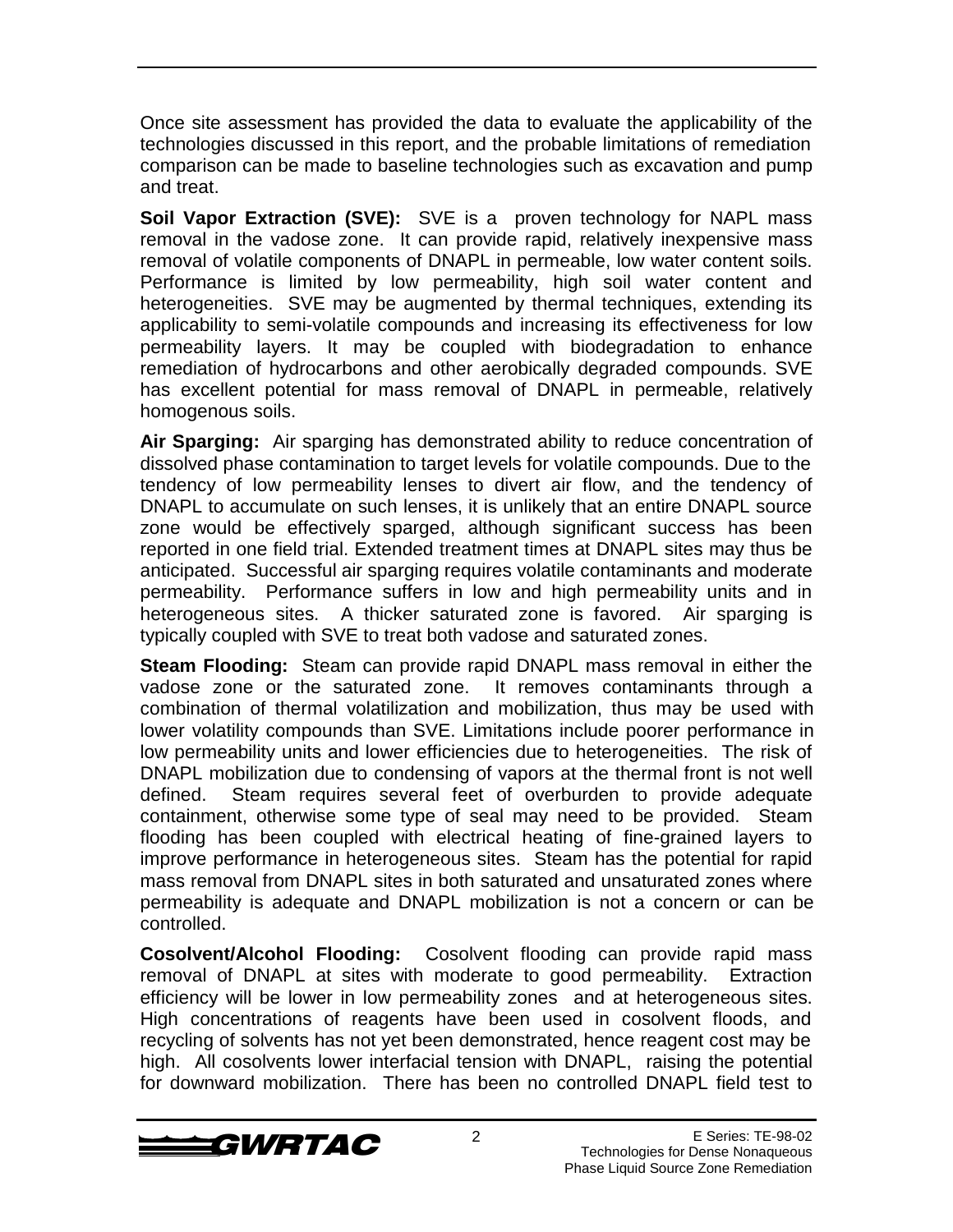establish the ultimate clean up potential of cosolvent flooding, but it should be similar to that of surfactants (a field test is now in progress at Dover AFB). The technology has excellent potential for mass removal of DNAPL from permeable units where hydrogeology is appropriate.

**Surfactants:** Surfactants can provide rapid mass removal of DNAPL at sites with good to moderate permeability. Several DNAPL field tests have demonstrated surfactant's ability to remove DNAPL, including recent tests that used partitioning tracers to provide a rigorous measure of success. Recycling of surfactants has been demonstrated. Extraction will be less efficient in low permeability or heterogeneous sites. Mobility control using polymer or foam can lessen the effect of heterogeneities. Although removal of nearly all DNAPL has been accomplished in field tests, some DNAPL has remained in every case. Ultimate ground-water clean up levels have not been established. Surfactants lower the interfacial tension between water and DNAPL, thus the risk of vertical mobilization of DNAPL must be assessed at each site.

**In Situ Oxidation:** In situ oxidation can provide rapid contaminant destruction for readily oxidized contaminants. Performance may be limited by the presence of oxidation-resistant contaminants, by the large amounts of oxidizable material in the soil, by low permeability and by heterogeneities. Some oxidants also require maintenance of acid conditions and thus performance may be limited in carbonate-rich units. Field data are insufficient for determination of clean up levels or the range of conditions under which the technology is suitable, however, additional field tests are in progress.

**Electrical Heating:** A number of techniques for heating soils, including resistance (joule) heating, microwave heating and radio frequency heating have been shown to be capable of raising soil temperatures. Volatile compounds and, depending on the temperatures achieved, semi-volatile compounds can be volatilized. Electrical heating is most applicable to fine-grained soils. It is normally coupled with other technologies (SVE or steam) to recover the volatilized contaminant. There are no data available to determine ultimate clean up levels at DNAPL sites, but the results will depend upon site heterogeneities.

**Electrokinetics:** This provides mobilization of dissolved phase contamination, and possibly of DNAPL, and must be coupled to a removal or destruction technology. A LASAGNA® pilot test suggests DNAPLs can be treated, but the fraction of DNAPL remaining was not determined. Nor is the mechanism for DNAPL migration well understood. Electrokinetics is a promising technology for low permeability soils that requires more information for full evaluation. It may also be applied in the vadose zone.

**In-Well Stripping:** This variant of air sparging provides stripping of contaminated groundwater in treatment wells. It treats only volatile compounds and only those contaminants present as a dissolved phase, thus removal of DNAPL would occur only indirectly by dissolution as the dissolved phase was stripped. Extended treatment times would be expected.

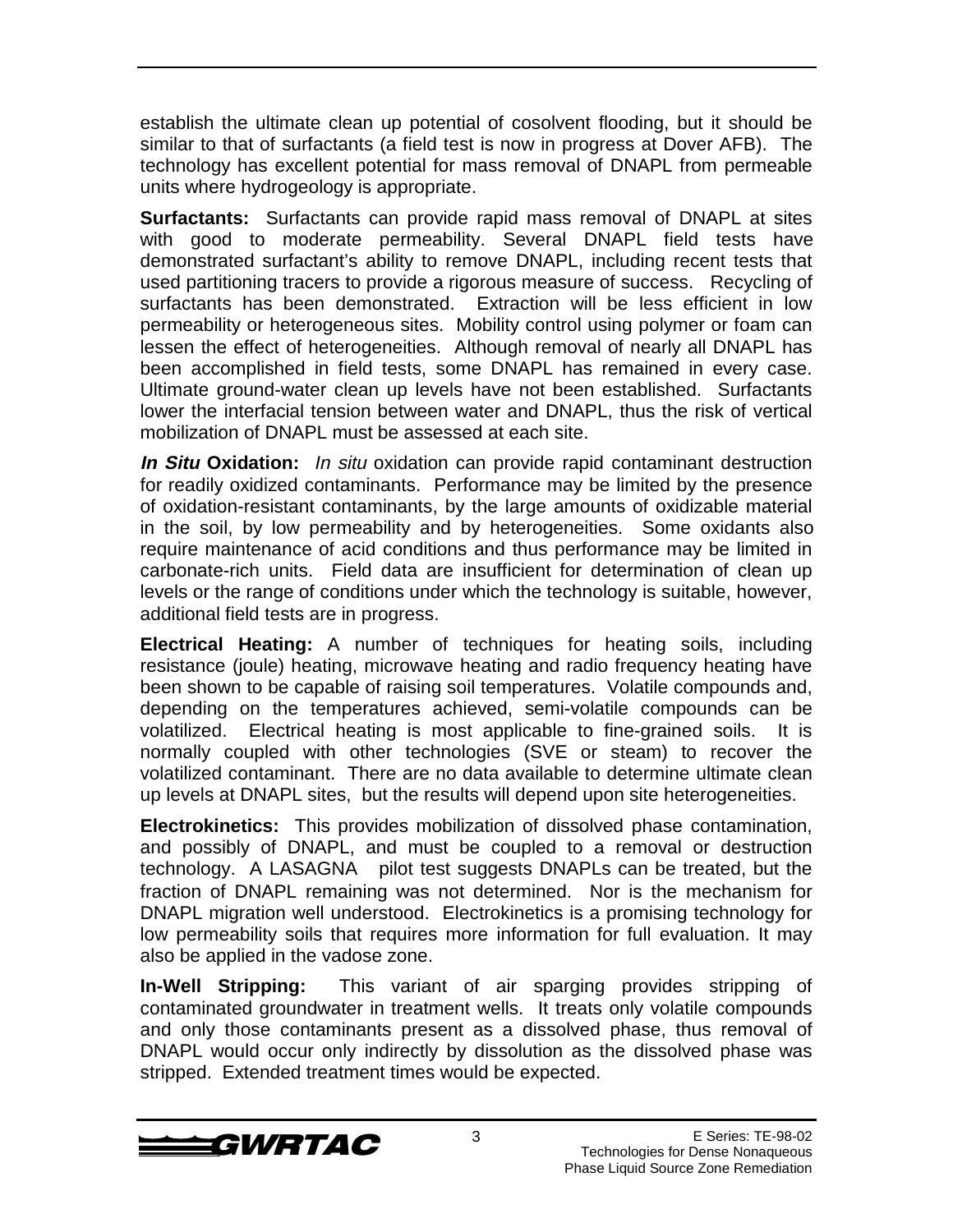**Biodegradation:** Biodegradation of most common DNAPL components (PCBs are a notable exception) has been demonstrated to be effective in treating dissolved phase contamination; however, it is not likely to be effective on DNAPL as degradation does not take place directly in the nonaqueous phase. Treatment of DNAPL will thus be indirect, by dissolution, as the dissolved phase is degraded. Biodegradation of DNAPL will thus probably require an extensive treatment time.

**Reactive Barriers:** Reactive barriers using zero-valent iron have proven effective for treatment of dissolved phase plumes of some chlorinated solvents, notably TCE. Other reactive units may be used to extend the technology to other compounds. Reactive barriers treat only dissolved phase contamination, thus they do not directly address DNAPL source zones. The effective life of treatment walls is still to be determined.

**Containment:** Low permeability barriers may be used to isolate DNAPL source zones. Although they do not address removal of the DNAPL, they may provide risk reduction and isolation of the source from the dissolved phase plume, thereby allowing treatment of the dissolved phase plume. Barriers may also allow more aggressive remediation of the source zone by other technologies.

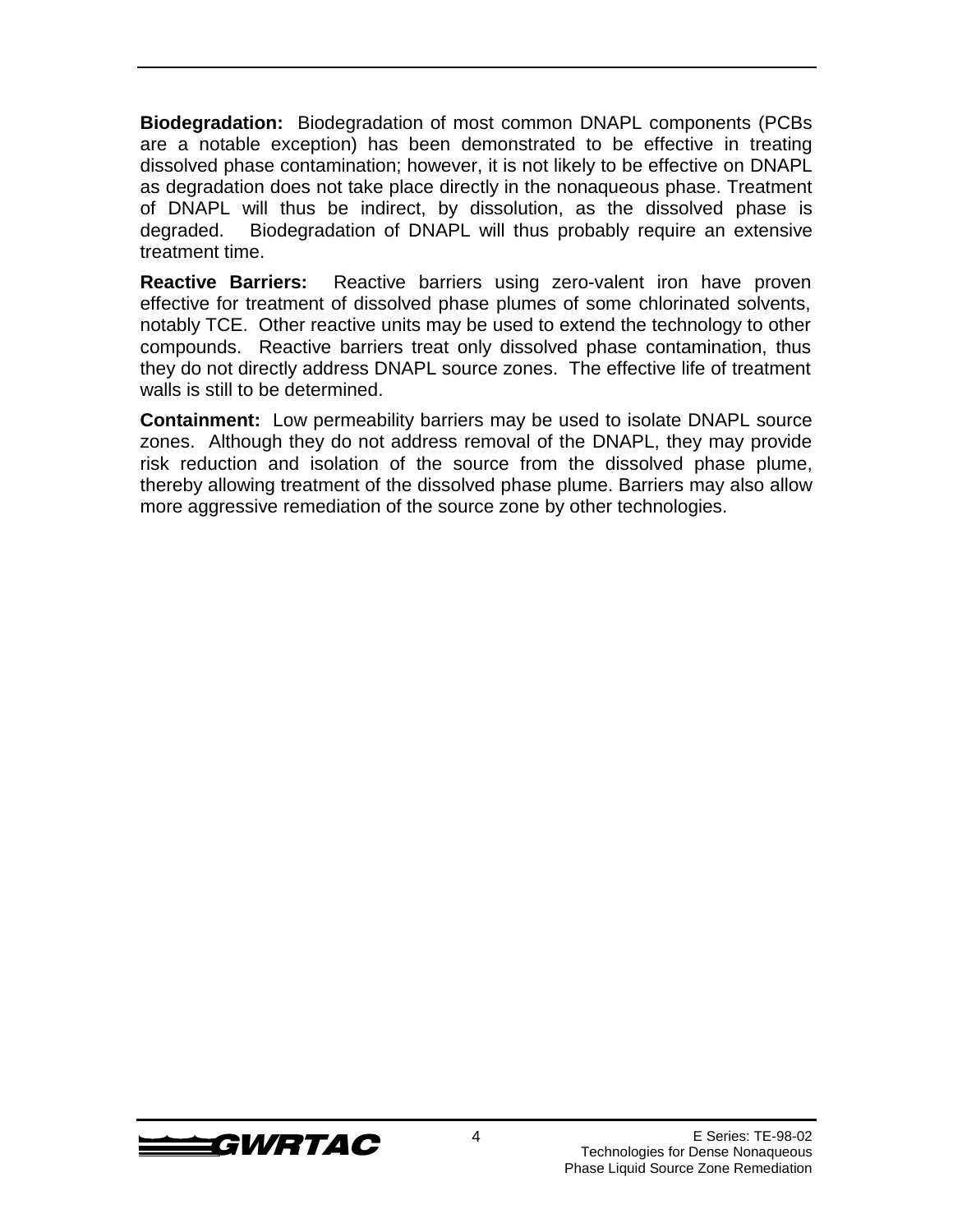### **2.0 INTRODUCTION**

#### **2.1 SCOPE OF THE REPORT**

This report summarizes the capabilities and limitations of technologies for remediation of sites where DNAPL is present. The report concentrates on those technologies that can actually remove or destroy the DNAPL. Only technologies that have been deployed in the field, at least at pilot scale, are considered, as only those technologies have sufficient data available with which to make a meaningful assessment of performance.

#### **2.2 REPORT DESIGN AND OBJECTIVES**

This report is designed to provide sufficient information to help determine which, if any, technologies might be considered for a specific DNAPL site. To include most of the currently viable DNAPL technologies, without becoming cumbersome, the amount of information on each technology is kept to the minimum required to allow an initial evaluation. The discussion of each technology includes a section which lists sources of additional information on that technology.

#### **2.3 TECHNOLOGY DEVELOPMENT/EVALUATION**

Most of the technologies discussed in this report are emerging technologies that are in the early stages of development. Few well-documented pilot tests on DNAPL sites have been reported. Although technologies, including SVE and bioremediation, have had numerous pilot and full-scale applications, most of these have dealt with dissolved phase or LNAPL contamination. The critical information on the ultimate level of clean up obtainable with a process can only come from controlled field studies. Similarly, there is little meaningful information on costs associated with DNAPL remediation due to the lack of full-scale applications.

Evaluating the existing field tests of DNAPL remediation is complicated by the difficulty in assessing the extent of DNAPL removal. As discussed in the following sections, characterization of DNAPL distribution is a difficult problem and seldom is the volume of DNAPL accurately known before treatment. This makes quantification of the fraction of removal problematic. Only in cases where extensive sampling was done, evaluating both horizontal and vertical distribution of DNAPL, can the results be rigorously defended. More recently, partitioning tracers have provided additional evidence of the quantity of DNAPL present

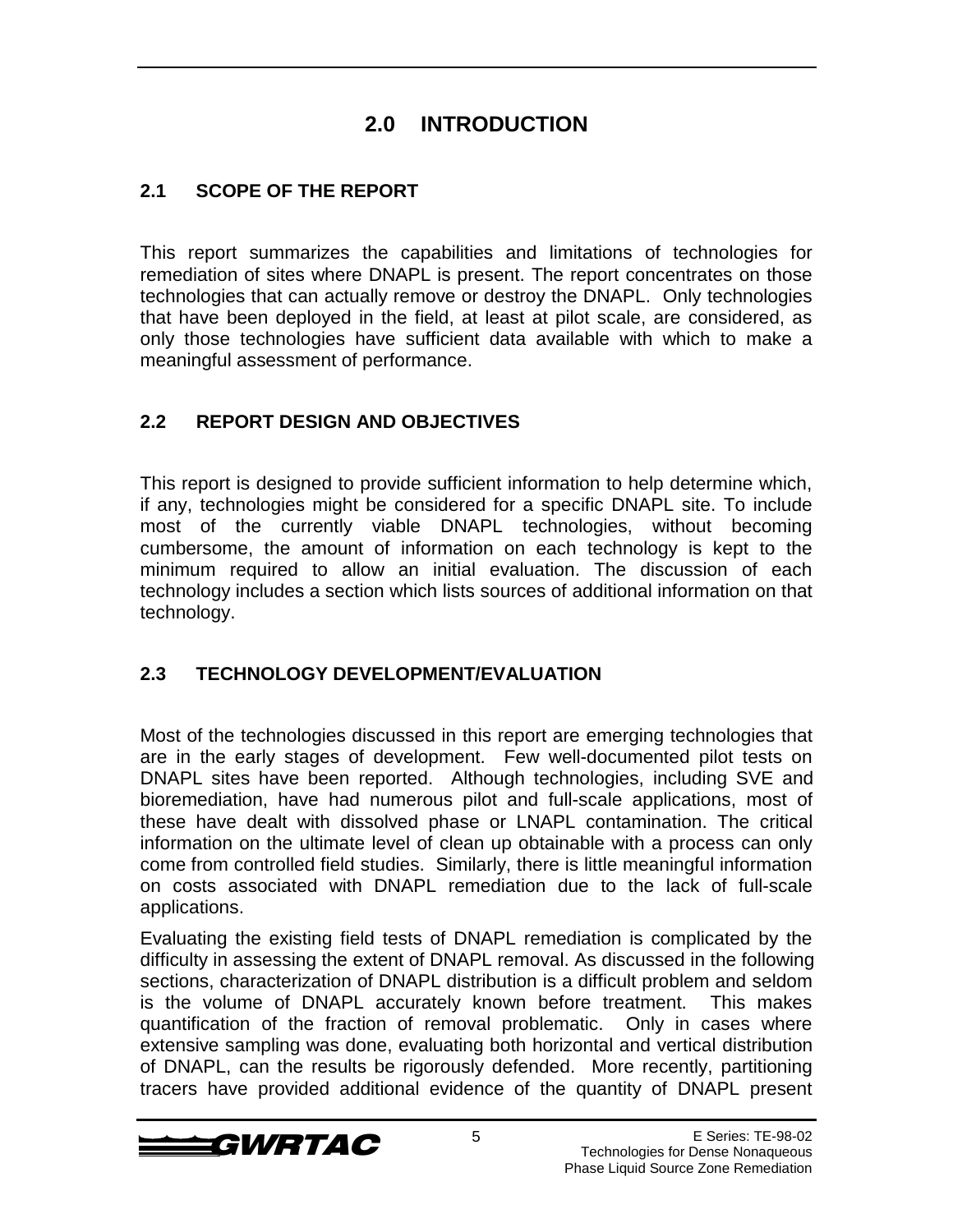before and after treatment.

#### **2.4 THE DNAPL PROBLEM**

Most organic compounds have a limited solubility in water. Due to their low solubilities, when released in the subsurface they often do not dissolve totally in groundwater and remain as a separate liquid, a nonaqueous phase liquid (NAPL). Those NAPLs that are denser than water (DNAPLs) tend to sink beneath the water table, while those that are lighter than water (LNAPLs) do not. Remediation of DNAPL-contaminated sites is quite different, and generally more difficult, than remediation of LNAPL-contaminated sites. The presence of DNAPL poses a serious challenge to all conventional ground-water remediation technologies (NRC, 1994; Pankow and Cherry, 1996).

Chlorinated solvents are the most common DNAPL components and are among the most common ground-water pollutants (Table 1). Other common DNAPL components include PAHs (polycyclic aromatic hydrocarbons) and PCBs (polychlorinated biphenyls). DNAPLs are often complex mixtures of these compounds. Although there are a large number of compounds that may form DNAPL, common DNAPLs may be divided into two distinct groups; chlorinated solvent DNAPLs and PAH-dominated DNAPLs including coal tar and creosote. Chlorinated solvents generally have higher densities and lower viscosities than coal tar and creosote (Pankow and Cherry, 1996), making them much more mobile. Many sites are contaminated with both DNAPL and metals or DNAPL and radionuclides. Remediation of such mixed-waste sites are beyond the scope of this report.

| <b>Table 1: Common DNAPL Components</b> |                                |                               |                          |                                                               |
|-----------------------------------------|--------------------------------|-------------------------------|--------------------------|---------------------------------------------------------------|
| Name                                    | Aqueous<br>Solubility,<br>mg/L | Density,<br>q/cm <sup>3</sup> | Vapor<br>Pressure,<br>mm | Henry's Law<br>Constant,<br>atm $\bullet$ m <sup>3</sup> /mol |
|                                         | <b>Chlorinated Solvents</b>    |                               |                          |                                                               |
|                                         |                                |                               |                          |                                                               |
| Tetrachloroethylene (PCE)               | 150                            | 1.6227                        | 14                       | $1.46 \times 10^{-2}$                                         |
| Trichloroethylene (TCE)                 | 1100                           | 1.4642                        | 57.8                     | $9.9 \times 10^{-3}$                                          |
| 1-2 Dichloroethylene<br>(DCE)           | 6260                           | 1.2565                        | 265                      | $5.23 \times 10^{-3}$                                         |
| Vinyl Chloride (VC)                     | 1100                           | 0.9106                        | 2560                     | $5.6 \times 10^{-2}$                                          |
| Trichloroethane<br>(TCA)                | 4500                           | 1.4397                        | 19                       | $9.09 \times 10^{-4}$                                         |
| <b>PCBs</b>                             |                                |                               |                          |                                                               |
| Aroclor 1242                            | 0.20                           | $1.392(15^{\circ}C)$          | $2.5 \times 10^{-4}$     | $2.8 \times 10^{-4}$                                          |
| Aroclor 1254   0.050                    |                                | 1.505<br>$(15.5^{O}C)$        | $6x10^{-5}$              | $1.9 \times 10^{-4}$                                          |

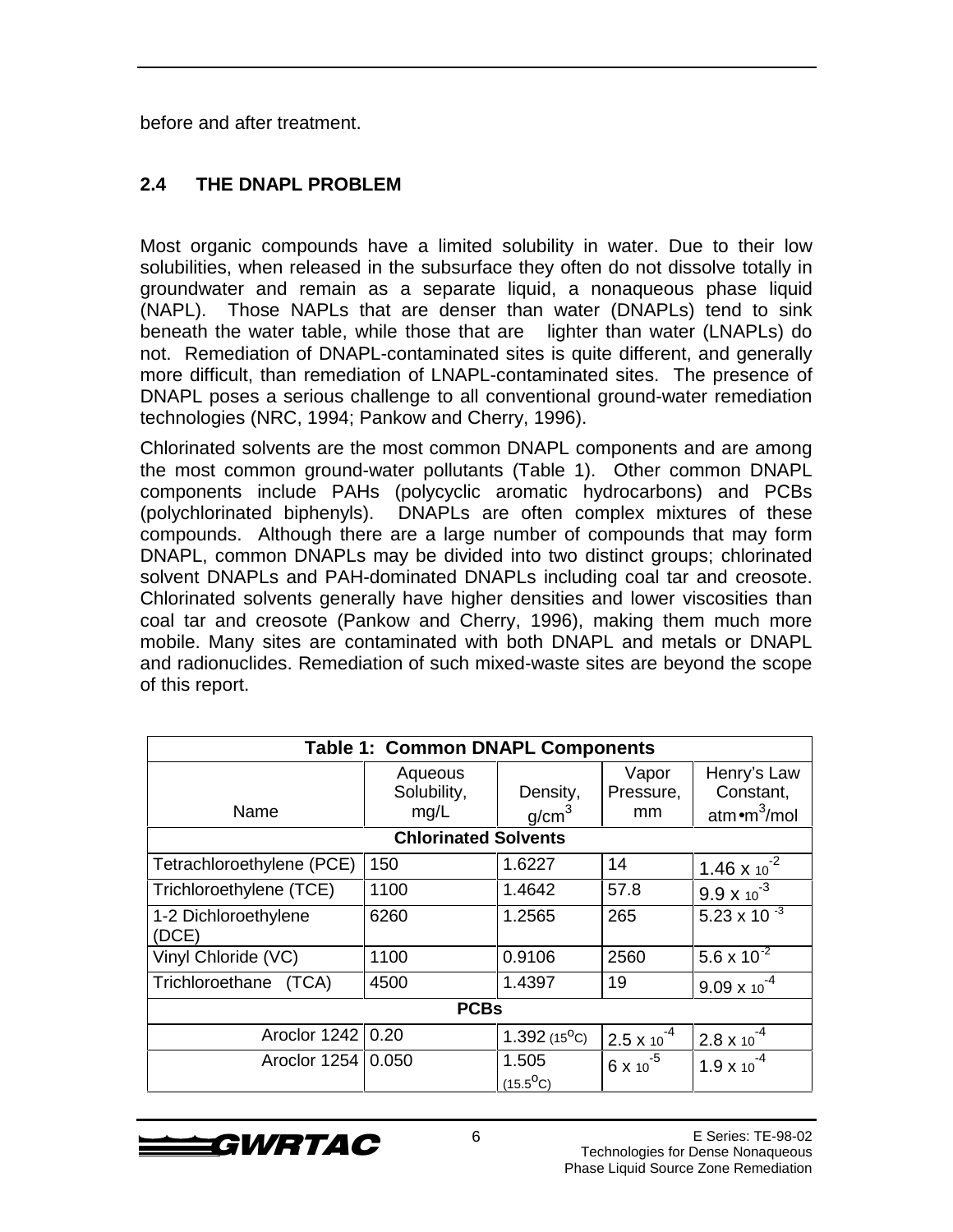| Aroclor 1260   0.144                       |                           | 1.566                 | 6.3 x 10 $^{6}$      | $1.71 \times 10^{-4}$          |
|--------------------------------------------|---------------------------|-----------------------|----------------------|--------------------------------|
|                                            |                           | $(15.5^{O}C)$         |                      |                                |
|                                            | <b>Coal Tar/Creosote*</b> |                       |                      |                                |
| Phenanthrene   $1.10 (0.16)$ <sup>**</sup> |                           | 1.179 $(25^{\circ}C)$ | $2.1 \times 10^{-4}$ | $2.35 \times 10^{-5}$          |
|                                            |                           |                       |                      | $(25^{\circ}C)$                |
| Naphthalene $ 31 (3.9) $                   | $***$                     | 1.162                 | $5.4 \times 10^{-2}$ | 7.34 $\times$ 10 <sup>-4</sup> |
| Benzo(a)pyrene $3.8$ mg/L $(25^{\circ}C)$  |                           | 1.351                 | $5.6 \times 10^{-9}$ | $< 2.4 \times 10^{-6}$         |
|                                            | Phenol   93,000 **        | 1.0576                | 0.2                  | $3.97 \times 10^{-7}$          |
|                                            | $(25^{\circ}C)$           |                       |                      | $(25^{\circ}C)$                |
| Aniline 36.65                              | $***$<br>$(25^{\circ}C)$  | 1.02073               | 0.3                  | 0.136                          |

Properties are at 20°C except where noted

\* Creosote/Coal Tar: Are complex mixtures with a typical composition of 85% PAHs such as Naphthalene and Phenanthrene, 10% phenolic compounds such as Phenol, and 5% heterocyclics such as Aniline.

\*\* Due to the reduced solubility of individual components in mixtures, aqueous phase solubilities of these components from creosote or coal tar are much lower, the values in parentheses are the solubilities from a coal tar (Peters and Luthy; 1993 ).

Sources: Mercer and Cohen (1990), Montgomery (1991), Mueller et al. (1989).

#### **2.5 DISTRIBUTION OF DNAPL**

The distribution of DNAPL in the subsurface is typically highly irregular, which makes both characterization and remediation difficult. In the vadose zone, DNAPL flows downward with relatively little spreading (Schwille,

#### **Figure 1. Typical DNAPL Distribution**



 $\triangle$ GWRTAC<sup>7</sup>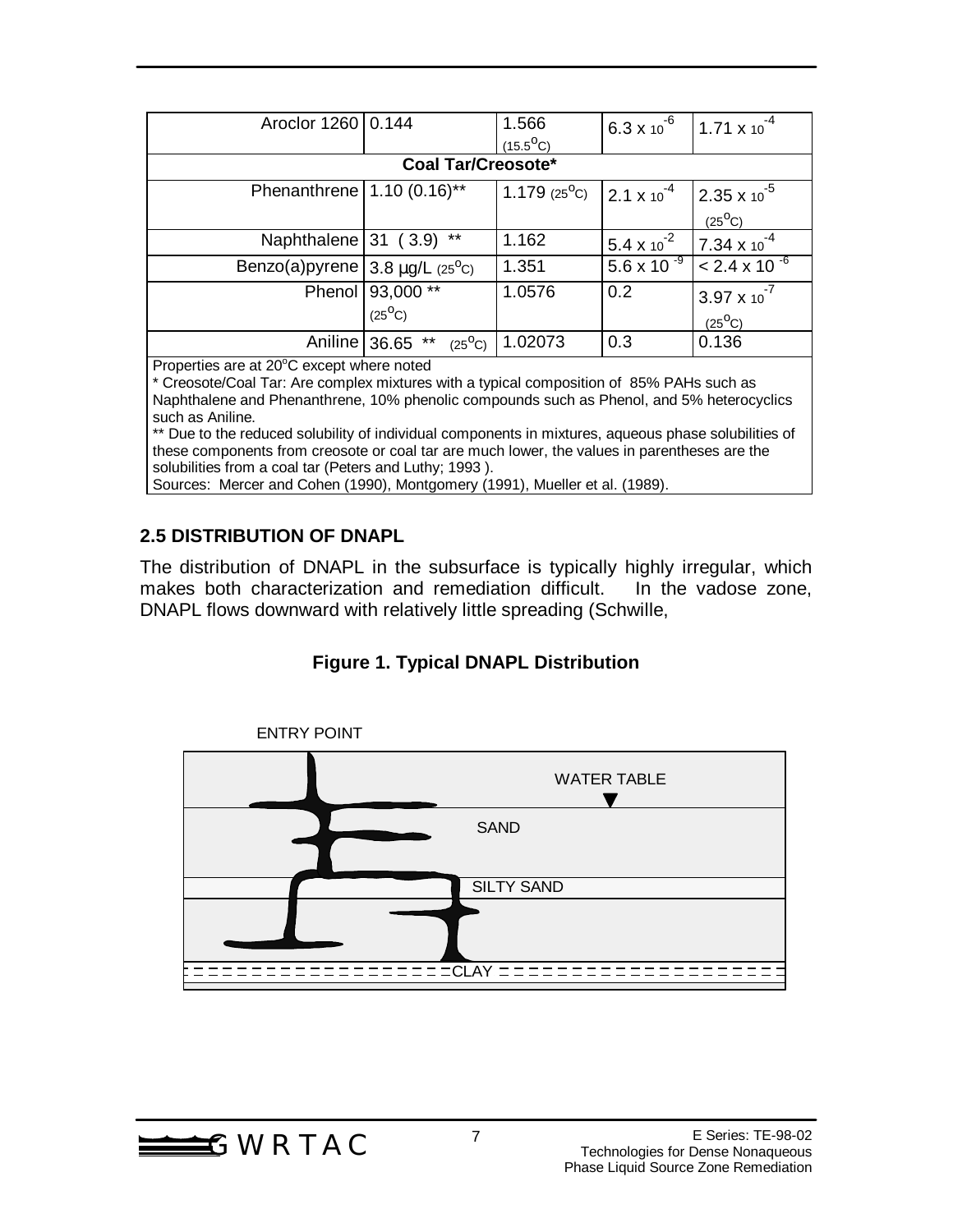1988; Pankow and Cherry, 1996). A small quantity is retained by capillary forces in each pore (or fracture) through which the DNAPL flows. This fraction, which is not mobile under static conditions, is termed residual saturation.

Below the water table, entry of DNAPL into water-filled pores requires overcoming an entry pressure resulting from interfacial tension between DNAPL and water. The required entry pressure increases with decreasing grain size (Table 2). The downward flow of DNAPL may thus be interrupted each time a layer with a smaller grain size is encountered. DNAPL tends to flow laterally above the fine-grained layer, accumulating until there is sufficient thickness of DNAPL to overcome the entry pressure. Even very subtle variations in grain size distribution may produce significant deflection of DNAPL flow. This results in a series of horizontal lenses of DNAPL connected by narrow vertical pathways (Figure 1). As in the vadose zone, a small amount of DNAPL is retained as residual saturation in every pore through which it flows. If the DNAPL encounters a layer that has a sufficiently high entry pressure, the DNAPL will accumulate on the top of this layer, forming a "pool." Thus, DNAPL is typically found as multiple horizontal lenses, connected by sparse vertical pathways, with one or more pools above fine-grained layers. Most of the horizontal lenses and vertical pathways will be at, or below, residual saturation; only pools will have higher saturations. The distinction between residual saturation and pools is important, since only the DNAPL in pools is expected to be mobile. However, changes in the interfacial tension between water and DNAPL, which are produced either by heat (all thermal methods) or by chemicals (surfactants or cosolvents) may mobilize DNAPL at residual saturation by reducing capillary forces. The flow of DNAPL is discussed in detail in Pankow and Cherry (1996).

| Table 2. Examples, Entry Pressure (cm of TCE)                  |       |  |  |  |
|----------------------------------------------------------------|-------|--|--|--|
| Clean Sand (K= $1 \times 10^{-2}$                              | 45 cm |  |  |  |
| cm/sec)                                                        |       |  |  |  |
| Silty Sand (K= $1 \times 10^{-4}$ cm/sec                       | 286   |  |  |  |
| Clay (K= 1 x 10 $^{-7}$ cm/sec)                                | 4634  |  |  |  |
| Fracture, 20 µ Aperture                                        | 75    |  |  |  |
| Fracture, 100 µ Aperture                                       | 15    |  |  |  |
| Fracture, 500 µ Aperture                                       | 3     |  |  |  |
| Calculations based on TCE as the DNAPL, an interfacial tension |       |  |  |  |
| of 34 dynes/cm, wetting angle of 0, porosity = $.35$ .         |       |  |  |  |
| Sand and Fracture entry calculated using equations 3.17 and    |       |  |  |  |
| 11.3, respectively, from Pankow and Cherry, 1996.              |       |  |  |  |

An important property of DNAPLs is that, although they are widespread, they are seldom directly detected. Their sparse distribution, and relative immobility, means that direct detection of free product is unusual (the probability of a well or core intersecting a small DNAPL pool is small, and capillary forces prevent

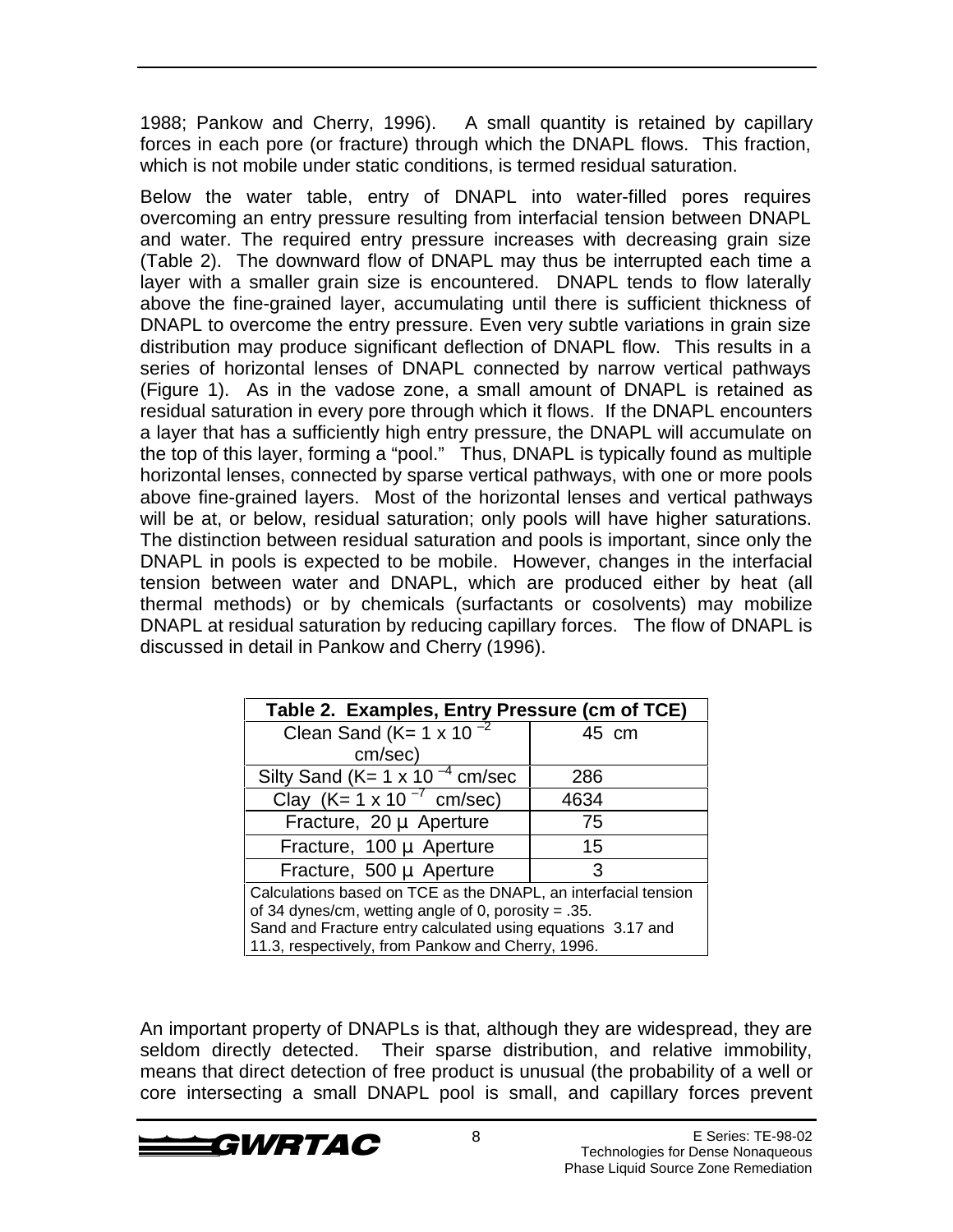DNAPL from migrating to nearby wells). Further complicating the problem of recognition of DNAPL is the fact that, although water in direct contact with DNAPL will have concentrations near aqueous solubility, due to the fact that only a small fraction of an aquifer typically contains DNAPL, dilution will lower dissolved phase concentrations to only a fraction of saturation. A concentration of as little as 1% of aqueous phase concentration has been proposed to be indicative of the presence of DNAPL (Newell and Ross, 1991). A thorough discussion of the assessment of the presence of DNAPL is given in Pankow and Cherry (1996).

#### **2.6 DNAPL AND SITE CHARACTERIZATION**

The presence of DNAPL makes site characterization both more critical and more difficult. The entire volume where DNAPL occurs must be treated if remediation is to be successful; thus, the full extent of the DNAPL source zone (the volume actually occupied by DNAPL) must be determined. To minimize cost of remediation, the volume treated should be minimized; thus, accurate delineation of the DNAPL source is essential. The highly irregular distribution of DNAPL makes determination of the actual DNAPL extent difficult. No remote sensing techniques have been successful in defining DNAPL extent. Water analyses from multi-level wells or push-in samplers can provide indirect data on DNAPL distribution. Analyses of samples from cores or data from certain push-in tool sensors can provide direct evidence of the presence of DNAPL, but due to the irregular distribution of DNAPL, provide only a rough estimate of DNAPL extent. There are also substantial risks associated with drilling (or pushing) through DNAPL pools (Pankow and Cherry, 1996). Partitioning tracers (Jin et al., 1995) can quantify the amount of DNAPL present, but only provide data on that volume of aquifer swept in the tracer test. Once DNAPL is located, interfacial tracers (Annable et al., 1998) may provide an estimate of DNAPL morphology. A combination of these approaches to define the limits of the DNAPL source zone is a prerequisite to design of a successful remediation project. Since the performance of most technologies is highly affected by heterogeneities in geology and DNAPL distribution, the hydrogeology of the contaminated volume must also be carefully determined.

In addition to a careful site characterization, successful implementation of a remediation technology will also require specific information on both contaminant composition and hydrogeology. The information required is dependent upon the technology selected. For example, technologies based on vapor-phase transport require information on vapor pressures and Henry's law constants of contaminants and air flow at the site, while electrokinetics requires a knowledge of contaminant mobility under an applied electric field among other factors. Since the information required is highly technology-dependent, the relevant parameters are identified for each technology.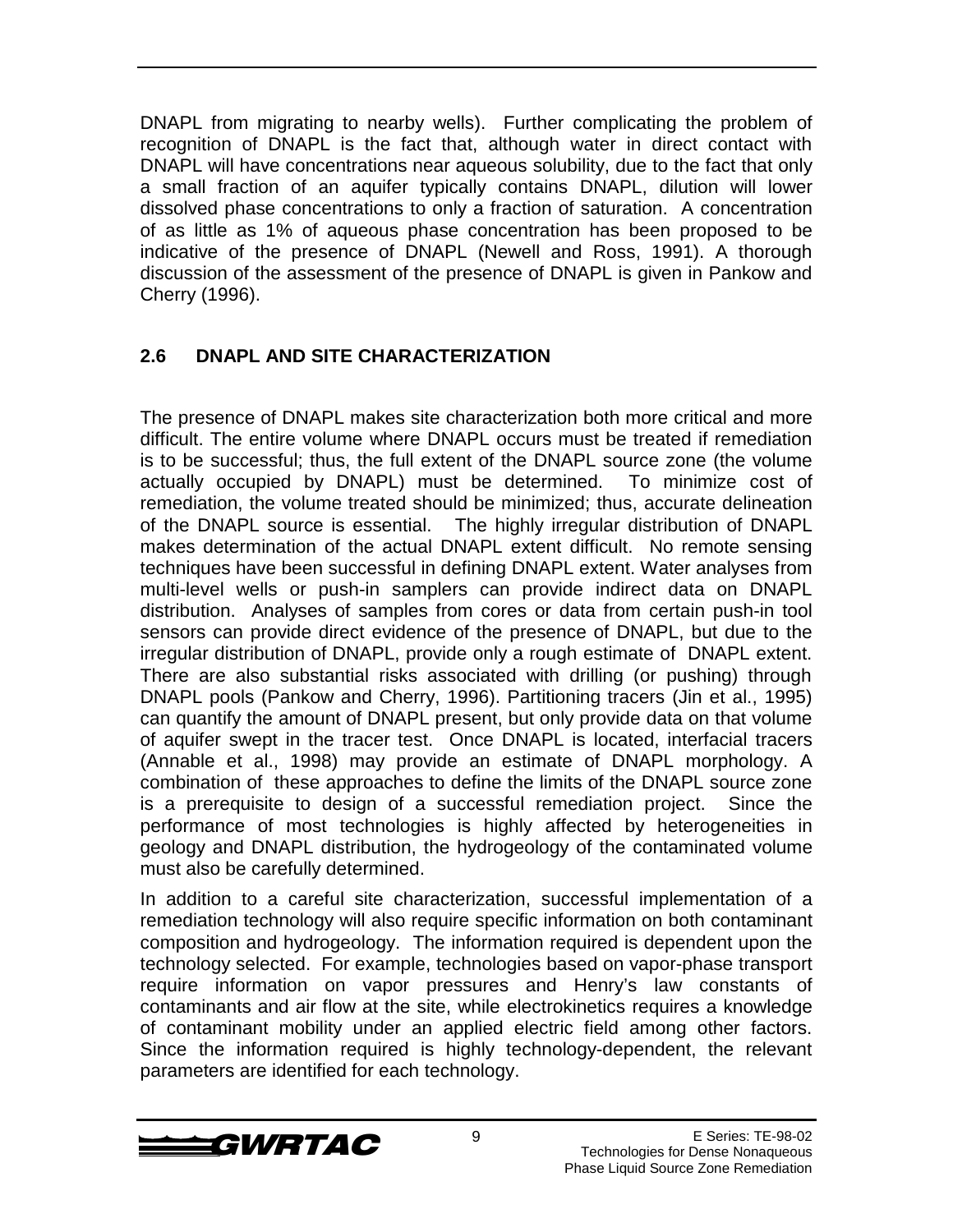#### **2.7 RISKS ASSOCIATED WITH DNAPL SITES**

There are risks associated with both the characterization and remediation of DNAPLs. Any invasive technique that penetrates a DNAPL pool (drilling, push-in tools, etc.) could provide a pathway for downward migration of the DNAPL ( Pankow and Cherry, 1996). Any remediation technique that alters the water table, or decreases interfacial tension between DNAPL and water may also enhance DNAPL mobility. The risks of mobilizing DNAPL are also dependent upon the hydrogeology of the site. Whether a competent confining layer is present or if there are water resources beneath the DNAPL source zone are two factors of particular importance. Thus, the risk must be evaluated for each site. Remediation may also increase the risk of DNAPL mobilization; such risks are discussed, where appropriate, for each technology.

#### **2.8 DNAPL IN FRACTURED ROCK**

Remediation of DNAPL in fractured rock poses considerable difficulties with respect to both characterization and remediation. Delineation of the DNAPL source zone in fractured rock is generally more difficult than in porous media. For example, in relatively homogenous porous media, "clean" water in a sample provides evidence there is no DNAPL further up-gradient. In contrast "clean" water in one well in a fractured unit provides information only on those fractures that are both up-gradient and in hydraulic contact with the well. Remediation is also more difficult in respect to both accessing the entire source zone and attaining hydraulic control. For example, in a typical porous medium, a line of wells on one side of a source zone and another line of wells on the other side provides flow throughout the entire zone. However, it is not as simple to ensure all fractures in a given volume will be swept effectively as connection among fractures cannot be assumed. Additionally, many fractures are dead-ended, potentially providing traps for DNAPLs that cannot readily be accessed. Finally, the poor connectivity of fractures in some systems and the common lack of an impermeable "bottom" in fractured media makes attaining hydraulic containment more difficult and may increase the risks of DNAPL mobilization.

Even if all DNAPL in a fractured medium was removed, much contamination might remain. Diffusion of contamination from DNAPL in fractures into the matrix produces a zone of high dissolved-phase concentration adjacent to the fractures. If the DNAPL is removed, the contamination will slowly diffuse back into the fractures (Pankow and Cherry, 1996).

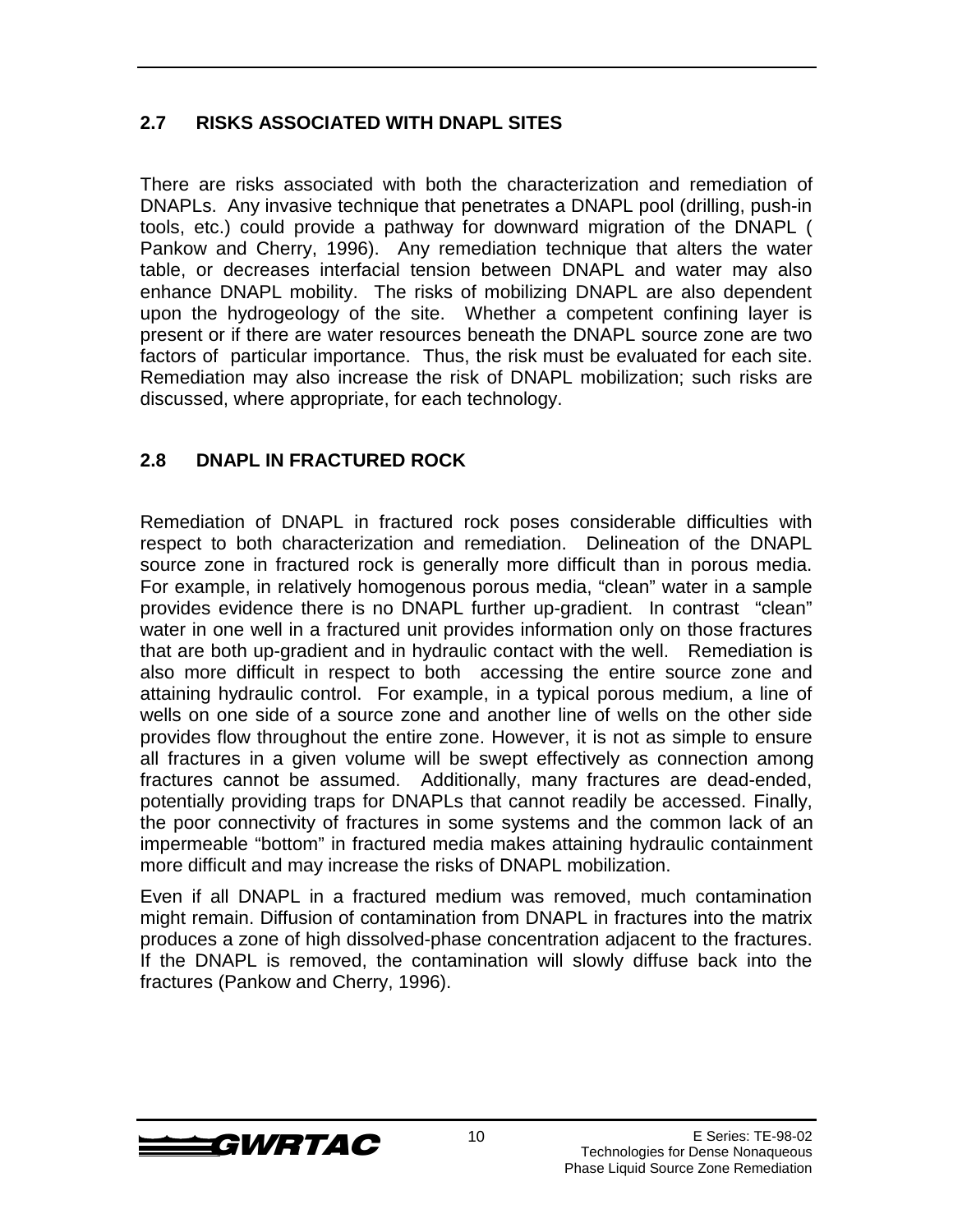#### **2.9 DNAPL PROPERTIES**

Low aqueous solubility is one characteristic of common DNAPL components that is relevant for remediation. Processes based on dissolution will be inherently inefficient unless the solubility of the DNAPL is increased.

The vapor pressure of a pure compound provides a measure of how readily a compound will volatilize (transfer to the vapor phase), and thus is important for DNAPL source zone remediation through processes such as soil vapor extraction (SVE) that are based on volatilization. The Henry's Law Constant of a compound, which is equal to a compound's vapor pressure divided by its aqueous solubility, provides a similar measure of how readily a compound will volatilize when it is dissolved in water. Table 1 shows vapor pressures and Henry's Law Constants for some common DNAPL components. Processes that involve extraction of contamination as a vapor phase will be effective only for compounds with a high vapor pressure (for direct volatilization of DNAPL) or with large Henry's Law Constants (for volatilization of the dissolved phase). It may be seen from Table 1 that most chlorinated solvents are volatile, while most PAHs and PCBs are not. Both vapor pressure and Henry's Law Constants increase with temperature, thus transfer to the vapor phase is enhanced in both thermally-enhanced SVE and steam technologies.

#### **2.10 OVERVIEW OF REMEDIATION APPROACHES**

Remediation technologies include technologies that remove the DNAPL by dissolution, displacement or volatilization and those that destroy the contamination through chemical reaction or biodegradation. Techniques for risk reduction include those that immobilize the contamination. In this section, the basic principles that govern technologies for removal or destruction of DNAPL will be briefly discussed.

**Flushing:** Technologies that involve flushing a liquid through the contaminated zone employ one of three approaches; dissolution, displacement or chemical destruction. The technologies that depend upon dissolution of DNAPL involve increasing contaminant solubility through the use of chemical additives (surfactants and/or cosolvents) or by increasing the temperature. The dissolved contaminant is then recovered with the groundwater, as in conventional pump and treat.

Technologies that are designed to physically displace DNAPL reduce capillary forces by reducing the interfacial tension between DNAPL and groundwater using surfactants, cosolvents or heat. The capillary forces that restrict DNAPL mobility decrease with decreasing interfacial tensions, increasing mobility. The mobilized contaminant, plus contaminated groundwater is recovered from extraction wells.

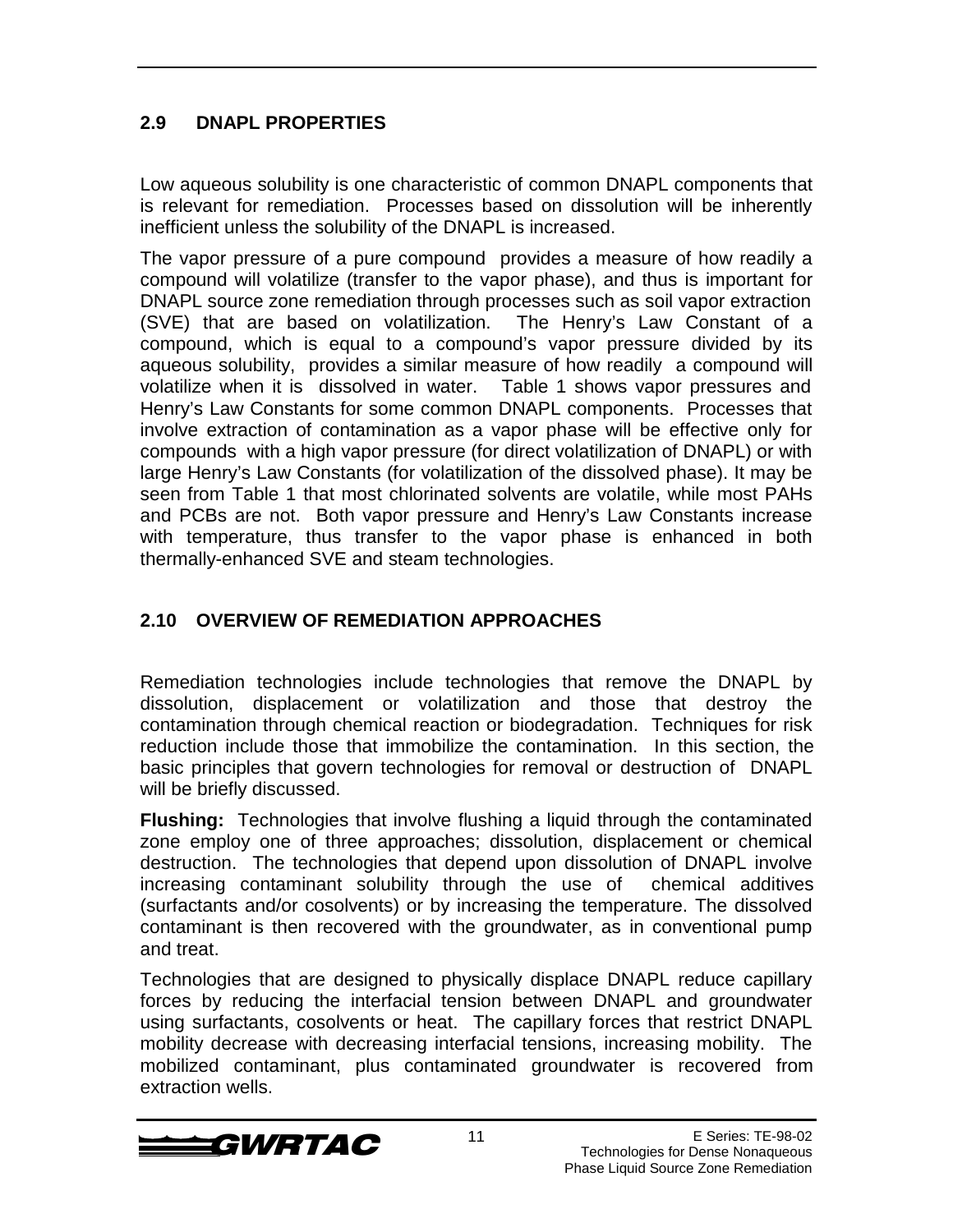Flushing technologies that are designed destroy DNAPL compounds involve either oxidation or reduction. Most DNAPL components, like most compounds that are stable in air, are relatively resistant to oxidation under naturally occurring conditions. Thus, technologies involving oxidation of compounds typically involve addition of strong oxidizers to the subsurface. Many DNAPL components, including most chlorinated solvents, may be more readily broken down by reduction. Reduction typically involves introduction of a reducing compound, often, but not necessarily, in solid form.

**Volatilization:** Technologies designed to remove DNAPL by volatilization involve inducing the flow of vapor through the contaminated zone and the transfer of the contaminants to the vapor phase. Heat can be used to increase the vapor pressure of the contaminants. DNAPL is removed by a combination of direct volatilization from the DNAPL and volatilization from the dissolved phase, leading to additional DNAPL dissolution. The contamination is recovered as vapor through vapor extraction wells.

**Thermal Processes:** Thermal technologies include flushing technologies (steam and hot water), volatilization processes (steam and electrical heating) and chemical destruction *(in situ vitrification)*. The principles of flushing technologies and volatilization have already been discussed. In situ vitrification heats the soil to a temperature at which the soil melts; at these temperatures organic contaminants will thermally decompose if they have not previously volatilized.

**Electrokinetics:** Electrokinetics induces the migration of contaminants by applying a direct current electrical field across the contaminated zone. Groundwater and contaminants migrate, but the technology must be coupled with another technology for destruction or removal of the contaminants. The objective of the electrokinetic process is to mobilize the contaminants in low permeability soils.

**Biodegradation:** Biodegradation is the breaking down of contaminants by biologically-mediated reactions. A compound may be directly degraded if bacteria can obtain energy from the degradation of the compound, generally when the compound acts as alectron donor in a redox reaction. PAHs are among the many compounds that can be directly biodegraded by common bacteria (although the degradation rates of the 4 and 5 ring compounds may be very low). Chlorinated compounds generally do not act as primary electron donors or acceptors, but may be degraded by cometabolic degradation. In cometabolic degradation, enzymes produced by the degradation of some other carbon source fortuitously induce breakdown of the compound of interest. Biodegradation is generally not effective in nonaqueous phase liquid; DNAPL components may have to be dissolved in groundwater to become bioavailable.

**Other Technologies:** Reactive barrier walls can be used to treat the dissolved phase plume from a DNAPL source zone. Although not directly addressing the DNAPLs, reactive barrier walls are an option for DNAPL-contaminated sites. Reactive barrier walls induce a chemical reaction, typically a reductive dechlorination for chlorinated solvents, that destroys dissolved phase

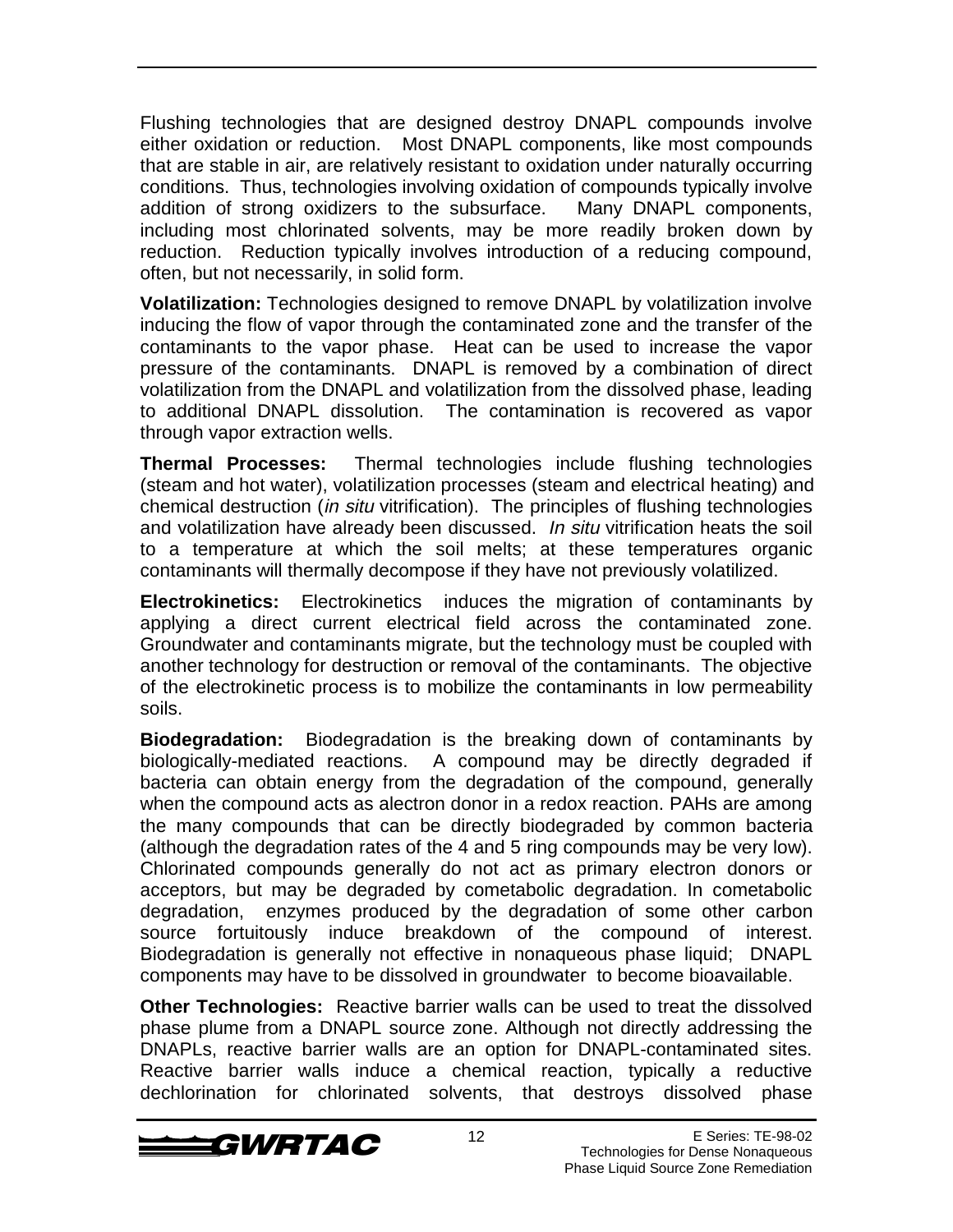contamination.

Containment, either physically with barrier walls or hydraulically by pumping (pump and treat) is also an option that, while not directly treating DNAPL, is often considered at DNAPL sites. Containment limits the spread of contamination.

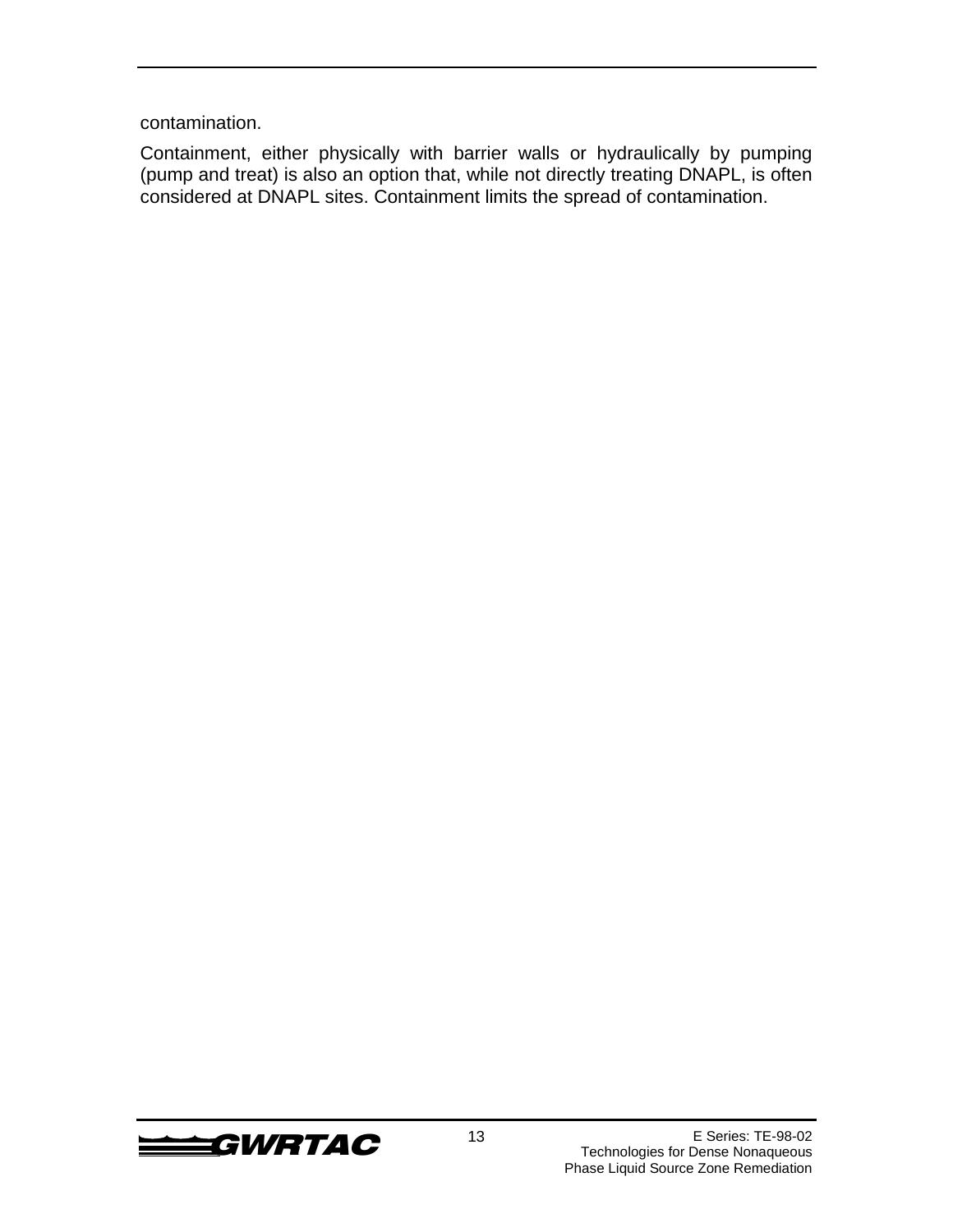# **3.0 FLUSHING TECHNOLOGIES**

### **3.1 ALCOHOL OR COSOLVENT FLUSHING**

#### **3.1.1 Description**

Alcohol/cosolvent flushing involves pumping a mixture of water and one or more solvents through a contaminated zone to remove DNAPL by dissolution and/or mobilization. If the solvent is added at relatively low concentration, it is termed a cosolvent. If used at high concentration, it may be termed a solvent flood; alcohols are the most common solvent used, hence the term alcohol flooding. The relative importance of dissolution and DNAPL mobilization in an alcohol/cosolvent flood is determined by the solvents and the concentrations used. If a water/cosolvent mixture is used that greatly increases the solubility of the DNAPL, and a sufficient concentration of solvent is used, the process will be based on dissolution. If a system is chosen that creates a very low interfacial tension between DNAPL and water, mobilization of the DNAPL will be the dominant displacement mechanism.

A typical system involves an array of injection wells and an array of extraction wells. Many combinations of delivery/extraction constructions may be used. If the dissolution approach is used, the DNAPL dissolves in the solvent/groundwater solution and is recovered at the extraction wells in groundwater as a dissolved phase. If a displacement approach is used, the DNAPL is physically driven to the extraction wells and is recovered as a separate phase (although some dissolution will always occur). The effluent solution containing water, solvent and contaminant must then be treated in either case.

#### **3.1.2 Physical and Chemical Basis**

Alcohol/cosolvent flooding is based upon the increase in solubility of hydrophobic organic compounds resulting from the addition of a solvent to water and the reduction of interfacial tension that accompanies the increase in solubility. The solubility of any hydrophobic organic compound in water increases as an alcohol, or other organic water-soluble solvent, is added to the water. The increase in solubility produces a parallel decrease in sorption (Rao et al., 1985). If a solvent, or mixture of solvents, is selected that is miscible with the DNAPL above some cosolvent concentration, water, DNAPL and cosolvent will form a single phase. The interfacial tension between water and DNAPL will decrease as solubility increases, going to zero for a miscible system.

The chemical basis for the use of cosolvents is well established. The ability of solvents such as short-chain alcohols (methanol, ethanol, propanol) to increase

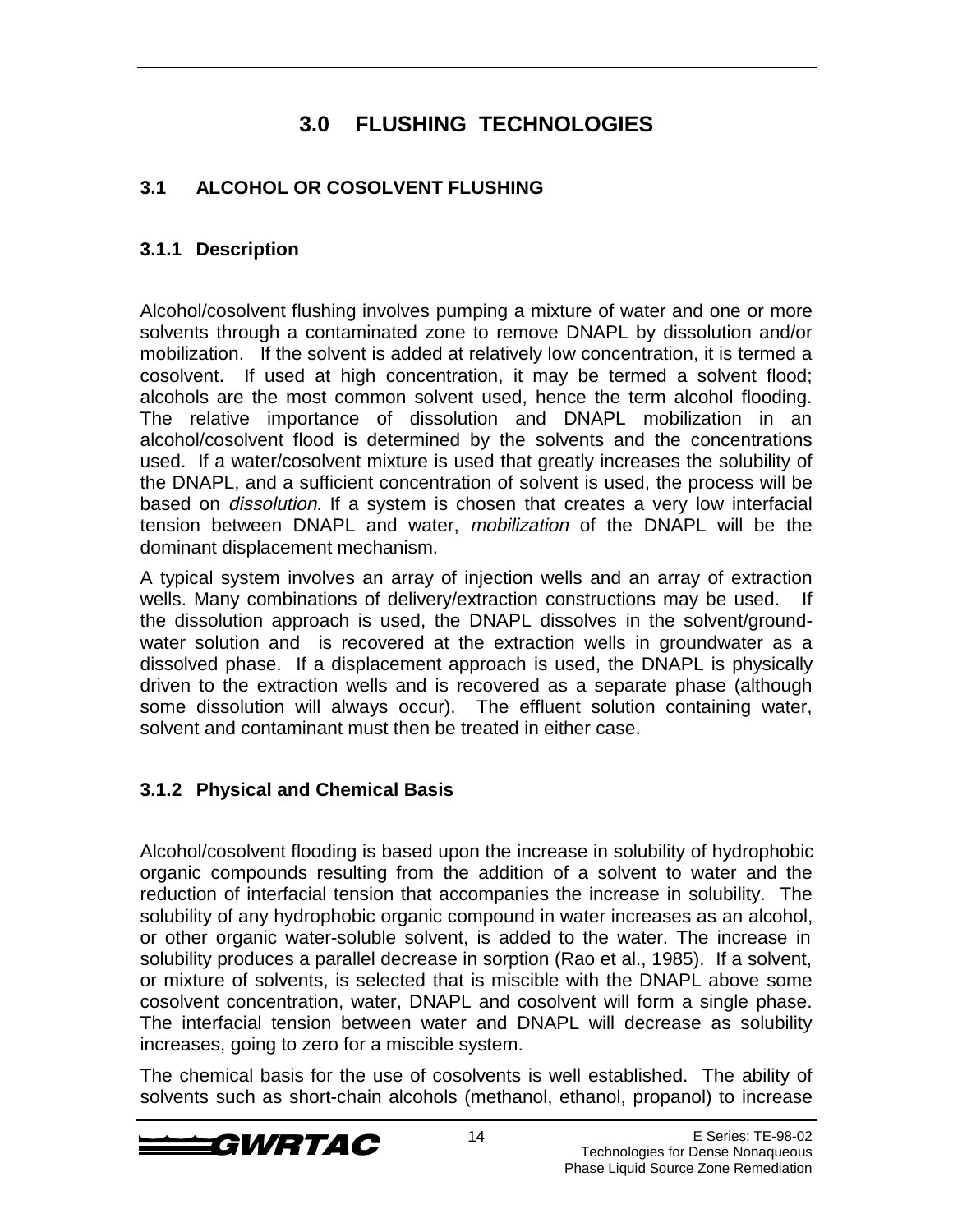the solubility of hydrophobic organic compounds in water has been demonstrated by numerous workers (e.g., Rao et al., 1985; Peters and Luthy, 1993; McCray and Falta, 1996; Lunn and Keuper, 1996). Although some compounds, such as the weathered hydrocarbon-based LNAPL at Hill AFB OU1 have proved to be resistant to dissolving in common cosolvents, most common DNAPL components are readily soluble in alcohol/water mixtures. Increases in solubility from a factor of a thousand to complete miscibility may be achieved, depending upon the contaminant and solvent mixture chosen.

A discussion of the chemical basis for the solubility increases in aqueous systems due to the addition of cosolvents is given by Schwartzenbach et al. (1993). Phase diagrams of several relevant systems, with interpretations are provided in a technical practices manual (AATDF, 1998), which also includes an extensive reference list. A large number of alcohols and other organic solvents are available, but only a few have been tested in the field.

#### **3.1.3 Field Trials**

All field trials of solvent flooding for which results have been published involved LNAPLs. The trials have been summarized (AATDF, 1998).

**1. Hill AFB, OU1 Alcohol Flood:** Conducted in 1995 by the University of Florida and the U.S. EPA's R.S. Kerr Laboratory. Approximately 9 pore volumes (~10,000 gallons) of a mixture of 70% ethanol and 12% pentanol in water were pumped through a 3 x 5-meter sheet-piling cell at Hill AFB, Utah using a line drive array of injection and extraction wells. This was followed by approximately 15 pore volumes of water to remove the cosolvents. The contamination was an LNAPL consisting of a complex mixture of weathered jet fuel and other components at a depth of 4.6 to 6 meters. The sediments were poorly sorted sands and gravels. Initial LNAPL saturation averaged about 5%. Approximately 85% of the LNAPL was removed with over 99% of many NAPL constituents removed. The primary recovery mechanism was enhanced dissolution.

**2. Hill AFB, OU1 Cosolvent Flood:** Conducted in 1996 by Clemson University and the U.S. EPA's R.S. Kerr Laboratory. Approximately 2 pore volumes of a mixture of tertiary butanol (81%) and hexanol (16%) were followed by approximately 2.3 pore volumes of 95% tertiary butanol, then 0.3 pore volume of 47% tertiary butanol and finally 30 pore volumes of water. The test cell, sediment and contaminant were similar to those the Hill AFB OU1 Alcohol Flood just described. Between 75% and 95% of the LNAPL was recovered. The primary recovery mechanism was displacement of the LNAPL.

**3. Hill AFB, OU1, Cyclodextrin Flood:** Conducted in 1996 by the University of Arizona and the U.S. EPA's R.S. Kerr Laboratory. Approximately 10 pore volumes of a 10% cyclodextrin in water solution were injected. The cells, contaminant and sediments were similar to those described above for the Hill AFB OU1 Alcohol Flood. Recovery ranged from 39-93% of LNAPL originally

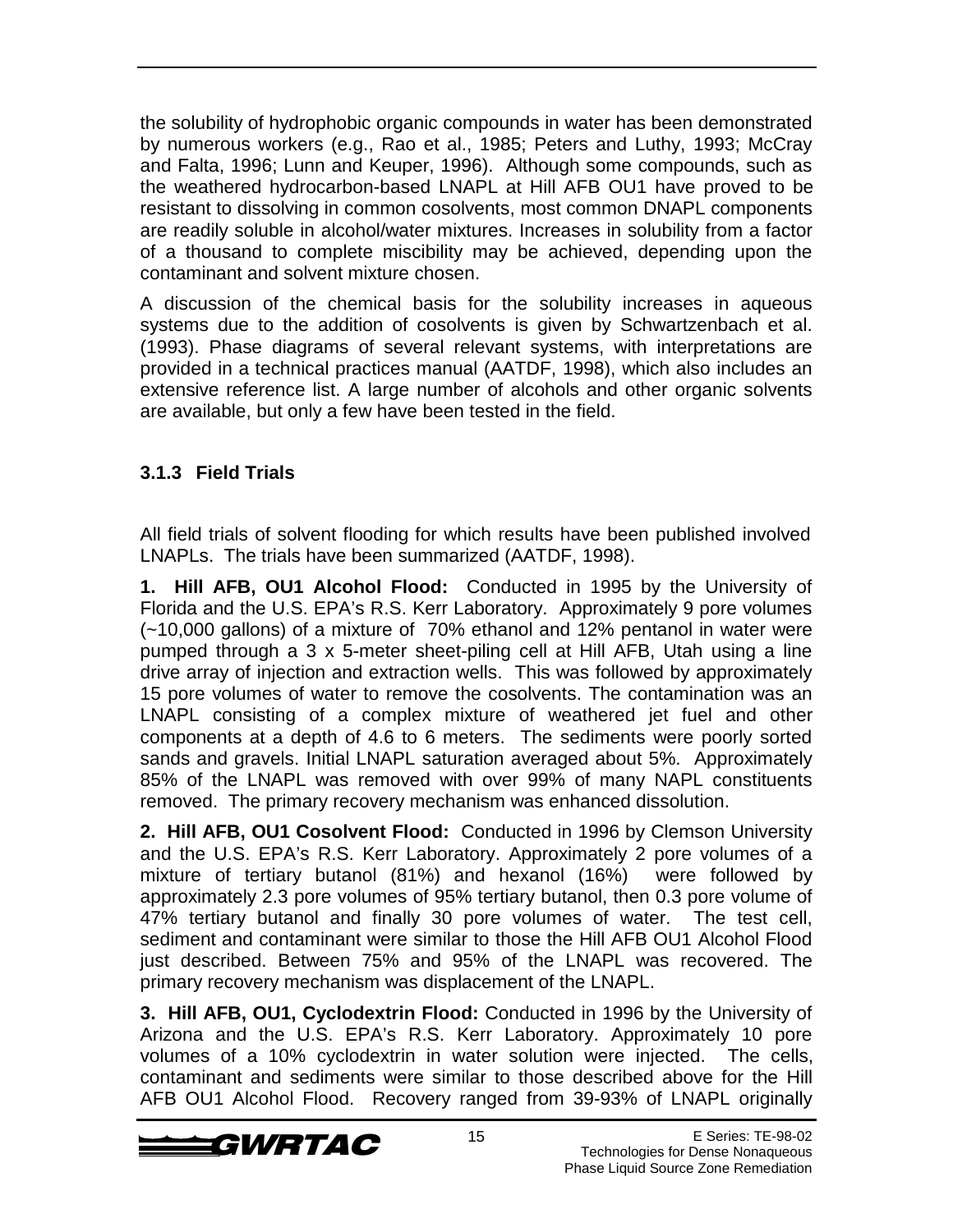present. Dissolution was the primary recovery mechanism.

#### **3.1.4 Capabilities and Limitations**

Each cosolvent or alcohol flood showed the ability to remove NAPL mass by dissolution and/or mobilization. None achieved full recovery, although it should be noted that the Hill AFB LNAPL is very difficult to dissolve, even in the laboratory. It is likely that these technologies would be more effective for easily dissolved DNAPLs such as chlorinated solvents.

The performance of a solvent flood is dependent upon the ability of the chosen mixture to dissolve the target NAPL. Not all compounds are highly soluble in common cosolvents, however, the solubility of a specific DNAPL can be readily verified in the laboratory. The extent of dissolution and the extent of removal (desorption) from weathered soils can also be evaluated with soil samples in the laboratory. Thus the chemical effectiveness of a proposed solvent flood should be predictable from laboratory testing.

For any flooding technique to be effective, the entire contaminated volume of soil must be effectively flushed with treatment solution; thus, there also are hydraulic limitations for any flooding technology. Alcohols are generally less dense than water. High concentration alcohol floods may be less dense than groundwater, and problems with density overriding may occur. Gradient injection of the cosolvent flood and water can minimize the density over ride problem (Rao et al., 1997). Heterogeneities in the aquifer will also decrease extraction efficiency as they will for all flushing technologies (Mackay and Cherry, 1989). As heterogeneity increases, some areas become relatively poorly swept, requiring a longer treatment time and a larger treatment volume than for a homogenous system.

The lowering of interfacial tension (IFT) that is produced by the addition of solvents poses a risk of mobilization of the DNAPL. If the DNAPL is perched on an impermeable layer and kept out of the layer by high entry pressure, lowering of IFT, which reduces the capillary forces and hence the entry pressure, may allow the DNAPL to penetrate the aquitard and move down into previously clean zones. The reduction of IFT depends upon the system used, and the risk involved depends upon the hydrogeology of the site, particularly the integrity of the aquitard. This risk must be evaluated for each site. The ultimate level to which DNAPLs may be reduced by cosolvent flooding is unknown since no field trials have been reported for solvent flushing of DNAPLs. Two trials are currently underway, however, one at Dover AFB and one in Jacksonville, Florida. In principle, results should be similar to that of surfactant flooding.

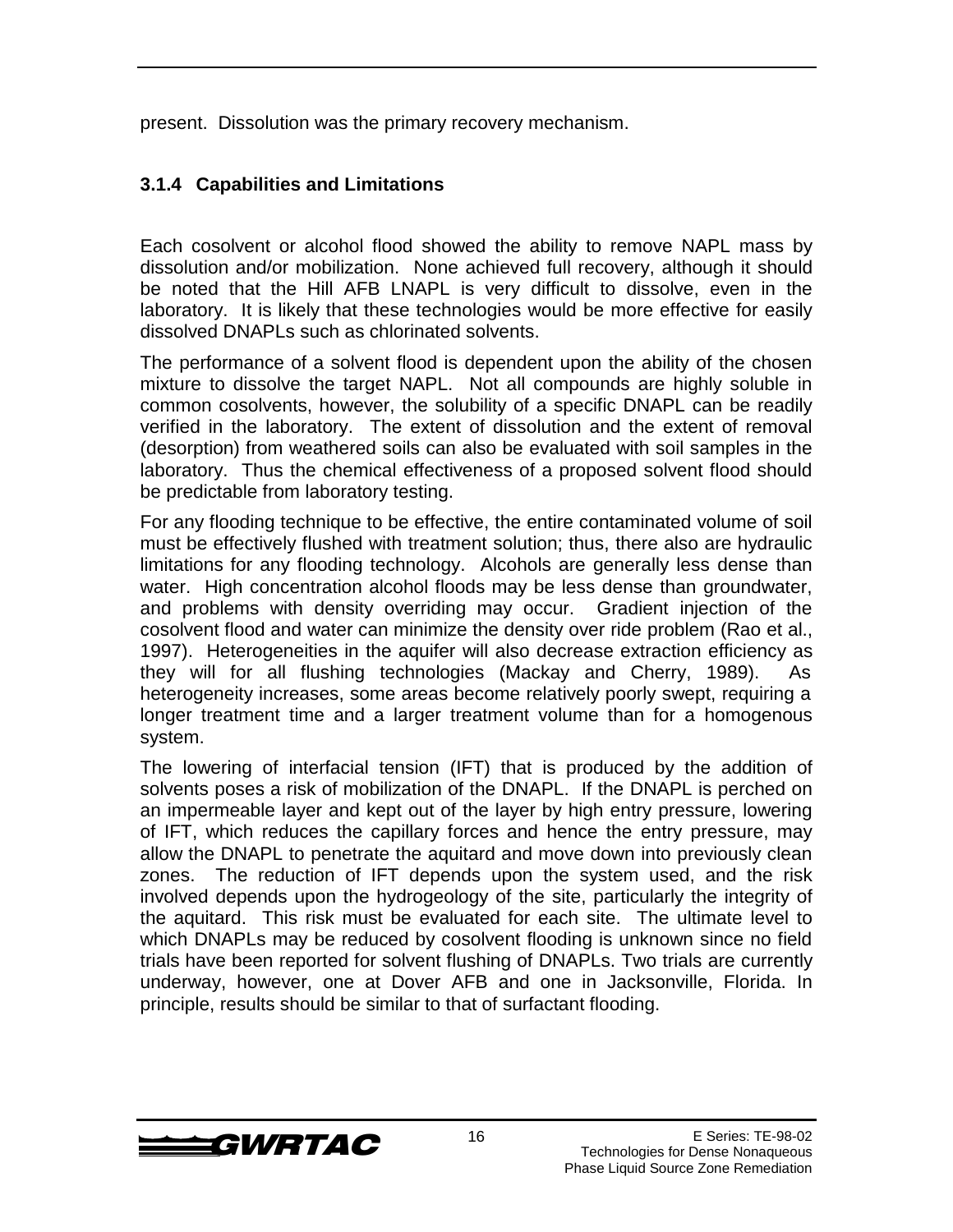#### **3.1.5 Further Information**

The AATDF Technology Practices Manual for Surfactants and Cosolvents (AATDF, 1998) contains an extensive discussion of the physical and chemical basis for solvent flooding, including phase diagrams of some sample systems. It also includes case studies of cosolvent field trials. Finally it contains references to an extensive literature on the technology. The more concise GWRTAC Technology Evaluation Report "Surfactants/Cosolvents" (Jafvert, 1996) also contains a discussion of the physical and chemical principles of alcohol/cosolvent flooding as well as descriptions of field trials and a bibliography.

AATDF (1998). Surfactants and Cosolvents for NAPL Remediation," Technology Practices Manual for Surfactants and Cosolvents, Ann Arbor Press

Jafvert, C. T. (1996). "Surfactants/Cosolvents." Technology Evaluation Report #TE-96-02, Ground-Water Remediation Technologies Analysis Center (GWRTAC), Pittsburgh, PA. [gwrtac.org].

Rao P.S.C., Annable, M.D., Sillan, R.K., Dai, D., Hatfield, K. and Graham, W.D. (1997). Field-scale evaluation of in situ cosolvent flushing for enhanced aquifer remediation. Water Resources Research. 33:2673-2686.

#### **3.2 SURFACTANT FLUSHING**

#### **3.2.1 Description**

Remediation of DNAPL-contaminated sites by surfactant flushing involves injection of a solution of water plus surfactant into the source zone and removal of the DNAPL through a combination of dissolution and displacement. The relative importance of dissolution compared to displacement can be controlled by formulation of the surfactant solution. The surfactant mixture may be composed of more than one surfactant and may include an alcohol and/or a salt (typically sodium chloride) added to optimize phase behavior. A polymer or foam may be used for mobility control. The extracted solution of water, surfactant, contaminants, plus other additives must be treated; the surfactants may be recycled. A typical system involves an array of injection wells and an array of extraction wells. As with cosolvent flushing, any combination of delivery/extraction systems may be used.

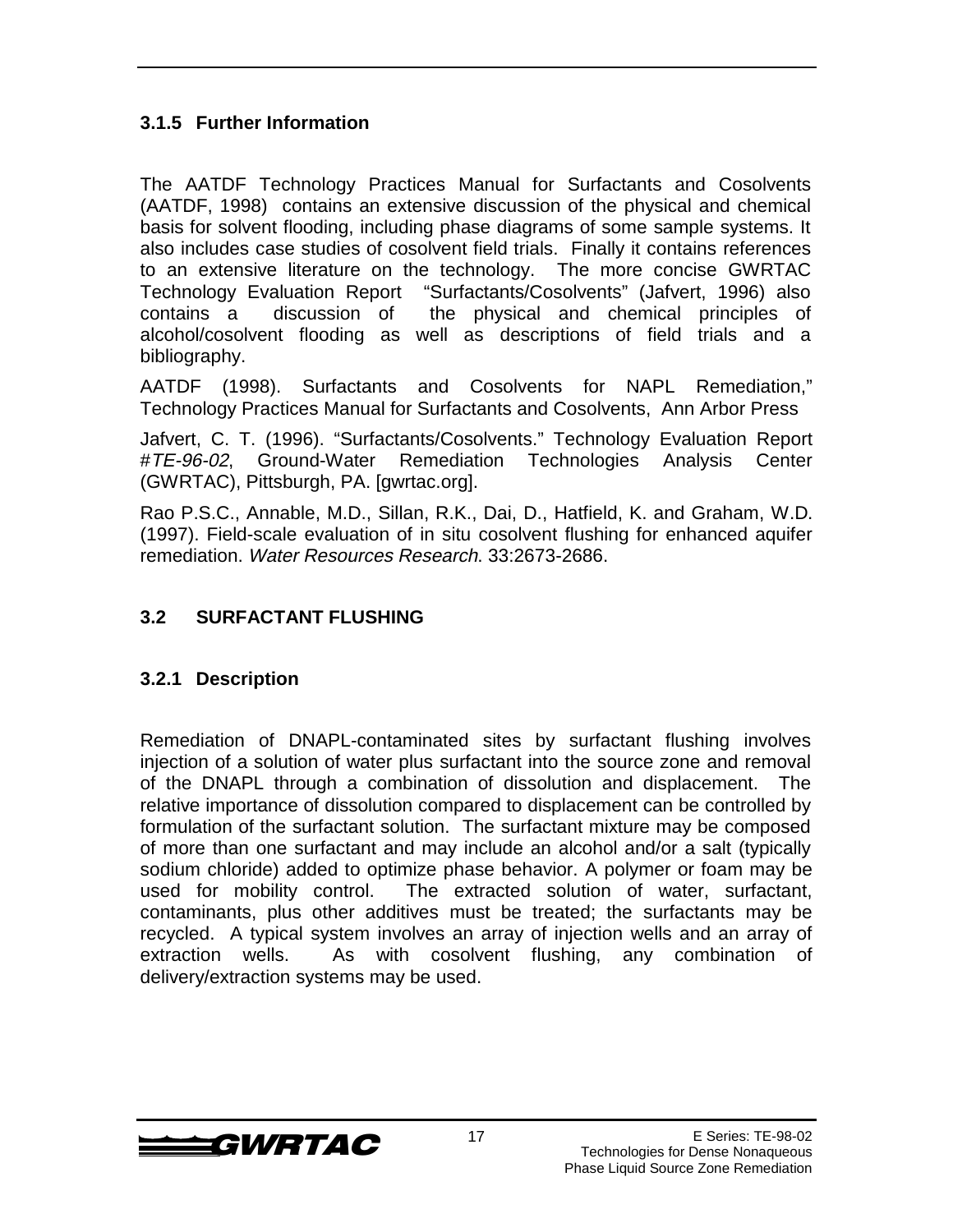#### **3.2.2 Physical and Chemical Basis**

The term surfactant is a contraction for surface active agent. Surfactants are the active ingredients in soaps and detergents and are common commercial chemicals. Two properties of surfactants are central to remediation technologies; the ability to lower interfacial tension and the ability to increase solubility of hydrophobic organic compounds. Both properties arise from the fact that surfactant molecules have a hydrophobic portion and a hydrophilic portion. As a result, when water containing surfactant and DNAPL come into contact, surfactant molecules will concentrate along the interface, with their polar ends in the water and their nonpolar ends in the DNAPL; this lowers the interfacial tension between the two immiscible fluids. When present in sufficient concentration (the critical micellar concentration), surfactant molecules form oriented aggregates, termed micelles. In water, the molecules in a micelle are arranged with their polar ends outwards and their nonpolar ends inwards, forming a nonpolar interior to the micelle. Micelles can incorporate hydrophobic molecules in their interior, producing an apparent increase in solubility. The process of dissolving by incorporation into micelles is termed solubilization. Once solubilized, a compound is transported as if it were a typical dissolved phase. Micellar solutions may either be a single phase system in which micelles containing solubilized contaminant are transported as a dissolved phase in the groundwater, or a separate phase, termed a middle phase microemulsion, in which a separate phase containing approximately equal volumes of surfactant and contaminant is formed.

The extent of increase of solubility (solubilization) produced depends upon the contaminant, the surfactant, the salinity and the surfactant concentration. Increases in solubility of more than five orders of magnitude and solubilities in the hundreds of thousands of mg/L have been reported for common DNAPL components (Baran et al, 1994). Early surfactant field trials used surfactants that produced modest increases in solubility (one or two orders of magnitude) and extracted the DNAPL through slow dissolution. This approach required multiple pore volumes (more than 10) (Fountain et al, 1996). More recent work has emphasized higher performance systems that produce solubilizations above 100, 000 mg/L (Brown et al., 1997).

Selection of the appropriate surfactant requires consideration of performance, toxicity, biodegradability and surfactant sorption. Published work has identified surfactant systems with appropriate properties that produce high solubilization of a wide range of compounds of environmental interest. Although high solubilization of contaminants may be produced by a variety of types of surfactants, recent work has focused on anionic surfactants. Anionic surfactants have a negatively charged functional group; common examples include sulfate and sulfonate. The negative charge results in very low adsorption, while those surfactants with a positive functional group (cationic surfactants) are characterized by high sorption and even those without charged groups (nonionic

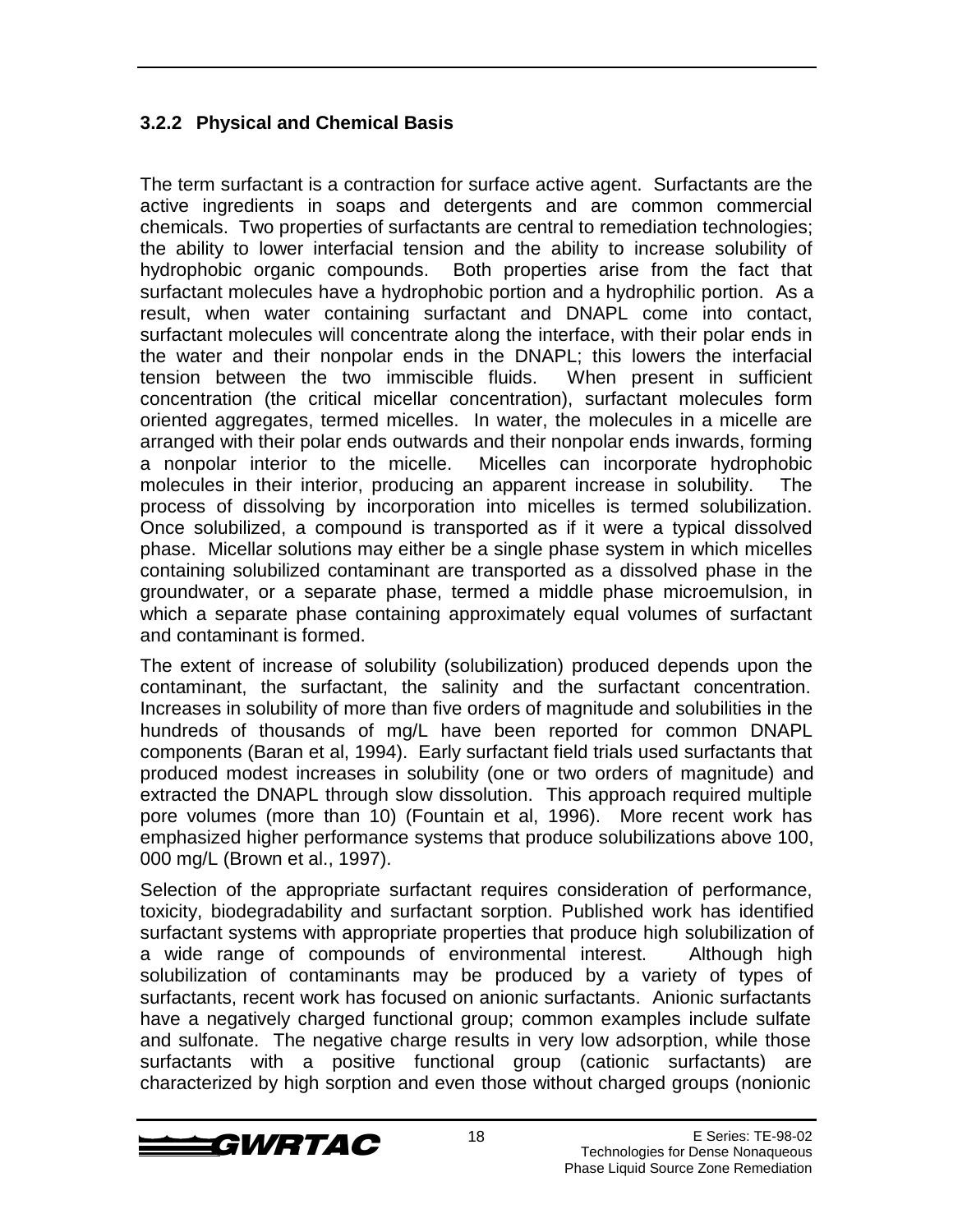surfactants) have high enough sorption to cause problems in the presence of clay (Shiau et al., 1995).

Anionic surfactants typically require the addition of cations or the use of cosurfactants to produce the desired solubilization. It is known from enhanced oil recovery research that the addition of cations (typically sodium from adding NaCl) decreases the solubility of the surfactant in water, driving it into the NAPL (Lake, 1989). As salinity is increased, partitioning into the NAPL increases and solubilization of the NAPL in water increases. At the point at which the partitioning is equal between NAPL and water phases, solubilization is a maximum. Near this point, termed the optimal salinity, a third phase may form. This new phase is termed the middle phase, or middle phase microemulsion as it is intermediate in density between DNAPL and water and hence occurs between the liquids in experiments. A nonionic surfactant may be used to induce the same effect, and alcohols may be added to optimize the phase behavior and control the appearance of unwanted viscous phases (Lake, 1989; Pope and Wade, 1995 ).

The interfacial tension between NAPL and water decreases as solubilization increases. The interfacial tension may decrease by up to four orders of magnitude at optimal salinity. Since capillary forces are reduced with decreasing interfacial tension, surfactant systems may induce DNAPL mobility (Abriola et al., 1995). This aids in recovery of the NAPL by increasing DNAPL flow to the extraction wells, but may pose risks of spreading of DNAPL contamination if the reduced IFT allows the DNAPL to invade underlying layers previously uninvaded due to high displacement pressure (displacement pressure scales directly with interfacial tension).

After extraction, surfactants may be separated from the contaminants and reused. Air stripping has been successfully used in three field trials (PCE, carbon tetrachloride and TCE were the contaminants stripped), and a permeable membrane system using solvent extraction has been developed that could be used for non-volatile compounds (Harwell, cited in AATDF, 1998). Due to the enhanced solubility produced by the surfactants, the extraction processes are less efficient and more costly than separation from surfactant-free water.

A modification to surfactant flooding to improve performance in heterogeneous media is the use of mobility control agents. In enhanced oil recovery, polymers are routinely added to surfactant floods to increase sweep efficiency (Lake, 1989). Polymers (xanthan gum, a food-grade additive is among the most commonly used polymers) are added in low concentrations (a few hundred mg/L) and produce a non-Newtonian fluid, a fluid whose viscosity changes with flow conditions. In high permeability units, the polymer causes the fluid to have an increased viscosity, slowing the flow. In contrast, in low permeability layers, the high shear conditions produce a lower viscosity. Thus, the relative flow rates in low and high permeability zones are more nearly equal. Foam may also be used to reduce the effect of heterogeneity and requires only the injection of air (AATDF, 1998).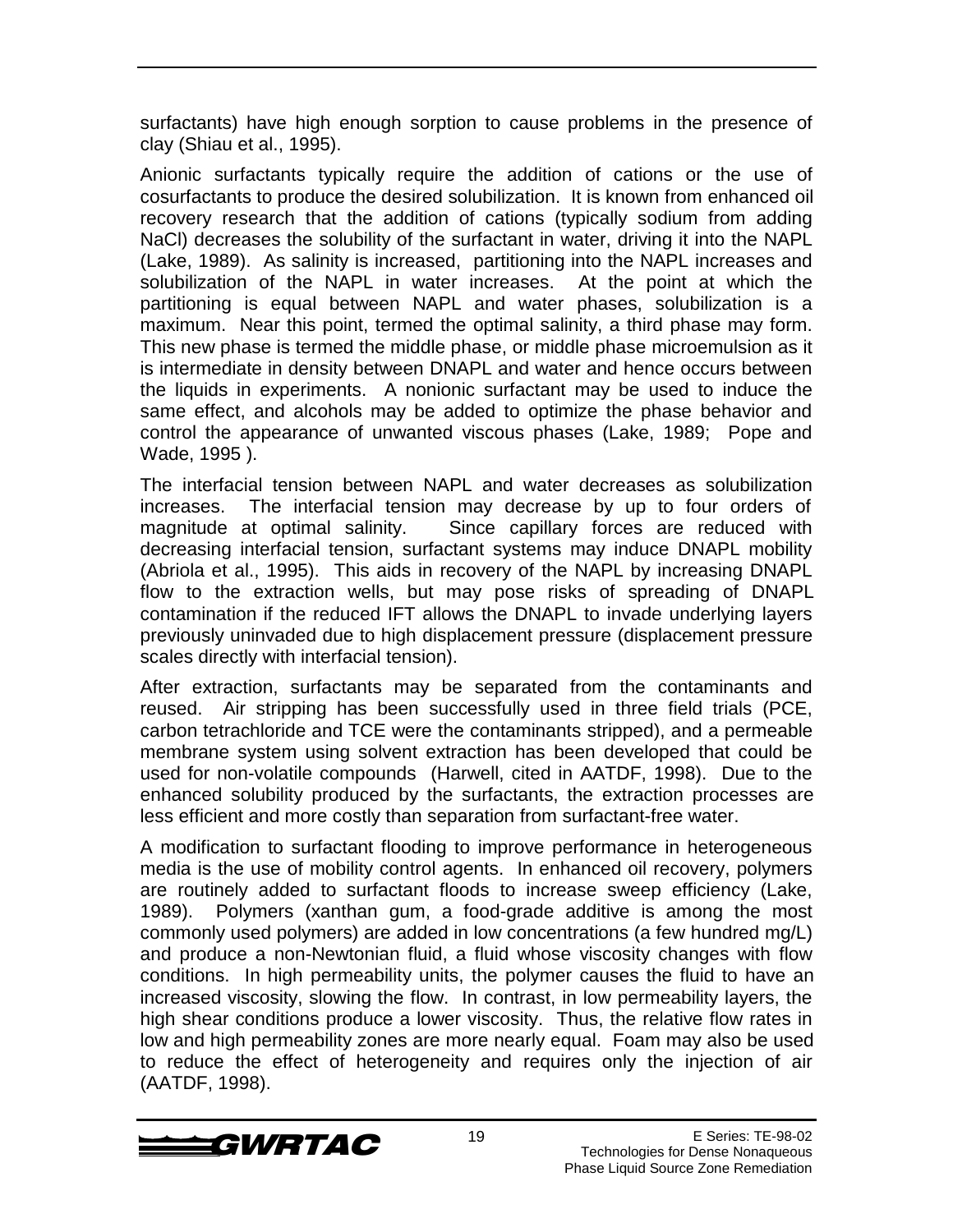#### **3.2.3 Field Trials**

There have been more than a dozen field trials using surfactants, including several sites with DNAPLs. Recent representative trials are summarized here. For a full listing of trials see the AATDF manual (AATDF, 1998) and the GWRTAC report (Jafvert, 1996).

**1. Hill AFB OU2 Surfactant Flood:** Conducted in 1996 by Intera, Radian, and the University of Texas. Approximately 2.5 pore volumes of a solution of 8% surfactant, 4% isopropanol and sodium chloride were pumped through a poorly sorted sandy unit contaminated with a DNAPL primarily composed of TCE. A line drive system was used without confining walls. DNAPL was originally present at approximately 4%. The fraction of DNAPL removed has been reported to exceed 99% (Brown et al., 1997) although there was some uncertainty in the estimate. Concentrations in groundwater were approximately 10 mg/L at the end of the test.

**2. Hill AFB, OU1 Surfactant Mobilization Flood:** Conducted in 1996 by the University of Oklahoma with the U.S. EPA's R.S. Kerr Laboratory. Approximately 6.5 pore volumes of a mixture of 4.3% surfactant in water were pumped through a 3 x 5-meter sheet-piling cell at Hill AFB, Utah using a line drive array of injection and extraction wells. The contamination was an LNAPL consisting of a complex mixture of weathered jet fuel and other components. The sediments were poorly sorted sands and gravels above a clay layer at a depth of about 8 m. An estimated 90% of the LNAPL, which was initially present at approximately 8.5% saturation, was removed. The surfactant system used a mixture of two surfactant to produce a middle phase system with ultralow interfacial tensions. The primary recovery mechanism was mobilization.

**3. Hill AFB, OU1 Single-Phase Microemulsion Flood:** Conducted in 1996 by the University of Florida at Hill AFB in a a 3 x 5-meter sheet-piling cell of similar design to the OU1 mobilization flood described in the previous paragraph. Nine pore volumes of a mixture of 3% surfactant and 2.5% pentanol were injected, followed by one pore volume of 3% surfactant and then 6.5 pore volumes of water using a line drive array of injection and extraction wells. Removal of the contamination, an LNAPL consisting of a complex mixture of weathered jet fuel and other components, was estimated from partitioning tracers and soil core data. The core data suggested NAPL removal of over 90%, the partitioning tracer data suggested 72% removal (Jawitz et al., 1998). Removal was by singlephase microemulsion; the surfactant system used was designed to solubilize, not mobilize the LNAPL

**4. Corpus Christi Surfactant Flood:** Conducted in 1991-1993 by the University of Buffalo and DuPont. A total of 12.5 pore volumes of 1% surfactant in water were injected using six injection wells around the treatment zone and two extraction wells near the center. The contamination was a DNAPL composed primarily of carbon tetrachloride. The contaminated unit was a sand

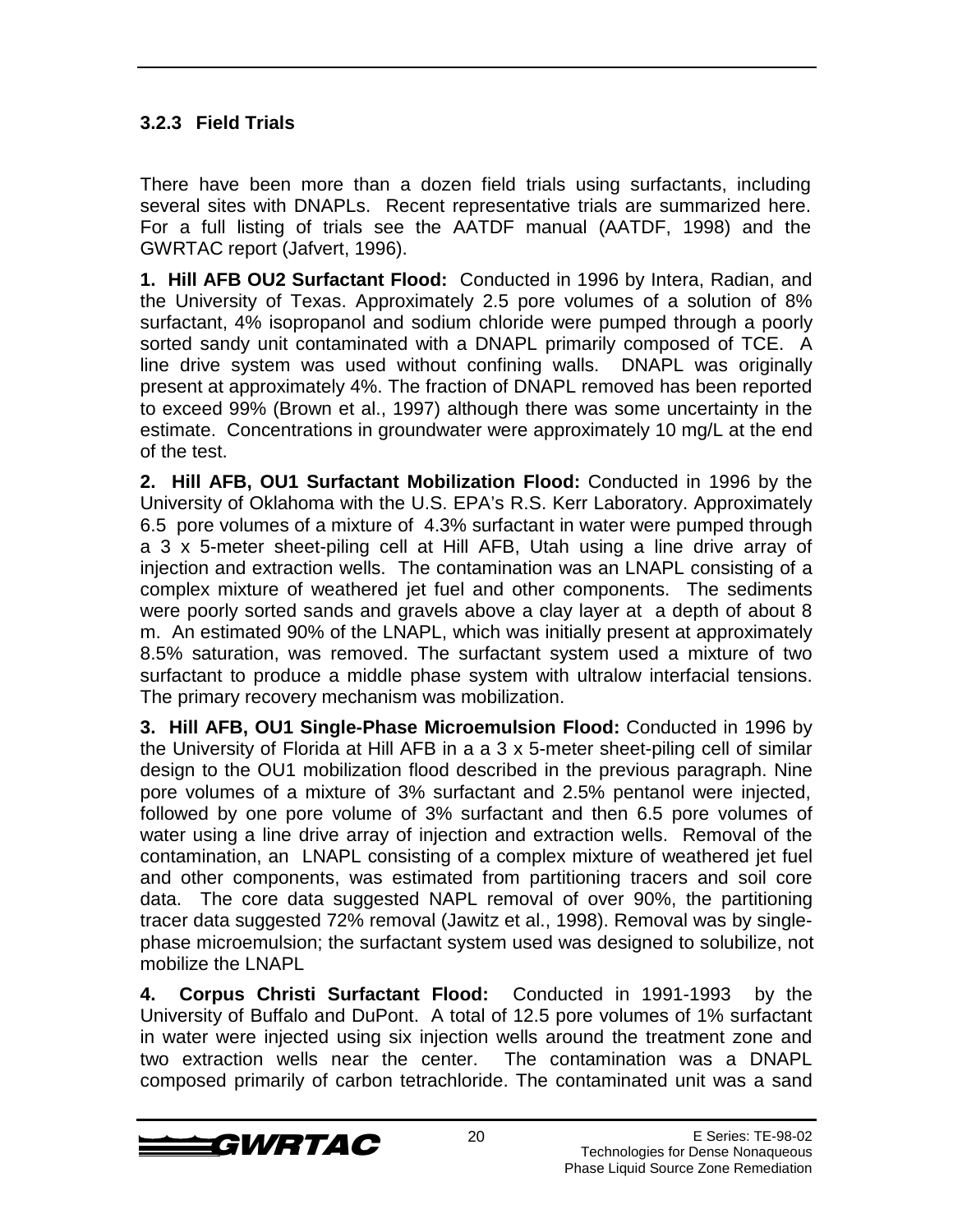lens within a thick clay. Removal was by solubilization without mobilization. Effluent was treated by air stripping and the surfactant solution was recycled continuously. Cores taken at the conclusion of the test found no residual DNAPL in a core located directly between an injection and an extraction well. A core taken from the outer portion of the treated area revealed DNAPL remaining in the fine-grained portion of the core, but no DNAPL in the higher permeability sections. This test showed that heterogeneities limit the rate of DNAPL removal.

#### **3.2.4 Capabilities and Limitations**

The field trials have demonstrated that surfactants can rapidly remove contaminant mass from DNAPL sites. Removal of more than 90%, and perhaps as much as 99% of DNAPL was achieved in a short time in the Hill AFB OU2 test. High removals were achieved in a number of other tests. No surfactant field tests have been continued long enough to determine the ultimate level of clean up attainable.

Low permeability units, heterogeneities and insoluble contaminants may impose limitations. Heterogeneities result in some portions of the treated zone receiving more solution than others, requiring a longer treatment time and larger treatment volumes than for homogenous media. The effect of heterogeneities can be minimized by the use of mobility control (polymers or foam). Low permeability may result in very long treatment times. It may not be practical to circulate the required volume of surfactant solution through very low permeability units (clays, and clay-rich units with a hydraulic conductivity below 1 x 10<sup>-4</sup> cm/sec). The time required for treatment can be estimated from standard hydrological characterization. It has also been shown that numerical modeling is capable of predicting the general performance of surfactant flooding (Freeze et al., 1994).

The use of surfactants reduces the interfacial tension between NAPL and water, thus reducing capillary forces and posing the potential for mobilization of the DNAPL. While mobilization can be an effective technique for rapid removal of DNAPL, it also raises the risk of downward mobilization of the DNAPL. The resulting risk must be evaluated at each site based on the integrity of confining layers (aquitards) and the presence of water supplies at greater depth that could be impacted by mobilized DNAPL. Research currently in progress is evaluating neutral-density surfactant systems that can minimize the risk of downward mobilization by creating a neutral buoyancy solution.

None of the field trials at DNAPL sites have continued long enough to establish the ultimate clean up level attainable. The persistence of some NAPL in every test conducted suggests that heterogeneities will inevitably result in some residual contamination, although the level may be minimal.

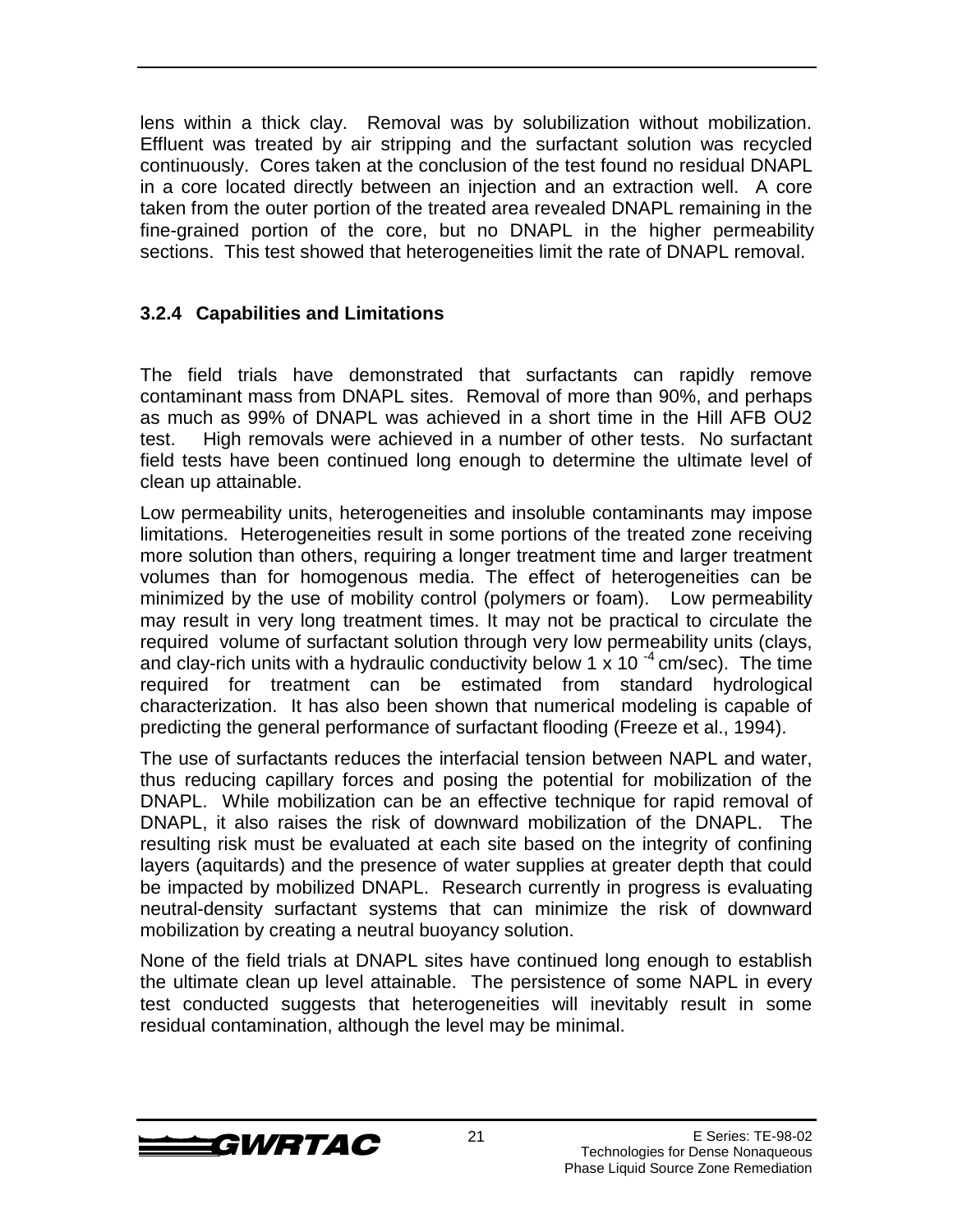#### **3.2.5 Further Information**

An extensive manual on surfactant and cosolvent flooding has been developed by the AATDF (1998). This manual contains a review of basic surfactant chemistry, a guide to the design of surfactant systems, a review of all field trials and cost estimation data. An extensive bibliography is also included. A GWRTAC report (Jafvert, 1996) provides a more concise summary of the technology, including a summary of field trials and a bibliography.

A Citizen's Guide to *In situ* Soil Flushing: EPA 542-F-96-006 [clu-in.com]

In situ Remediation Technology Status Report: Surfactant Enhancements: EPA 542-K-94-003. Describes field demonstrations or full-scale applications of in situ abiotic technologies for nonaqueous phase liquids and ground-water treatment. [clu-in.com]

Jafvert, C. T. (1996). "Surfactants/Cosolvents." Technology Evaluation Report #TE-96-02, Ground-Water Remediation Technologies Analysis Center (GWRTAC), Pittsburgh, PA. [gwrtac.org].

Roote, D. S. (July, 1997). Report: In situ Flushing - Technology Overview, Source: Ground-Water Remediation Technologies Analysis Center, Document Number: TO-97-02. [gwrtac.org]

In situ Remediation Technology Status Report: Cosolvents: EPA 542-K-94-006, Describes field demonstrations or full-scale applications of *in situ* abiotic technologies for nonaqueous phase liquids and ground-water treatment. [cluin.com]

AATDF. (1998). Surfactants and Cosolvents for NAPL Remediation. Technology Practices Manual for Surfactants and Cosolvents. Ann Arbor Press.

Fiorenza, S. and Annable, M. (1997) NAPL Solubilization Through Single-Phase Microemulsions and Cosolvents, Ground Water Currents, EPA 542-N-97-004.

Jawitz, J.W., Annable, M.D., Rao, P.S.C., and Rhue, R.D., 1998, Field Implementation of a Winsor Type I Surfactant/Alcohol Mixture for in Situ Solubilization of a Complex LNAPL as a Single-Phase Microemulsion. Environmental Science and Technology, 32:523-530.

#### **3.3 IN SITU OXIDATION**

#### **3.3.1 Description**

In situ oxidation involves injection of an oxidizing compound into a DNAPL source zone. DNAPL is destroyed through chemical reaction with the oxidizer. Excess oxidizer is extracted by flushing water through the treatment zone.

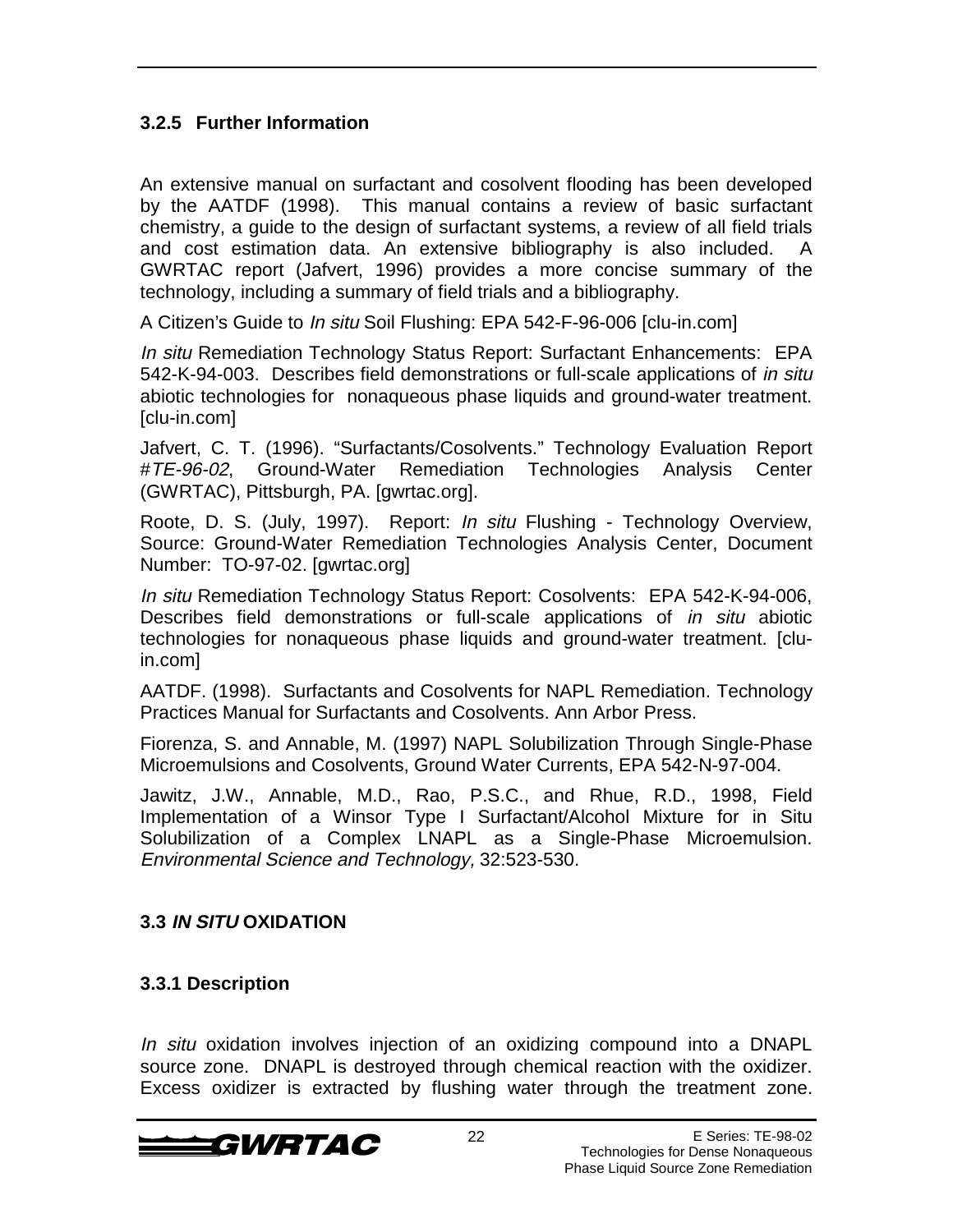Potassium permanganate and hydrogen peroxide are the oxidizers that have been field tested.

#### **3.3.2. Physical and Chemical Basis**

The process is based on the ability of a strong oxidizer to destroy organic compounds. Virtually all organic contaminants can be oxidized to carbon dioxide and water under sufficiently strongly oxidizing conditions. The ability of a given reagent, such as potassium permanganate or hydrogen peroxide, to oxidize a specific DNAPL can readily be demonstrated in the laboratory (e.g., Gates and Siegrist, 1995; Miller et al., 1996; Schnarr et al., 1998). Oxidation is a nonspecific process, thus all compounds in the system that can be oxidized by a given reagent will react.

Solid organic matter in the soil may react with an oxidizer (Miller et al., 1996) thus increasing the volume of reagent required. Redox reactions are often also affected by the pH of the solution, requiring acid conditions for effective oxidation in some cases. This is significant for the system of hydrogen peroxide and ferrous iron (Fenton's reagent); the reaction is optimum at low pHs (2-4) and is less effective at higher pH (Miller et al., 1996). Hydrogen peroxide spontaneously decomposes to water with a half-life on the order of hours (Pardiek et al., 1992).

For application, a reagent, potassium permanganate or hydrogen peroxide (with or without ferrous iron as a catalyst), is injected into the source zone. Reaction with the DNAPL yields carbon dioxide and water, plus chloride and other byproducts. The extent of the reaction and the end products are determined by a combination of the reagents used, the DNAPL components and time. Potassium permanganate, or any other persistent reagent, would be washed from the treated zone by water flooding after oxidation is complete. Hydrogen peroxide can be allowed to decompose in place.

#### **3.3.3 Field Trials**

**1. Base Borden Permanganate Tests:** Two field trials were conducted by the Solvents in Ground-water Program of the University of Waterloo at Canadian Forces Base Borden in a 3m x 1m x 2.5 m-deep test cell. In the first test, the unconsolidated sand aquifer was contaminated with 1.64 kg of PCE that was mechanically mixed with soil and emplaced in the cell. The cell was flooded with a 10 g/L solution of potassium permanganate by injecting on one side of the cell and withdrawing on the other, initially at 100 L/day, later at 50 L/day. After 120 days of flooding, followed by 60 days of water flooding, it was estimated 1.49 kg of PCE had been destroyed, based on observed chloride concentrations. Analysis of cores, however, found no residual PCE.

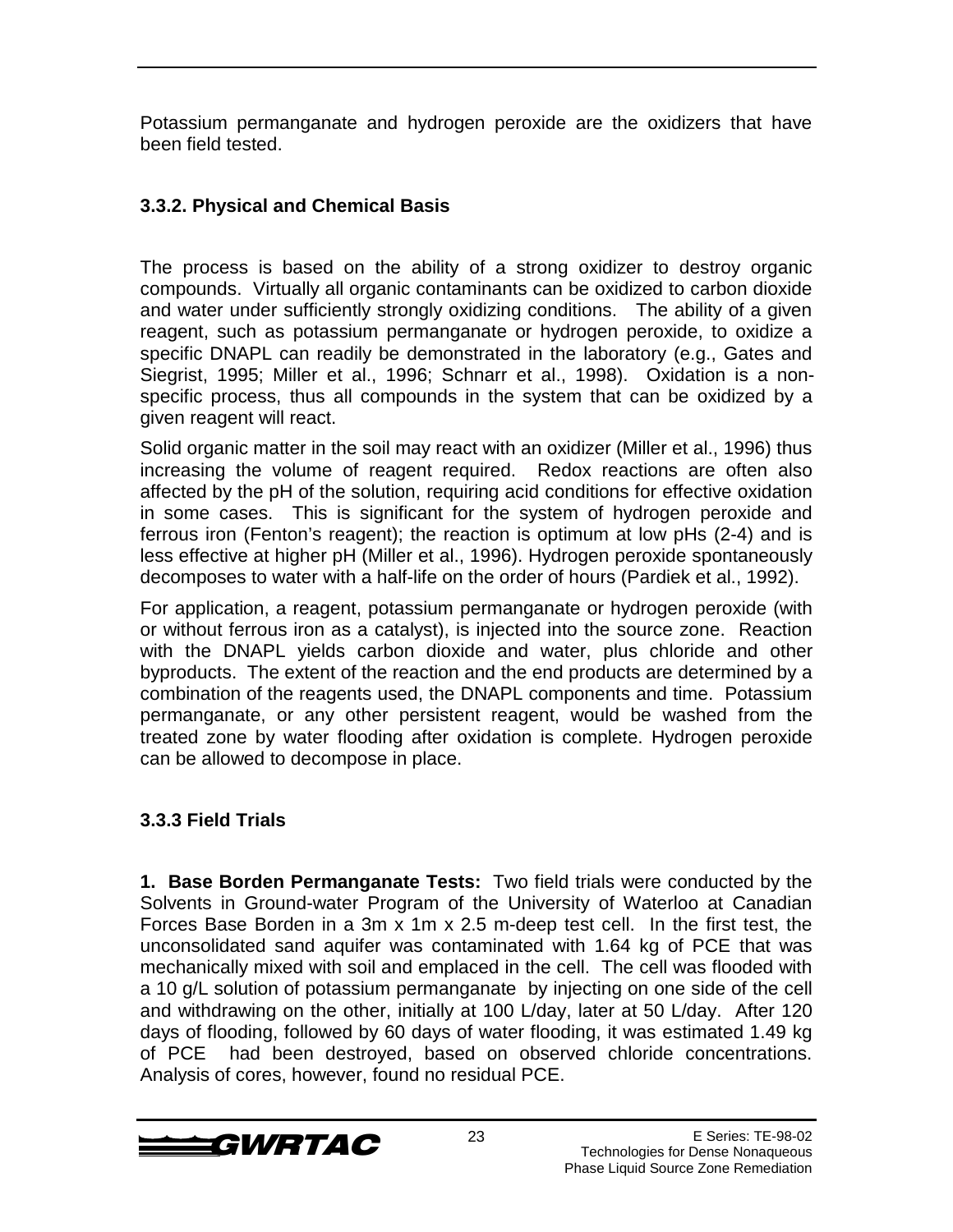In the second test, 6.19 kg of both PCE and TCE were introduced into the cell through a pipe in the center of the cell, inserted to a depth below the water table. A 10 g/L permanganate solution was injected at a rate of 50 L/day for 290 days. It was estimated from chloride content that 62% of the original mass of contaminant was oxidized. The primary conclusion of the tests was that distribution of the DNAPL controlled the effectiveness of oxidation (Schnarr et al., 1998).

**2. Savannah River Site, Department of Energy Fenton's Reagent Test:** Forty two hundred gallons of hydrogen peroxide with ferrous sulfate (to generate Fenton's chemistry) were injected to a depth of 140 ft (42.7 m) into a saturated zone contaminated with a DNAPL consisting primarily of PCE and TCE. It was estimated that 94% of the DNAPL was destroyed in a zone approximately 50 ft (15.2 m) by 50 ft (15.2 m) (Jerome, 1997).

**3. Portsmouth DOE Plant Permanganate Test:** Potassium permanganate was injected into a zone contaminated with TCE in a test conducted in 1997 by DOE. Existing horizontal wells were used to inject groundwater, augmented with potassium permanganate, into a sand and gravel zone in the X-701B area known to be contaminated with TCE. The solution was injected in one well, recovered in the other and recirculated (although permanganate never broke through during the test). A total of 206,000 gallons of solution were injected in a volume approximately 220 x 90 x 5 ft (67 x 27.4 x 1.5 m). The volume injected corresponds to approximately 0.77 pore volumes. The results, based on numerous analyses of TCE from cores taken before and after the test, indicate significant reductions in TCE in all locations where permanganate reached. Concentrations, originally as high as several hundred thousand µg/L, were reduced to nondetect in numerous monitoring wells immediately after the test, and rebounded to low levels (tens to hundreds of  $\mu$ g/L) after two weeks. Reduction in concentration was not uniform. Apparently heterogeneities in the flow field produced uneven flow of the oxidizing solution and hence uneven TCE reduction. Permanganate did not break through to the extraction wells during the test, thus recycling of permanganate solution was not attempted (Jerome et al., 1997)

#### **3.3.4 Capabilities and Limitations**

The initial results from Base Borden suggest that potassium permanganate has considerable potential for effective destruction of PCE and TCE. Laboratory data indicate it is not effective in destruction of chlorinated compounds without double bonds (Pankow and Cherry, 1996). Strong oxidizers will react with any oxidizable compound, thus organic rich soils may increase the amount of reagent required and may even react violently with strong oxidizers. The use of hydrogen peroxide, as part of Fenton's reagent (hydrogen peroxide and iron (II) ions), requires acidic conditions. Calcium carbonate or other acid-soluble compounds

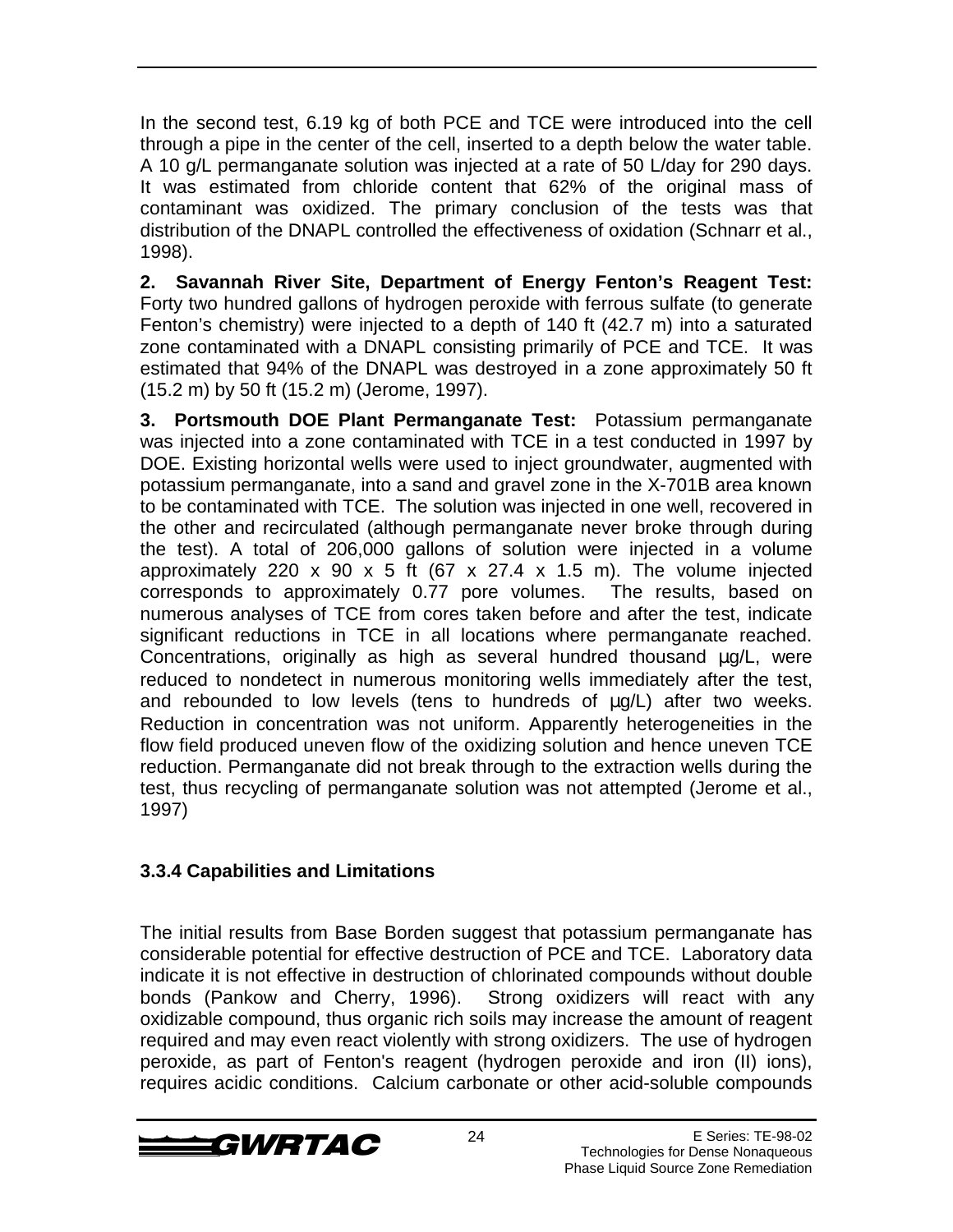may make maintenance of appropriate pH difficult. Precipitation may result from reaction induced by oxidation and/or pH changes, potentially causing plugging of the aquifer. In addition, hydrogen peroxide has a limited life time, thus it can treat only a volume that can be reached within a few hours. The range of conditions under which the technology will be effective has not been determined nor has the ultimate level of clean up.

The technology requires delivery of the reagent to the entire DNAPL source zone; low permeability zones and heterogeneities may limit performance as they do for flushing technologies. Specifically, since the distance a reagent penetrates from an injection well is a function of the hydraulic conductivity, in source zones with a range of conductivities, a large volume of reagent might have to be injected before it reaches the lower permeability areas within the zone. If the low permeability zones contain organic matter, solid or liquid, that reacts with the reagent, then additional amounts of reagent will be required. Destruction of large volumes of DNAPL may be limited by the volume of reagent delivered to the DNAPL pool and by mass transfer limitations.

#### **3.3.5 Further Information**

Jerome, K. (1997). "*In situ* Oxidation Destruction of DNAPL" In: EPA Ground Water Currents, Developments in innovative ground-water treatment, EPA 542-N-97-004.

Jerome, K. M., Riha, B., and Looney, B.B., 1997, Final Report for Demonstration of In Situ Oxidation of DNAPL using the Geo-Clense<sup>®</sup> Technology. Westinghouse Savannah River Company, WSRC-TR-97-0028.

Schnarr, M. J., Truax, C. T., Farquhar, G. J., Hood, E. D., Gonullu, T., and Stickney, B. (1998). "Laboratory and controlled field experiments using potassium permanganate to remediate trichloroethylene and perchloroethylene DNAPLs in porous media". Journal of Contaminant Hydrology, 29:205-224.

Pankow, J. F., and Cherry, J. A. (1996). Dense Chlorinated Solvents and other DNAPLs in Ground-water, Waterloo Press., Portland.

Pardieck, D. L., Bouwer, E. J., and Stone, A. T. (1992). "Hydrogen peroxide use to increase oxidant capacity for in situ bioremediation of contaminated soils and aquifers: A review." Journal of Contaminant Hydrology, 9, 221-242.

West, O.R., Cline, S.R., Holden, W.L., Gardner, F.G., Schlosser, B.M., Thate, J.E., Pickering, D.A. and Houk T.C. (1997). A Full-Scale Demonstration of In Situ Chemical Oxidation Through Recirculation at the X-701B Site. Oak Ridge National Laboratory, ORNL/TM-13556.

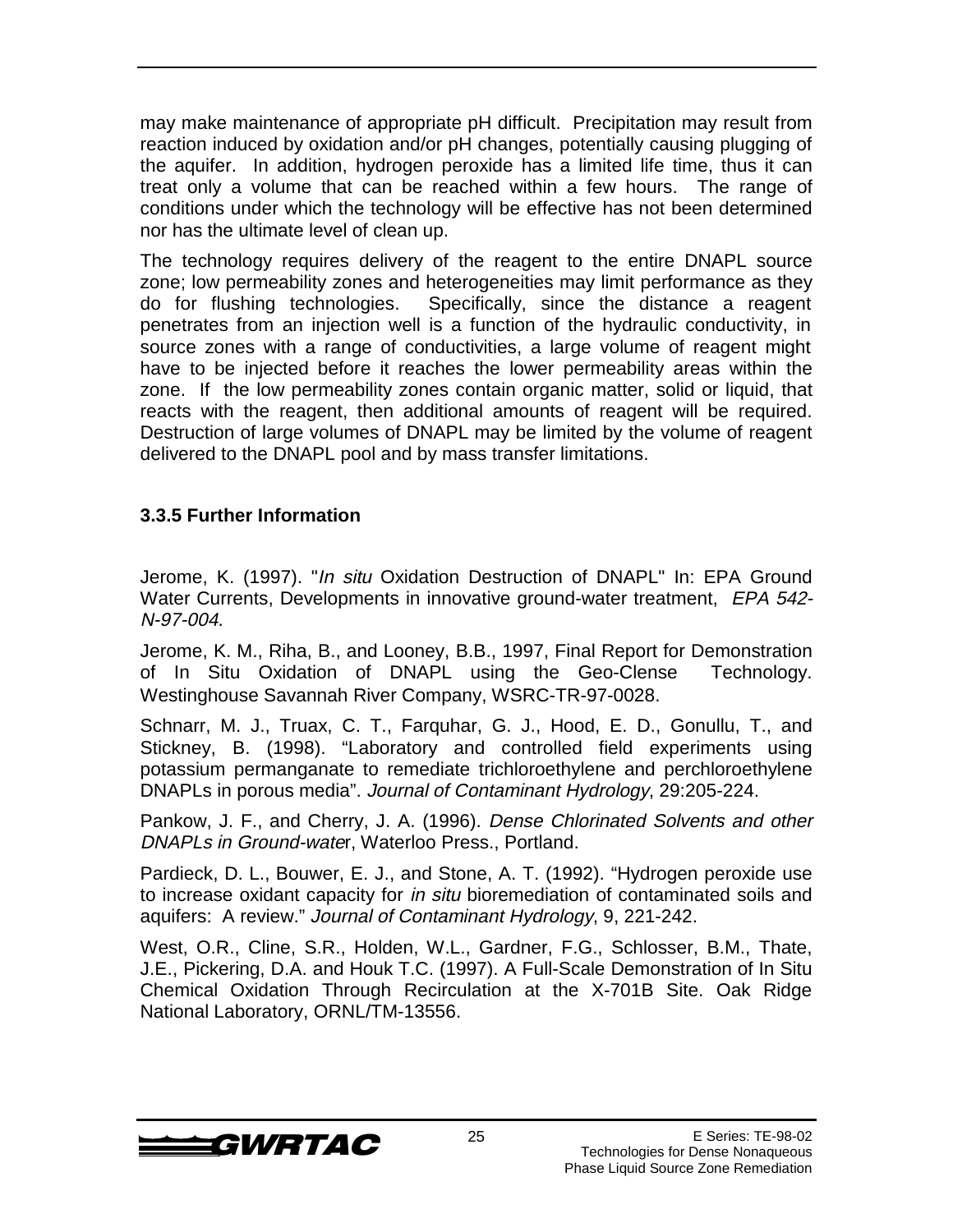# **4.0 VOLATILIZATION TECHNOLOGIES**

#### **4.1 SOIL VAPOR EXTRACTION AND DERIVATIVES**

#### **4.1.1 Description**

Soil vapor extraction (SVE) involves pumping of air from the subsurface by using vacuum pumps to withdraw air from wells. Air may, or may not, be injected in other wells. Either horizontal or vertical wells may be used. The process is applied in the vadose zone; the water table may be lowered by pumping to increase the depth of applicability. The combined pumping of groundwater and air is termed Multi-Phase Extraction (MPE). Air sparging is a related process in which the air is injected below the water table. A variant of air sparging involves circulation of air within a well. Air sparging may be combined with SVE to treat both saturated and unsaturated zones. SVE may be enhanced by heating the soil to increase the volatility of the contaminants. Aerobic biodegradation may be stimulated by the circulation of oxygen and by elevated temperatures, thus biodegradation may occur during SVE or air sparging. Injection of air or oxygen to stimulate such biodegradation may be employed. Each of these variations is discussed below. Off-gas from a SVE system typically must be treated to remove/destroy the volatilized contaminants.

#### **4.1.2 Physical and Chemical Basis**

SVE is based on the volatilization of contaminants either directly from a DNAPL or from water when dealing with the dissolved phase. The quantity of contaminant that will volatilize under equilibrium conditions may be calculated from vapor pressure (for equilibrium between a pure organic liquid and air), or from the Henry's Law Constant (for equilibrium between a contaminant dissolved in water and air). The mass transfer to a vapor phase may be kinetically limited, thus actual mass removal may be somewhat slower than calculated from equilibrium models (see Staudinger et al., 1997 for a review of the more than 30 models for SVE).

Performance of SVE systems is a function of both the volatility of the contaminants and of vapor flow. The volume of air that can be drawn through a given zone is a function of the soil permeability, water saturation and heterogeneity of the site. In low permeability soils it may be difficult to achieve adequate vapor flow rates. Similarly, in soils with a high water content, permeability to air is low and SVE is less effective. Heterogeneities can cause problems both from the lower flow rates achieved through low permeability zones and diversion of flow by impermeable layers. Horizontal wells, or trenches may

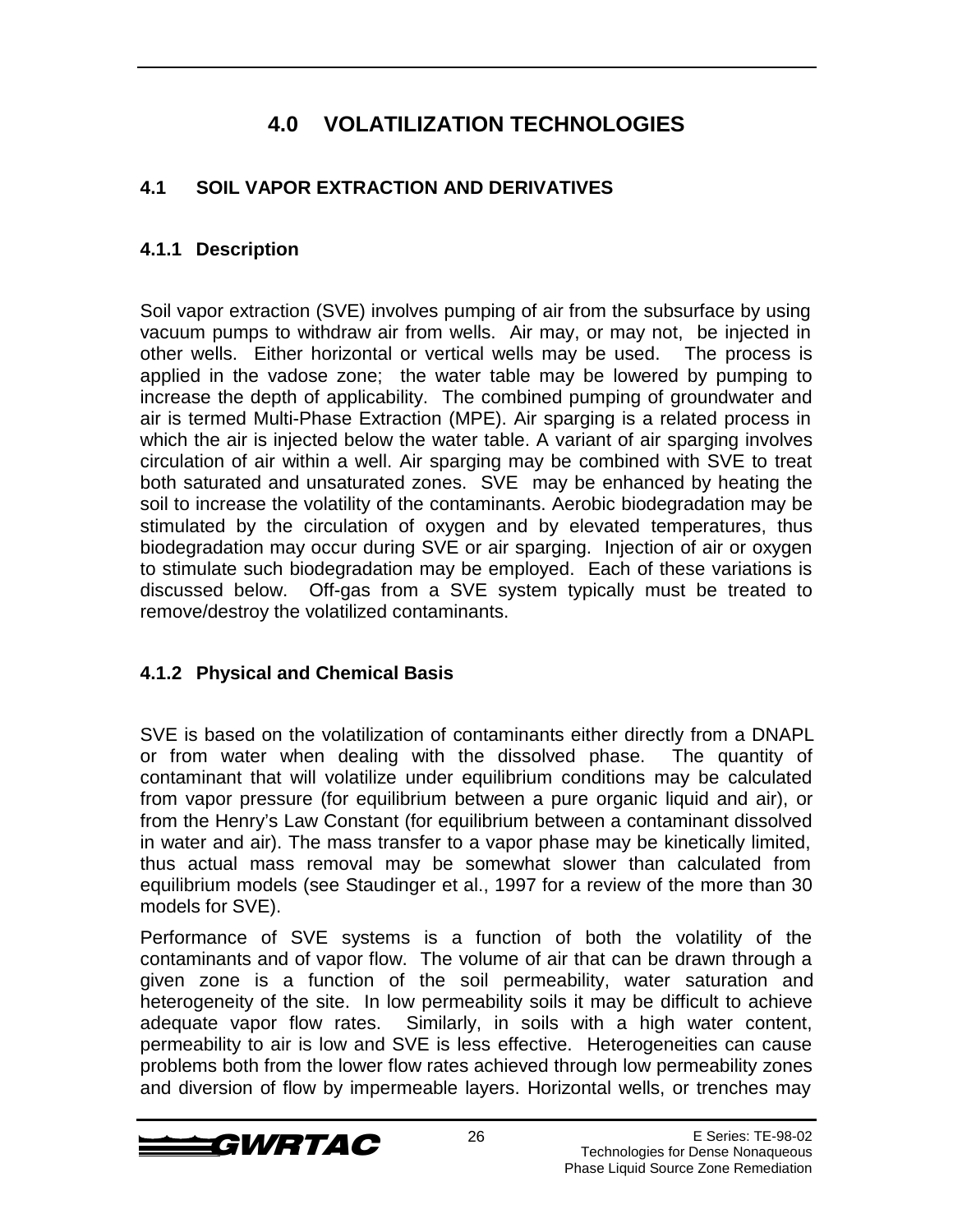provide better flow in some cases than vertical wells. Numerical models coupled with careful site characterization may be used to evaluate the effects of site heterogeneities and determine optimum well spacing or injection/extraction configuration. Pilot-scale field tests are generally required to provide the information on air flow necessary to design an SVE system (Johnson et al., 1993), particularly in heterogeneous systems (Widdowson et al., 1997).

### **4.1.3 SVE with Thermal Enhancement**

The addition of heat can increase the effectiveness of SVE by two mechanisms; increasing the vapor pressure of contaminants and increased vapor transport by vaporizing (boiling) the soil-water. The vapor pressure of all compounds increases with increasing temperature, thus the transfer of contaminants to the vapor phase is increased with increasing temperature. SVE may be extended to semi-volatile compounds through the use of heat. The benefits of increased vapor pressure can be achieved by any means of heating the soil including joule (resistance) heating, radio frequency heating or steam heating.

A second benefit of thermal enhancement is derived from the mass transport provided by vaporizing the water in the soil. Air flow through low permeability soils (silts and clays) may normally be too low for effective remediation by SVE. If the low permeability units are heated until the soil water vaporizes, the resultant flow of hot vapors out of the fine-grained units may increase contaminant mobility. Finally, if the temperature is raised sufficiently to volatilize the DNAPL, the vapors of the contaminants themselves may be driven out of the soil. The various types of thermal enhancement are discussed in the thermal enhancement section; each may be coupled to SVE.

#### **4.1.4 SVE with Biodegradation**

Oxygen is one of the prime electron acceptors for biodegradation; thus, SVE, or any process that increases the oxygen flow through contaminated soil, has the potential for increasing the rate or extent of aerobic biodegradation. It has been found that biodegradation is often a significant factor in remediation by SVE of petroleum hydrocarbon (BTEX) sites. A number of variations of SVE have been developed to enhance such biodegradation. Bioventing is a widely used technology in which air flow is primarily provided to stimulate biodegradation, not to remove contaminants as a volatile phase. The volumes of air and flow rate required are much less than with SVE. The benefits of this approach are that the off-gas does not have to be collected and treated.

Highly halogenated DNAPL components are generally not readily degraded under aerobic conditions (Pankow and Cherry, 1996); thus, it would not be expected that significant biodegradation would accompany the unaugmented

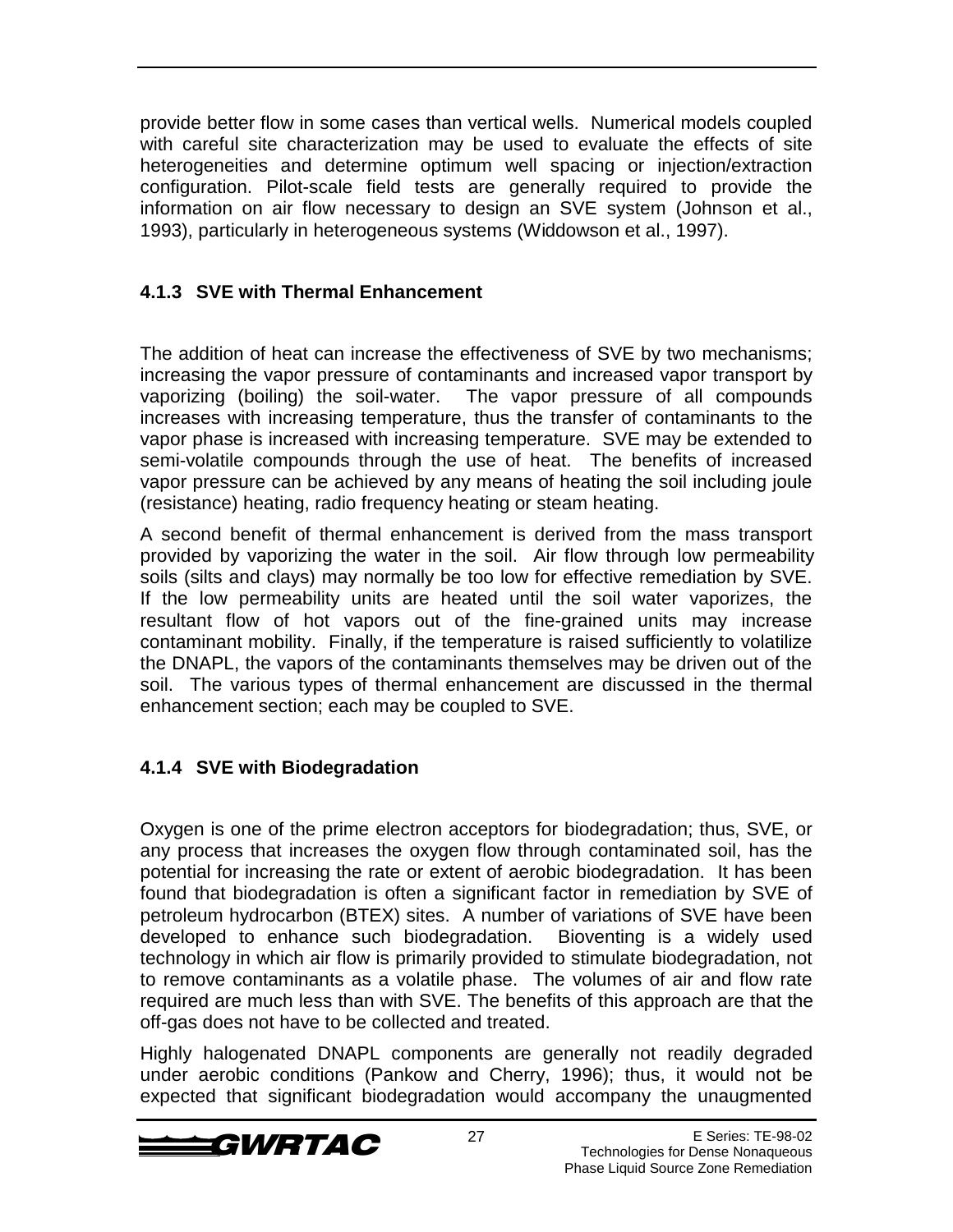SVE of halogenated DNAPLs. In addition, the DNAPL components are generally not bioavailable while in the NAPL; they typically must be in the dissolved state before they can be degraded by microorganisms. Combined injection of oxygen and an organic compound that serves as an electron donor (including methane, phenol and toluene) has shown potential for chlorinated compound degradation. The forms of biodegradation that may be effective at DNAPL remediation are discussed in the biodegradation section.

#### **4.1.5 Field Trials**

SVE has been widely implemented, and numerous remediation case studies have now been documented. A report summarizing 37 case studies is available from NTIS (NTIS, PB95). A list of over 100 sites where SVE has been applied is provided in a recent EPA document (EPA Engineering Forum Issue Paper, 1996). A few illustrative examples where halogenated compounds were present are cited here:

**1. Canadian Forces Base Borden SVE Test:** Conducted by the University of Waterloo, this test took place in a 9m x 9m sheet-piling cell at Canadian Forces Base Borden, Ontario. Approximately 600 kg of PCE was present in the surficial sand aquifer in the cell. Approximately 230 kg of PCE was removed in the first 25 days of SVE operation, and after 450 days, approximately 63% of the mass was removed. Changing well configuration, pulsed pumping and use of shortscreened drive points to localize flow did not increase mass removal performance. Eight soil cores removed after 250 days revealed high levels of PCE remained in areas of high soil moisture. The conclusions of this test were that heterogeneities in the system limited DNAPL removal effectiveness (Neil Thompson and David Flynn, written communication).

**2. Verona Well Field Superfund Site, Battle Creek Michigan:** Conducted from1988-1992, soil consisting mostly of fine to medium sand with low water content (5%) was treated by installing 23 extraction wells. Contaminants included chlorinated compounds, primarily PCE and 1-1-1 TCA, as well as an LNAPL. Off-gas was treated by catalytic oxidation when concentrations were high and carbon adsorption at low concentrations. Over 45,000 pounds of VOCs were removed. Clean up standards were met for all compounds in all samples except PCE, which had a few high values. The average concentration of PCE was within clean up standards.

**3. SMS Instruments Superfund Site, Deer Park, NY:** Conducted from May 1992-October 1993. The site consisted of well sorted sands to a depth of 16 feet (4.9 m), and then silty sands and fine gravels to a depth of 26 feet (7.9 m). Contamination included both volatile and semivolatile compounds; various chlorinated benzene derivatives were the primary contaminants. No NAPL was observed. Contamination initially was over 1000 µg/Kg. Extraction used two horizontal wells in 75-foot (22.9-m) long trenches. Off-gas was treated by

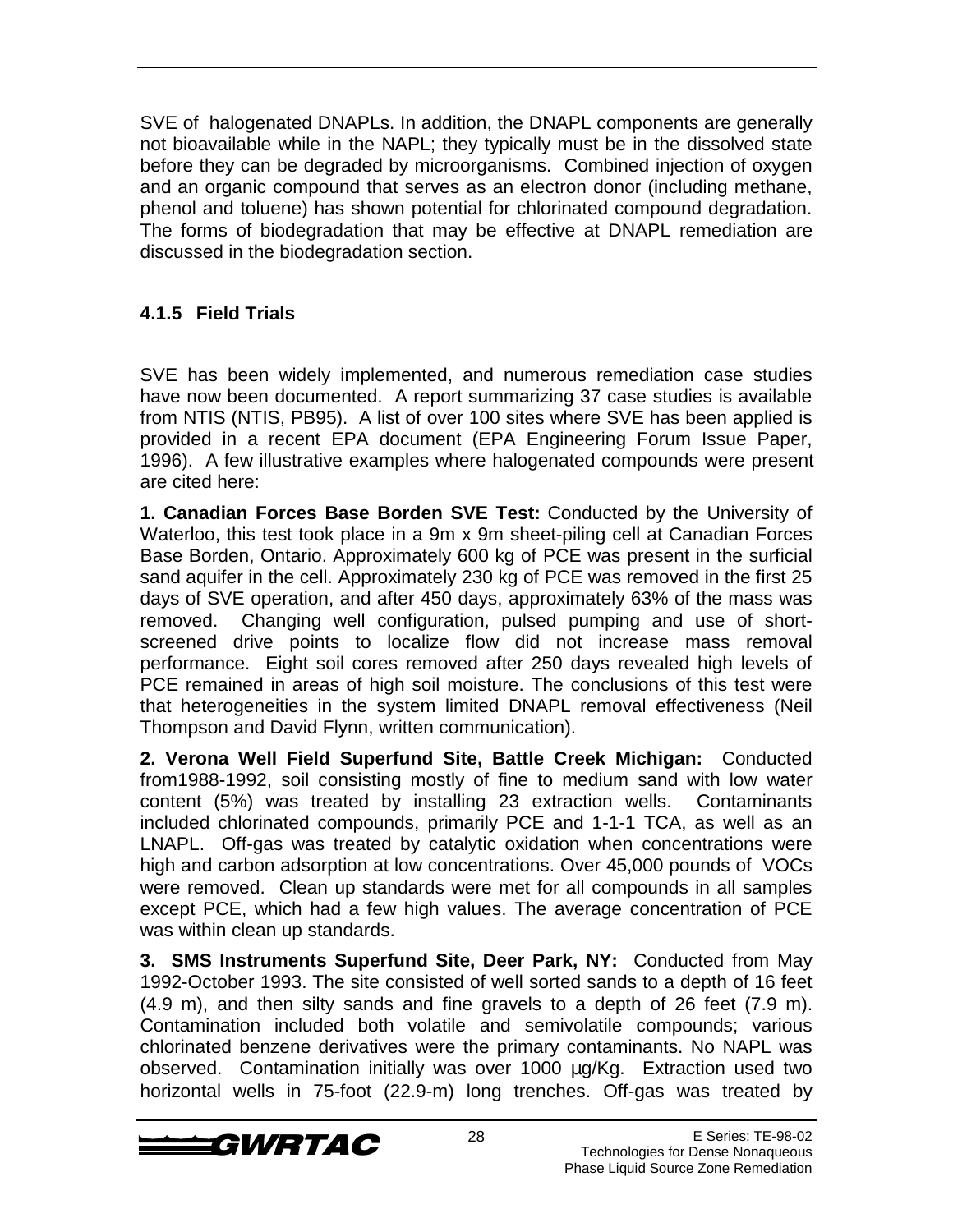catalytic oxidation. All clean up standards were met for all 9 volatile and all 9 semi-volatile compounds.

**4. Savannah River Site Horizontal Well Demonstration Site:** Conducted at the M Area, Savannah River Site, Aiken, SC. in 1990. Sediments in the vadose zone are heterogeneous composed sand and gravel with discontinuous clay layers. A more continuous clay layer was encountered at a depth of about 160 feet (48.8 m). The water table was at a depth of 120 feet (36.6 m). Contamination was mostly PCE with other chlorinated solvents present; DNAPL had been found at the site. Air was injected in a horizontal well below the water table and extracted through a second horizontal well in the vadose zone. The injection well was screened over a 310-foot (94.5-m) length and reached a maximum depth of 176 feet (53.6 m). The extraction well was emplaced at a maximum depth of 75 feet (22.9 m) and was screened over a 205-foot (62.5-m) section. Approximately 16,000 lbs. (7258 kg) of VOCs were removed in 139 days. Final concentrations of TCE in groundwater showed considerable scatter, with both large decreases and some apparent increases being found; PCE showed similar results. VOC extraction was continuing at a high rate when the test was stopped. Thus, the test achieved significant mass removal but did not determine the clean up levels attainable.

### **4.1.6 Capabilities and Limitations**

SVE has been demonstrated to be effective at rapid and relatively inexpensive removal of mass from volatile contaminants in the vadose zone. SVE is considered applicable for those compounds with vapor pressures above 0.5 mm and dimensionless Henry's Law Constants above 0.01 (EPA SVE Engineering Forum Issue Paper, 1996). Performance decreases when soil permeability is low or soil moisture is high. Heterogeneities may result in slower clean up. Care must be taken in heterogeneous soils to ensure that the entire source zone will be adequately swept. The use of heating, by electrical, electromagnetic or steam, may increase vapor pressures and extend the technology to compounds with lower volatilities (Davis, 1997). If the heating is sufficient, chlorinated solvent DNAPLs could be volatilized totally and extracted by SVE.

SVE is applied in the vadose zone. The water table may be lowered locally by pumping to increase the depth to which SVE can be applied. Lowering the water table may induce a risk of DNAPL mobilization. If the entry pressure required for a DNAPL to enter a water-saturated layer is exceeded by the capillary pressure, the DNAPL will invade the layer. The capillary pressure is equal to the difference between the water pressure at a given point and the pressure on the DNAPL. This difference is generally equal to the height of a DNAPL pool times the difference in density between DNAPL and water; if the water pressure is lowered by pumping, the resulting increase in capillary pressure may allow a DNAPL to migrate (Pankow and Cherry, 1996). Both the distribution of the DNAPL and the

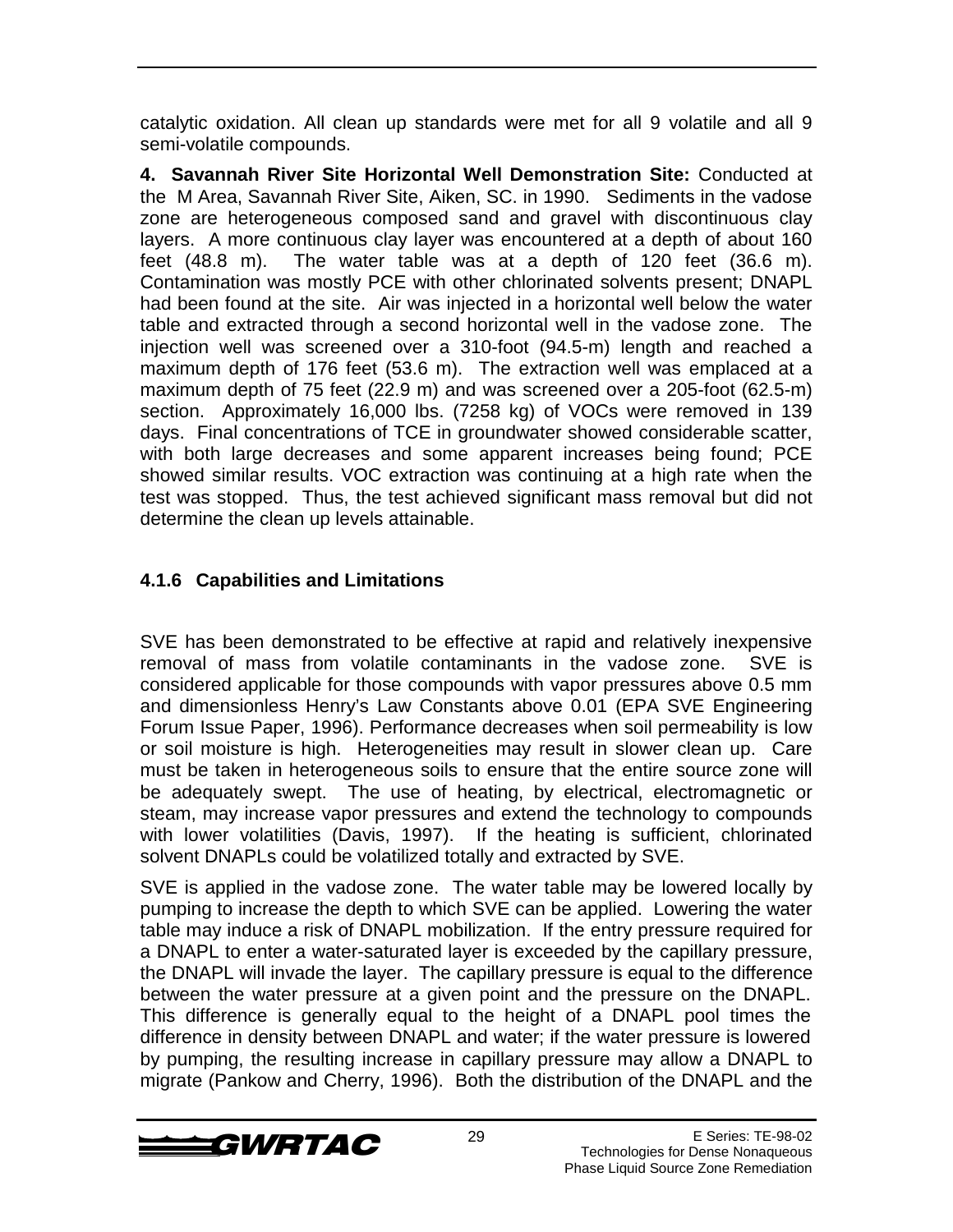site hydrogeology must be considered before lowering the water table.

Heterogeneities, which restrict air flow through fine grain regions and may channelize flow may govern the ultimate clean up levels and treatment time (Webb and Phenlan, 1997).

#### **4.1.7 Further Information**

A Citizen's Guide to Soil Vapor Extraction and Air Sparging: EPA 542-F-96-008 [clu-in.com]

Remediation Case Studies: Soil Vapor Extraction. PB95-182937. Documents project design, operation, performance, cost, and lessons learned. The reports should be useful to those evaluating the feasibility or design of these technologies at similar sites. [clu-in.com]

Innovative Site Remediation Technology, Vacuum Vapor Extraction (1995). EPA, OSWER Technology Innovation Office, EPA/542-B-94-002, 222p. A monograph providing expert guidance on application of SVE.

Soil Vapor Extraction Treatment Technology Resource Guide, September 1994, EPA542-B-94-007. A bibliography of publications and other sources of information about SVE, air sparging and other innovative treatment technologies.

Davis, E. L. (1997). "How Heat Can Enhance In-situ Soil and Aquifer Remediation: Important Chemical Properties and Guidance on Choosing the Appropriate Technique." EPA Ground Water Issue, EPA/540/S-97/502, 18.

Staudinger, J., Roberts, P. V. and Hartley, J. D. (1997). "A Simplified Approach for Preliminary Design and Process Performance Modeling of Soil Vapor Extraction Systems." Environmental Progress, 16(3), 215-227.

EPA (April 1996). "Engineering Forum Issue Paper: Soil Vapor Extraction Implementation Experiences." EPA 540/F-95/030, US EPA Office of Solid Waste and Emergency Response.

EPA (1997) Presumptive Remedy: Supplemental Bulletin Multi-Phase Extraction (MPE) Technology for VOCs in Soil and Ground-water." EPA 540-F-97-004.

#### **4.2 AIR SPARGING**

#### **4.2.1 Description**

Air is injected below the water table using vertical or horizontal wells. The air flows upwards through the contaminated groundwater, extracting the contaminants as they volatilize into the flowing air. The air may be captured with

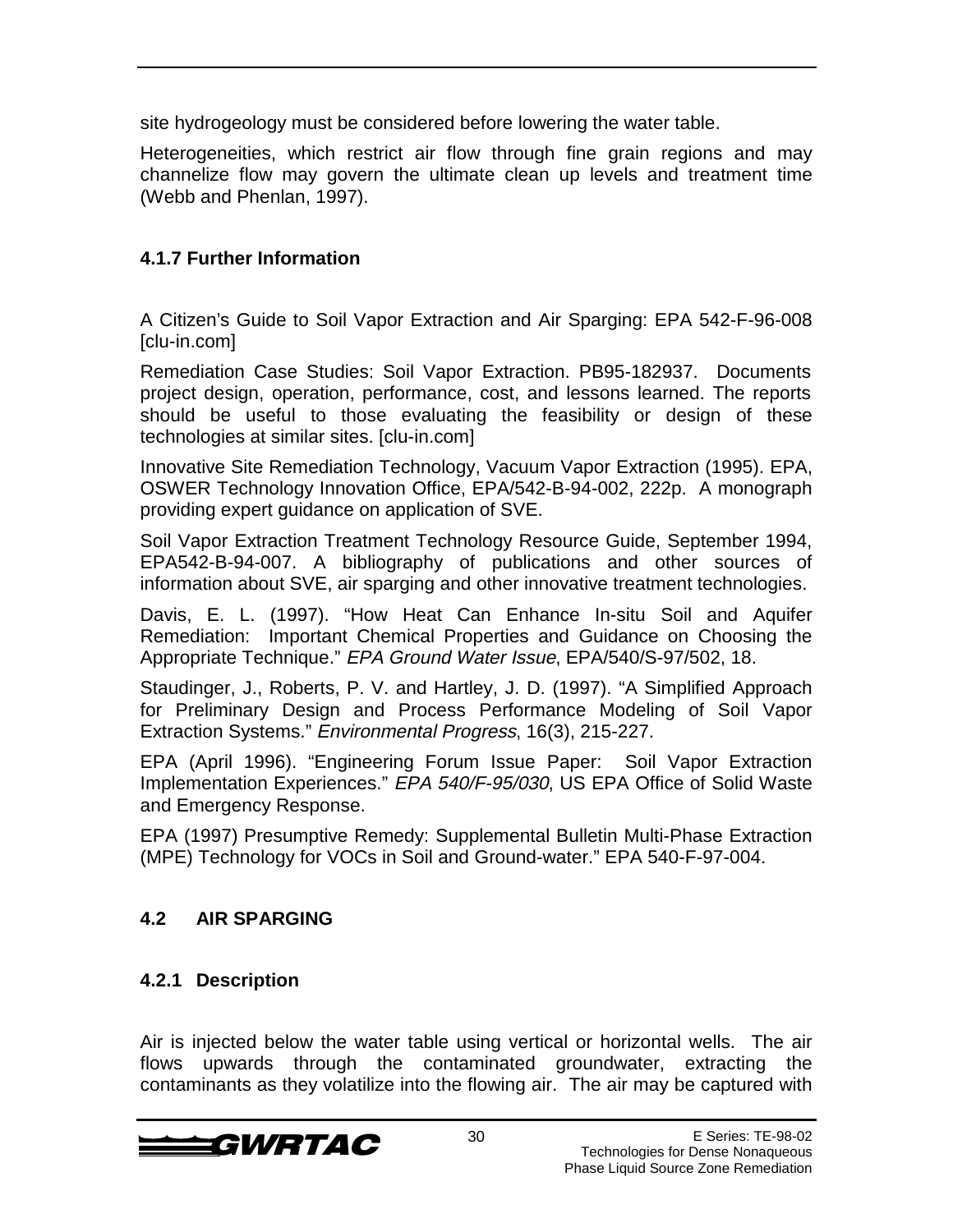a SVE system in the overlying unsaturated zone for treatment. Wells must be placed close enough so that their radius of influence, the radius in which they induce air flow, overlap. The size of the radius of influence depends upon the media permeability and the thickness of the saturated zone (Lundegard and LaBreque, 1995; McCray and Falta, 1996). Low permeability units may not allow adequate air flow. Very permeable units may have very small radii of influences. Heterogeneities may cause channeling of air flow (Johnson et al., 1993). Mounding of the water table may occur around the injection wells, potentially causing flow of contaminated groundwater either horizontally away from the wells or vertically downward below the treatment zone. The addition of oxgen may stimulate aerobic biodegradation (biosparging).

#### **4.2.2 Physical and Chemical Basis**

The physical process for mass transport in air sparging is volatilization of the contaminant from a dissolved phase in the groundwater to the air sparged through the zone. If DNAPL is directly contacted by the sparged air, the transfer may be direct volatilization from the DNAPL to the air. As with SVE, the process is governed by the Henry's Law Constant of a compound for the dissolved phase and vapor pressure for direct sparging of DNAPL. Only volatile compounds will be readily sparged. The mechanism of air transport through saturated porous media is not completely understood. In highly permeable media, actual bubbles of air may flow through the unit, while in finer grained material, air transport as bubbles is less likely (e.g., Lundergard and LaBrecque, 1995).

#### **4.2.3 Field Trials**

**1. Burlington, NJ:** A large-scale combined SVE and air sparging system is being used to remediate a site contaminated with TCE, TCA and other chlorinated VOCs; DNAPL was present in one portion of the site. Depth to the water table ranges from 1 to 9 feet (0.3-2.74 m), the principal zone of contamination for the air sparging system is at 10 feet (3.05 m). The aquifer is sand and gravelly sand, underlain by a clay layer that limits vertical flow. 134 air sparge wells and 58 SVE wells on a 2.7-acre (1.09-ha) site were started in June 1995 and had operated 450 days at the time of the report (Gordon, 1998). Mounding of approximately 3 feet (0.9 m) was observed at the injection wells, but monitor wells outside the contaminated zone remained clean, indicating contamination was not spread horizontally. Wells downgradient from the source zone dropped rapidly to non-detect in most cases; concentrations were lower by a factor of 30 to 500. Concentrations within the source zone showed no regular trend with time. Apparently source zone remediation is still continuing. Approximately 0.1 to 0.5 lbs/hr (0.05-0.23 kg/hr) of VOCs have been removed by the system. A six-year operating cycle is projected.

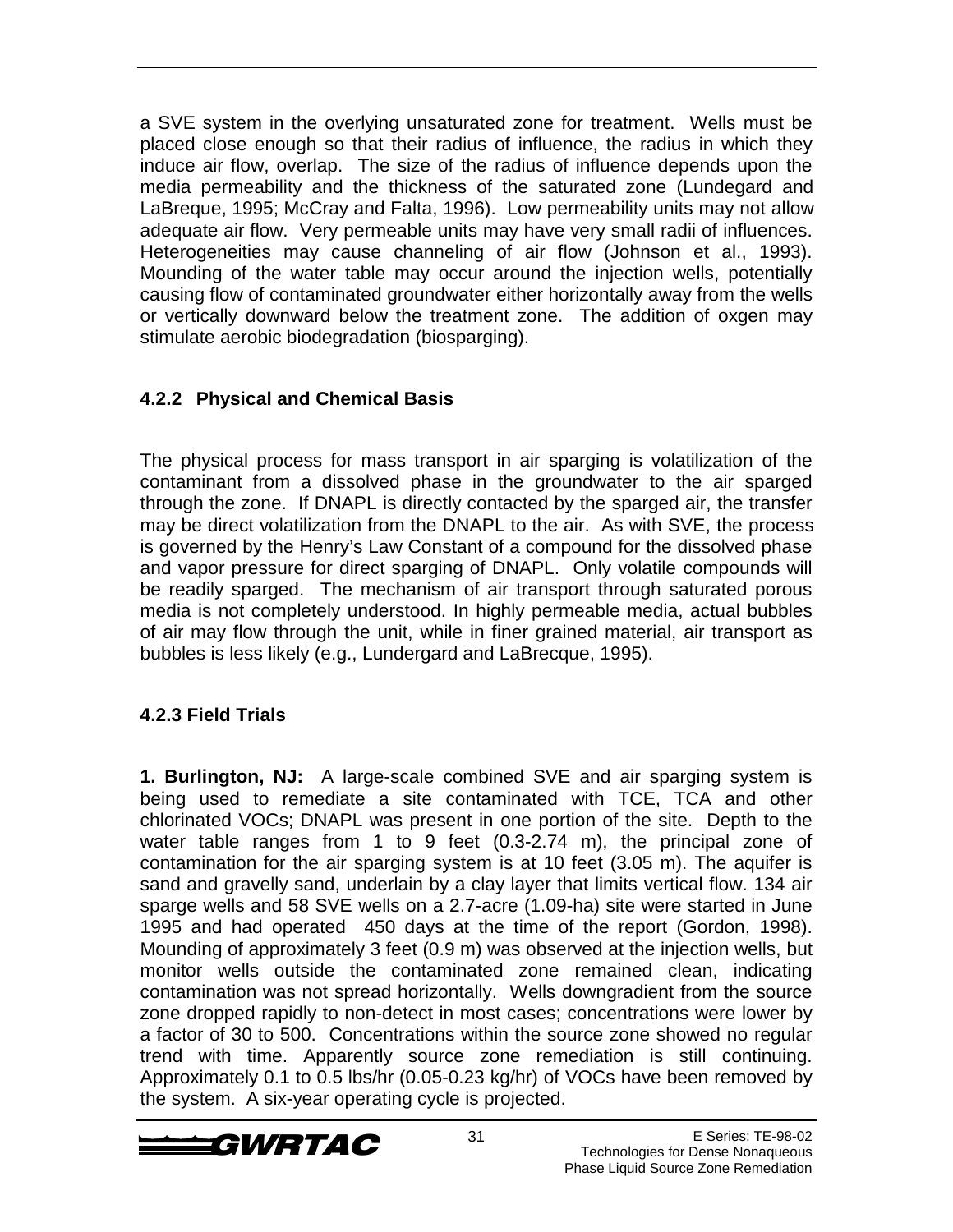**2. Service Station Pilot Study:** A service station site, contaminated by petroleum hydrocarbons to a depth of approximately 10 meters was used for an evaluation of air sparging (Johnson et al., 1995; 1997). The site was composed of sands, with discontinuous silty layers. A three-well air sparge test was conducted for 110 days to evaluate the performance of air sparging. Extensive monitoring was done to evaluate the system. A flow rate of 0.3 cubic meters per minute was maintained in each well. BTEX concentrations dropped, and dissolved oxygen rose in monitoring wells soon after injection began and stayed constant. After the test was completed, BTEX concentrations rebounded to the original levels in one month. The conclusions from this test were that the heterogeneities at the site controlled air flow, limiting air sparging performance.

#### **4.2.4 Capabilities and Limitations**

Air sparging has been shown to be effective at reducing dissolved phase contaminant concentrations within the radius of influence of sparging wells. A recent test at the Canadian Forces Base Borden test site, for which results have not yet been published, suggests under optimum conditions air sparging may be effective at DNAPL removal. Data are too sparse to define the conditions under which complete removal may be expected. Performance will be affected by permeability. Low permeable units may not allow adequate air flow, while vapor flow may become highly localized in high permeability units resulting in a very small radius of influence for each well. The process is more efficient in thick saturated zones; the radius of influence of a well may be small if the saturated thickness is small. Finally, sparging is limited to those compounds with adequate Henry's Law Constants.

If DNAPL is directly contacted by sparged air, direct remediation of the nonaqueous phase will occur (volatilization from the DNAPL into the vapor phase). However, if not all DNAPL is directly contacted by the sparged air, the portion of the DNAPL not contacted will be removed only indirectly by the dissolution of DNAPL into the groundwater as the dissolved phase contamination is removed by sparging. In this case remediation will be slow. Since DNAPL tends to be concentrated above lower permeable units, and sparging of such zones is difficult, pools and lenses on low permeability layers may be expected to be resistant to rapid treatment by air sparging (Unger et al., 1995). Careful site characterization is essential in evaluating the likely cleanup scenario.

#### **4.2.5 Further Information**

A Citizen's Guide to Soil Vapor Extraction and Air Sparging: EPA 542-F-96-008 [clu-in.com]

Miller, R. (October, 1996). Report: Air Sparging - Technology Overview Source:

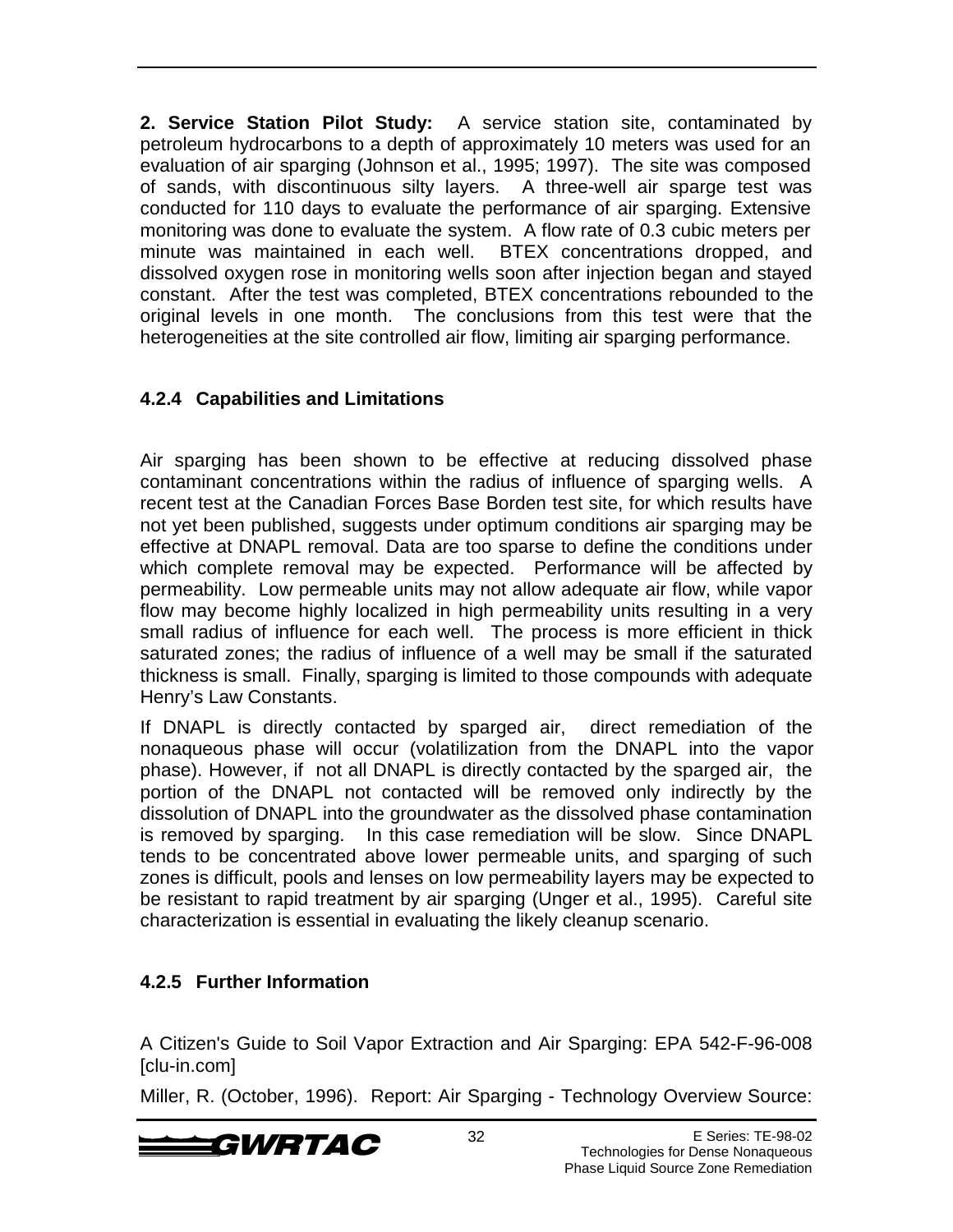Ground-Water Remediation Technologies Analysis Center, Document Number: TO-96-04. [GWRTAC.org]

Technology Assessment of Soil Vapor Extraction and Air Sparging, (September 1992) EPA 600-R-92-173.

Hinchee, R.H., Miller, R.N., and. Johnson, P.C (1995). In Situ Aeration, Air Sparging, Bioventing and Related Processes. Batelle Press, Columbus OH.

Johnson, P.C., Johnson, R.L., Neaville, C., Hansen, E.E., Stearns, S.M.and Dortch, I.J. (1995). Do Conventional Monitoring Practices Indicate In-Situ Air Sparging Performance. In: Hinchee et al, 1995, In Situ Aeration, Air Sparging, Bioventing and Related Processes. Batelle Press, Columbus OH. P. 1-20.

Johnson P.C., Johnson, R.L., Neaville, C., Hansen, E.E., Stearns, S.M. and Dortch, I.J., 1997, An Assessment of Conventional In Situ Air Sparging Pilot Tests. Ground Water 35, 765-774.

Unger A. Sudicky E. and Forsyth P. (1995). Mechanisms Controlling Vacuum Extraction Coupled With Air Sparging For Remediation Of Heterogeneous Formations Contaminated By Dense Nonaqueous Phase Liquids. Water Resources Research. 31(8):1913-1925.

#### **4.3 IN-WELL STRIPPING**

#### **4.3.1 Description**

In-well stripping involves pumping of water from the contaminated zone into a well, sparging the water within the well by pumping air from the surface, removing the contaminants by volatilization within the well casing, then finally pumping the water back out of the well through separate screens higher in the well. There are several commercial variants on the basic design.

#### **4.3.2 Physical and Chemical Basis**

The technology is basically air sparging within a well. The contaminants are removed by volatilization into the sparged air. As with air sparging, the process is limited to volatile contaminants. Application to DNAPLs is indirect as contaminants are introduced to the well as dissolved phase, thus DNAPL will be removed only by dissolving slowly into the clean groundwater returned from the treatment well. Advantages of the technique over air sparging include easier control of the off-gas and possible elimination of the necessity of air discharge permits.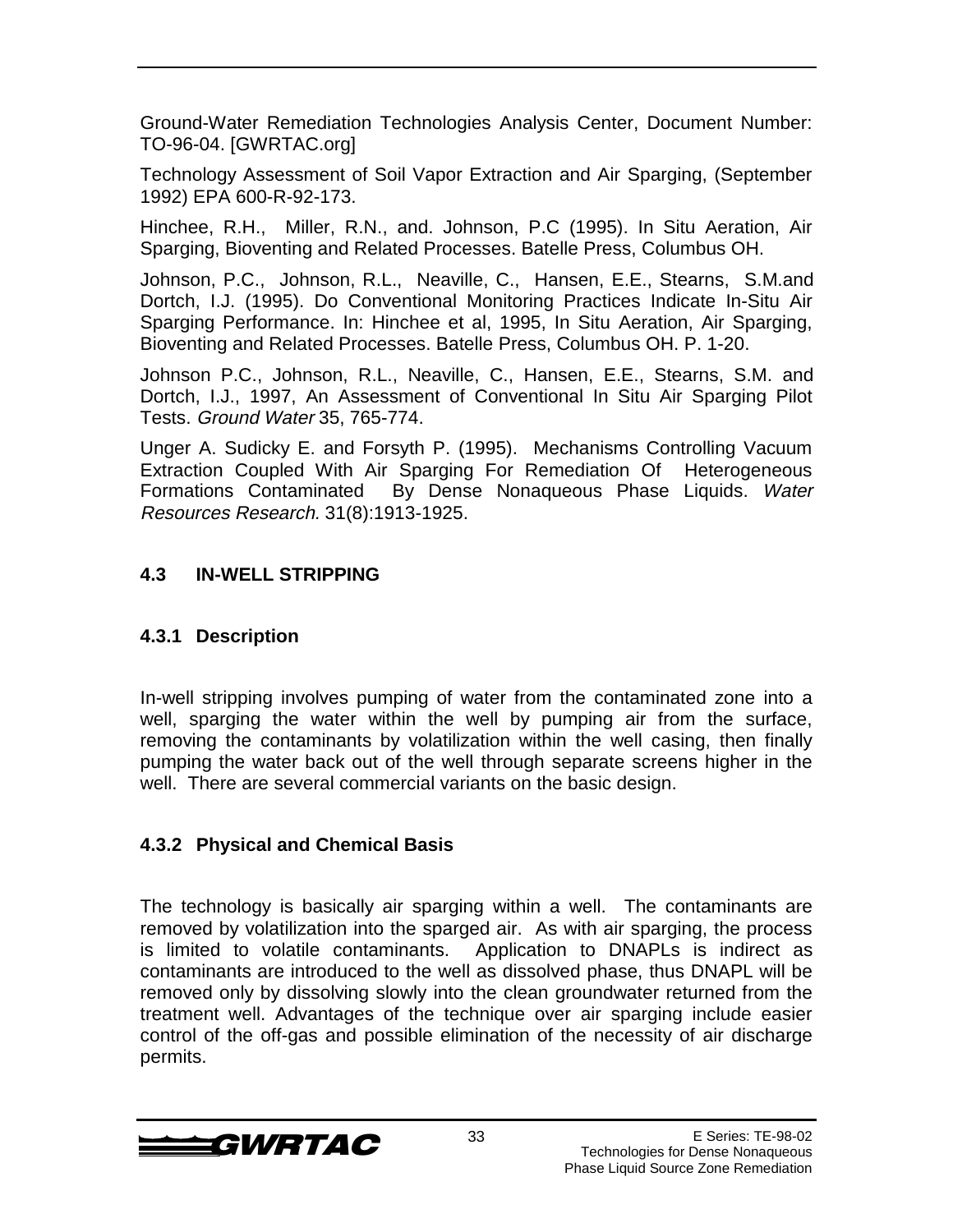#### **4.3.3 Field Trials**

The technology has proved effective at a number of sites with chlorinated solvents in a dissolved phase plume. One example:

**1. March AFB, CA:** An EPA SITE Demonstration of the UVB vacuum vaporizing well system was demonstrated at March AFB from 1993-1994. A permeable alluvial aquifer contaminated with TCE with minor other VOCs was treated from 43 to 75 feet (13.1-22.9 m). TCE averaged 56 µg/L before treatment and 3 µg/L after treatment. Concentrations were below 5 µg/L in 9 of the 10 monitoring periods. Dye tracer studies indicated a radius of influence of 40 feet (12.2 m). Treatment effectiveness and circulation pattern were governed by anisotropies and heterogeneities at the site. The upper and central portion of the treatment zone was effectively treated. Limited data on the lower zone suggested treatment was not as complete (EPA 540 R 9550A).

#### **4.3.4 Capabilities and Limitations**

In-well stripping, like all volatilization technologies that do not use heating, is limited to those contaminants with adequate vapor pressure. Most chlorinated solvents are sufficiently volatile, however, PCBs and most PAHs are insufficiently volatile to be treated by this approach. Even for volatile compounds, only the dissolved phase contaminants are addressed. Thus, a DNAPL source zone would be treated only by sparging the dissolved phase plume, resulting in slow dissolution of the DNAPL into the clean water. Such a process is likely to be time- consuming and require circulation of very large volumes of water. The technology has shown significant potential for treating dissolved phase contamination. Careful hydrogeologic characterization is required to ensure the induced circulation cells include all contamination and provide the required recirculation pattern. It is essential to verify that the circulation pattern established for the wells reaches the entire volume that it is designed to treat and that the flow path provides adequate capture of expelled liquids. Heterogeneities may limit both the volume treated for each well and the extent of recirculation achieved.

#### **4.3.5 Further Information**

Miller, R. (1996). Report: In-well Vapor Stripping - Technology Overview Source: Ground-Water Remediation Technologies Analysis Center, Document Number: TO-97-01. [gwrtac.org]

SITE Technology Capsule: UVB Vacuum Vaporizing Well, EPA 540 R95 550A [EPA.gov/cincl/]

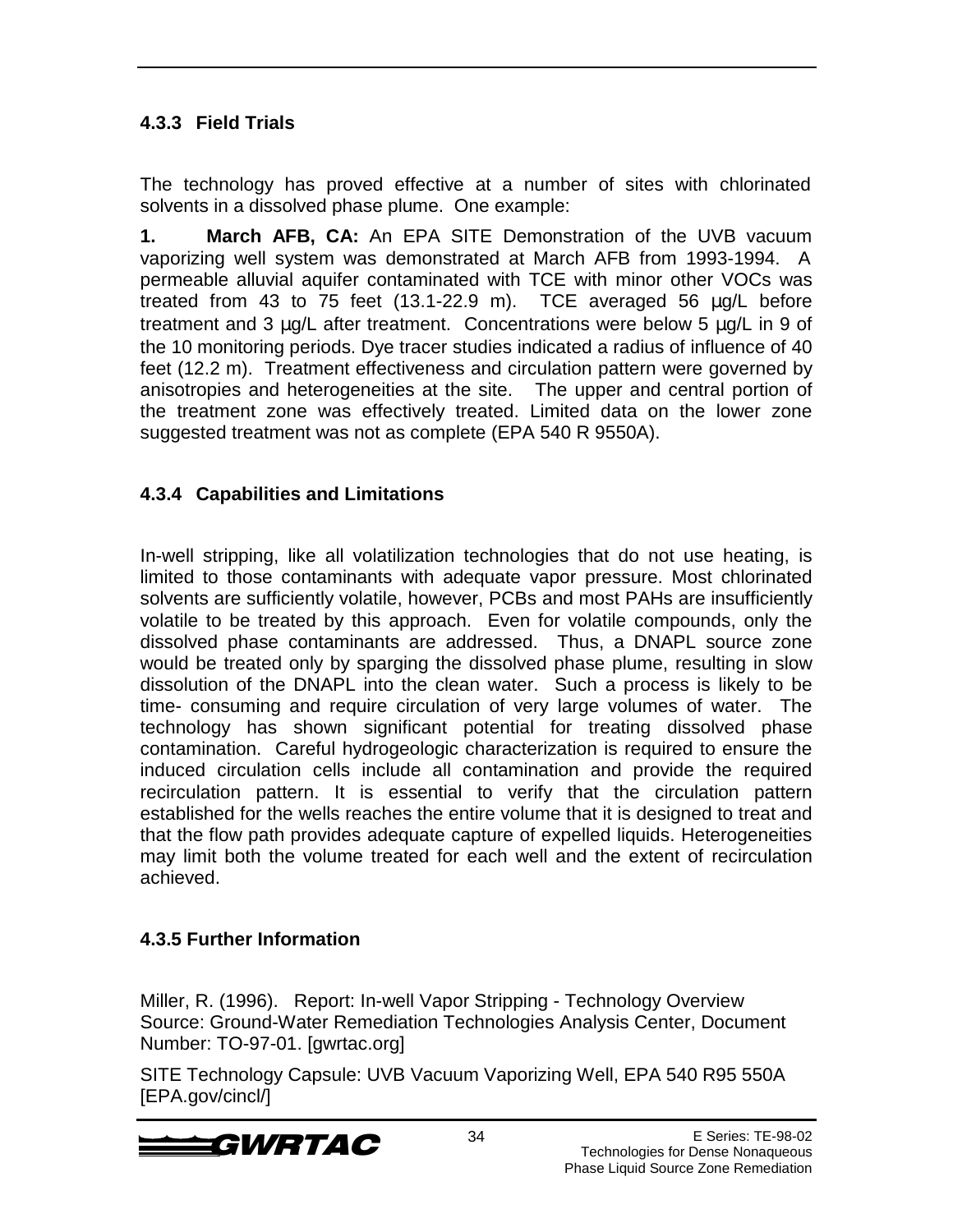### **5.0 THERMAL PROCESSES**

#### **5.1 STEAM INJECTION**

#### **5.1.1 Description**

Steam injection involves injection of steam into a contaminated unit. The steam volatilizes and mobilizes contaminants present, including DNAPLs. Condensed steam plus contaminant is recovered at extraction wells. Steam is injected in injection wells at the boiling point of water under the depth being treated, optimally bringing the entire treated volume to the boiling point of water (at the local pressure). The technology has been widely applied in enhanced oil recovery with considerable success (Lake, 1989). The recovered fluids, hot water plus contaminants, must be treated on the surface. Steam generators and steam handling equipment are readily available commercially. A variant of steam injection uses hot water with the objective to mobilize the contaminant through reduction of viscosity and in a commercial application termed Contained Recovery of Oily Wastes (CROW®), to reduce downward migration through reduction of DNAPL density.

#### **5.1.2 Physical and Chemical Basis**

Steam injection promotes contaminant recovery through several mechanisms. Those components that have boiling points lower than that of the steam will be volatilized. Components that have higher boiling points than the steam will have their vapor pressures greatly increased by the increased temperature, which also promotes volatilization. Finally, the increased temperatures will lower the viscosity of DNAPLs, promoting displacement of the fluids (Hunt et al., 1988).

The actual process of DNAPL recovery is complex. Volatile components will enter the vapor phase and migrate away from the injection wells toward the cooler regions (Hunt et al., 1988). Condensation will occur at the thermal front, creating a bank of contaminant in front of the advancing steam. DNAPL mobilization may also occur as a result of the lowered interfacial tensions and lowered velocities accompanying increase in temperature. The relative contribution of volatilization, condensation and displacement will be dependent upon the specific contaminants, site conditions and operating parameters (Udell, 1996)

A variant of the process combines steam injection with direct electrical heating of fine-grained units. Since steam requires a sufficient fluid flow to supply enough energy to heat the entire unit, it is less effective in fine-grained units. Electrical heating may be applied to the fine-grained units to drive the contaminants to the

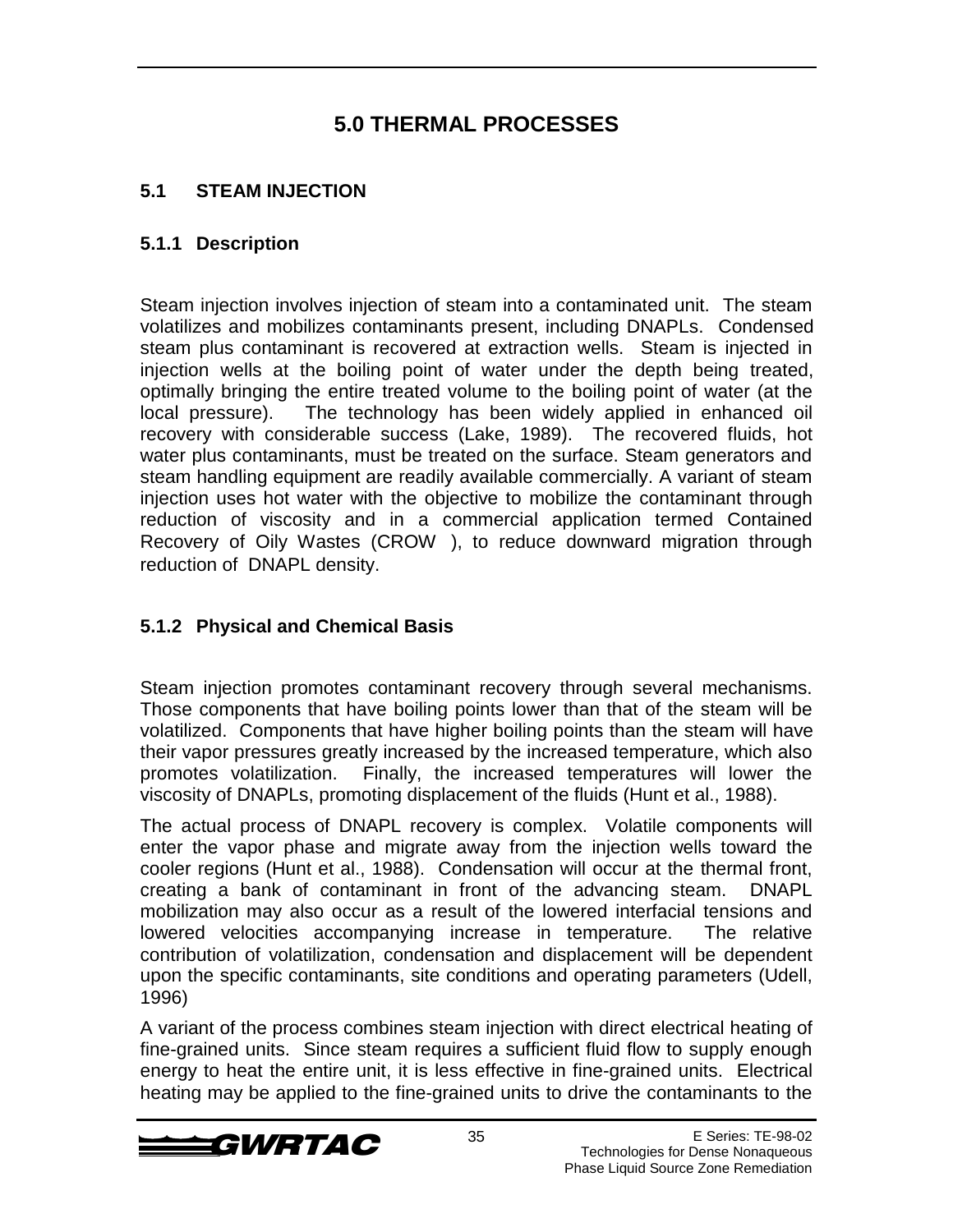steamed zones. The use of electrical heating and combined steam and electrical heating, demonstrated in the dynamic underground stripping demonstration, are described in the next section.

### **5.1.3 Field Trials**

**1. Dynamic Underground Stripping Demonstration, Lawrence Livermore National Laboratory:** Conducted at Lawrence Livermore National Laboratory by LLNL and the University of California, Berkeley in 1992-1993. The site consisted of a sequence of sands and gravels interbedded with silty and clayey units . Contamination was primarily gasoline as LNAPL. It was estimated there were 6500 gallons (24,602 liters) of gasoline in the treatment zone prior to the start of the test. The test was conducted at and above the water table at the site. The water table was about 100-120 feet; (30.5-36.6 m) steam was injected in two zones one at 80-100 feet (24.4-30.5 m) and one at 110-120 feet (33.5-36.6 m) depth through 6 injection wells arranged in a circle on the outside of the treatment zone. Air was recovered through a central extraction well. Four electrodes were emplaced in the treatment zone and electrical resistive heating was used to heat the fine-grained layers. The treatment zone was heated to boiling, (200 °F (93.2 °C) at applied vacuum). More gasoline was recovered (7000 gallons; 26,495 liters) than was thought to be present (6500 gallons; 24,602 liters). Subsequently the site was found to have met clean up standards and has been closed (DOE, 1995).

**2. Visalia Pole Yard:** A site contaminated with large volumes of creosote DNAPL is undergoing remediation with steam. An area of 4.3 acres (1.74 ha) has been treated to a depth of 100 feet (30.5 m), including a volume of 0.5 million cubic yards (0.38 million cubic meters). In the first six weeks of operation 200,000 lbs. (90,720 kg) of NAPL was recovered, 29,000 lbs. (13,154 kg) were extracted in the vapor phase and burned, 17,500 lbs. (7,938 kg) was captured on activated carbon and an estimated 45,500 lbs. (20,639 kg) was destroyed by in situ decomposition. At this time, the outer portions of the site are clean and operations are continuing in the central portion of the site (Aines, 1998)

**3. Manufactured Gas Plant, Stroudsburg, PA:** A coal-tar DNAPL site at Stroudsburg, PA was treated in 1994-1995 using the commercial hot-water injection process CROW (contained recovery of oily wastes). After pumping recovered over 30,000 liters of free phase coal tar in 1982-1983, one area of the site, the RCC area, which was believed to contain an additional 22,700 liters of coal tar was treated by hot water flushing. The hot water reduced the viscosity of the coal tar and lowered its density. Overlying groundwater acted as a cold-cap reducing volatilization. Water was injected in six wells outside the treatment zone and extracted from two within it. Extracted water and product were treated; treatment included pH control, oxidation and filtering. The treatment allowed separation of coal tar and water and reinjection of the water. A total of 29 pore

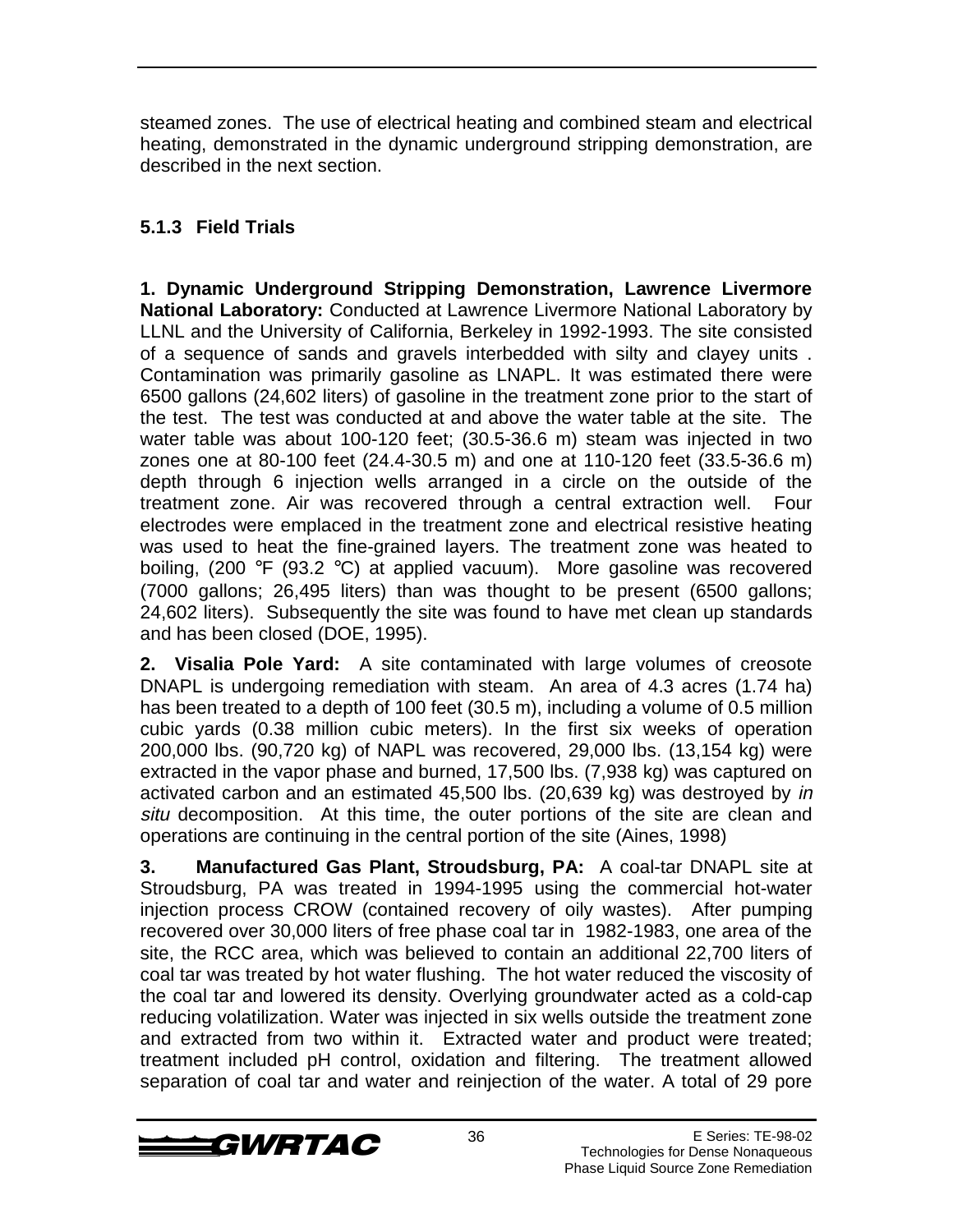volumes of water was injected and a total of 5400 liters of coal tar recovered. The process thus served to enhance DNAPL-extraction, but did not approach complete restoration. The test is described in more detail in Leuschner et al., 1997.

#### **5.1.4 Capabilities and Limitations**

Steam has demonstrated the ability to effectively remove petroleum hydrocarbons; large amounts of mass have been removed relatively quickly. Fine-grained zones may require electrical heating. Limited information on DNAPL treatment is available, but the technology should be directly applicable to DNAPLs in permeable media. A risk inherent in steam flooding of DNAPL sites is that the condensed solvent front at the leading edge of the steam bank may be more mobile than the original DNAPL. Low permeability and heterogeneities will reduce the effectiveness of the process.

#### **5.1.5 Further Information**

Aines, R. (1998) Dynamic Stripping/Hydrous Pyrolysis Oxidation in: Proceedings, Advances in Innovative Groundwater Remediation Technologies, GWRTAC and EPA, San Francisco.

Davis, E. L. (1997) How Heat Can Enhance In-situ Soil and Aquifer Remediation: Important Chemical Properties and Guidance on Choosing the Appropriate Technique. EPA Ground Water Issue Paper EPA/540/S-97/502.

Davis, E.L. (1998) Steam Injection for Soil and Aquifer Remediation. EPA Ground Water Issue. EPA/540/S-97/505.

U.S. DOE Office of Technology Development, Innovative Technology Summary Report (1995). Dynamic Underground Stripping, demonstrated at Lawrence Livermore National Laboratory Gasoline Spill Site: GSA, Livermore, CA. [DOE.gov]

In situ Remediation Technology Status Report: Thermal Enhancements, (1995) EPA 542-K-94-009.

Leuschner A.P., Moeller, M.W., Gerrishe, J.A. and Johnson L.A. (1997) MGP Site Remediation Using Enhanced DNAPL Recovery, Soil and Groundwater Cleanup, October, 1997, p 6-13. Additional Information on CROW can be found at: http://wri.uwyo.edu/Projects/Crow.

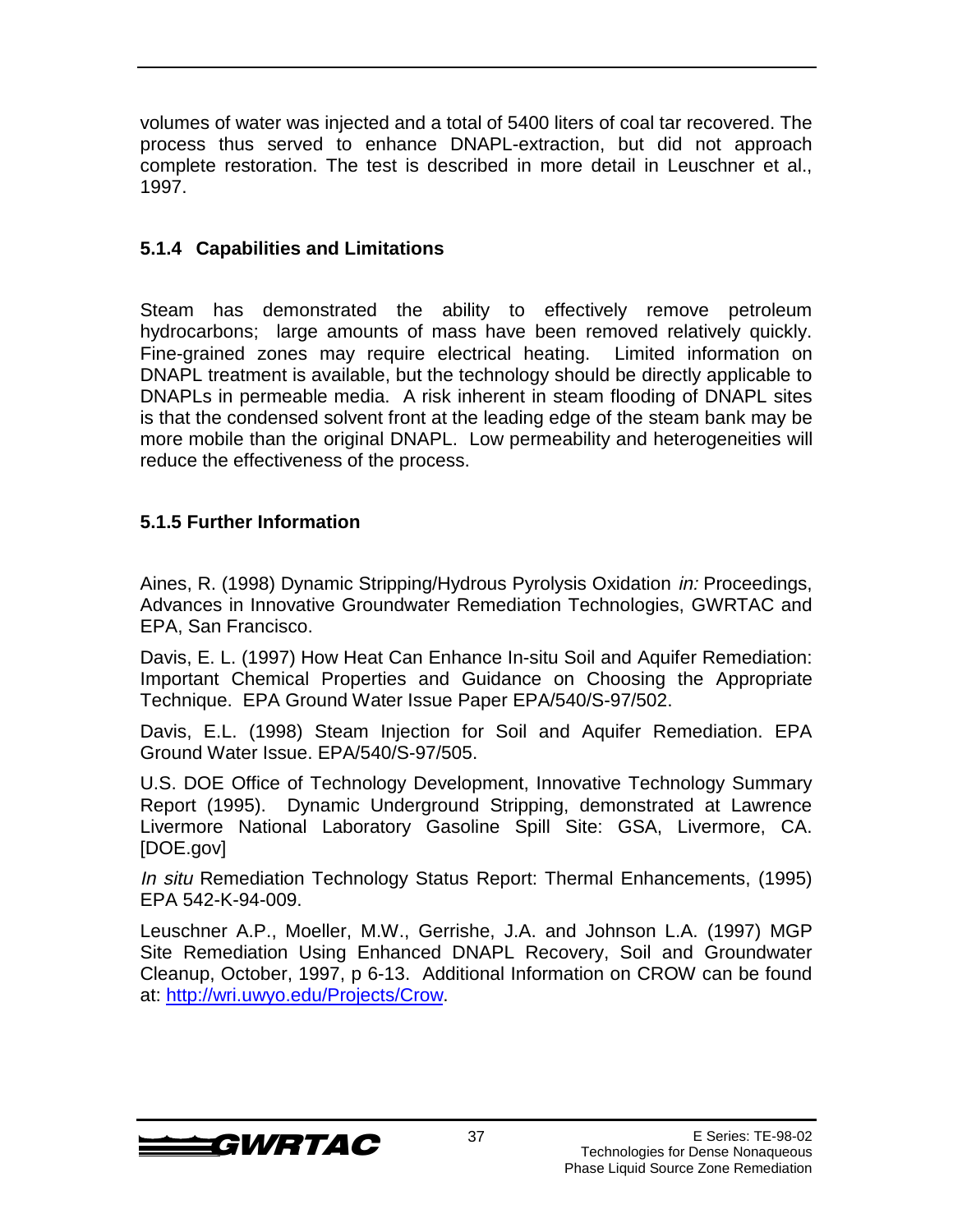#### **5.2 ELECTRICAL HEATING**

#### **5.2.1 Description**

Soil may be heated by a variety of processes based on electrical heating. Resistance (joule) heating, microwave heating and radio-frequency heating have all been applied in remediation. In each case, electrical energy is applied to heat the soil. Heat increases the volatility of contaminants and may induce groundwater to boil, forming steam. The contaminants are driven out of the source zone by a combination of volatilization and thermally induced vapor phase transport. Electrical heating is usually coupled with SVE or steam injection to recover the volatilized contaminants. DNAPL will be volatilized if the soil is heated to near the DNAPL boiling point; DNAPL may be mobilized through a reduction of viscosity as it is heated.

#### **5.2.2 Electrical Resistance Heating (Joule Heating)**

Electrical resistance heating involves inserting electrodes in the ground and passing an alternating current through the water and soil between the electrodes heating the soil. The degree of heating depends upon the current and the resistance of the unit. Soils and rocks are generally non-conductive, thus most current flows through soil moisture or groundwater. Current decreases as the soil dries, decreasing conductivity. The technique is thus well suited to fine-grained units, which typically have a high soil moisture content.

#### **5.2.3 Six-Phase Soil Heating**

Six-phase soil heating is a variant of electrical resistance heating, differing in how the AC current is applied. The reported advantages of six-phase heating are the more even distribution of heat due to splitting of the electrical energy into six phases and the ability to use conventional 3-phase AC current as the power source (DOE, 1995).

#### **5.2.4 Radio-Frequency Heating**

Radio-frequency heating utilizes an electrical field created by inserting antennas into the treatment zone and exciting the soil at approved frequencies (6.68 – 40.68 Megahertz). The technology has proven capable of heating low permeability soils to over 150 °C. (Edelstein et al., 1994; EPA, In Situ

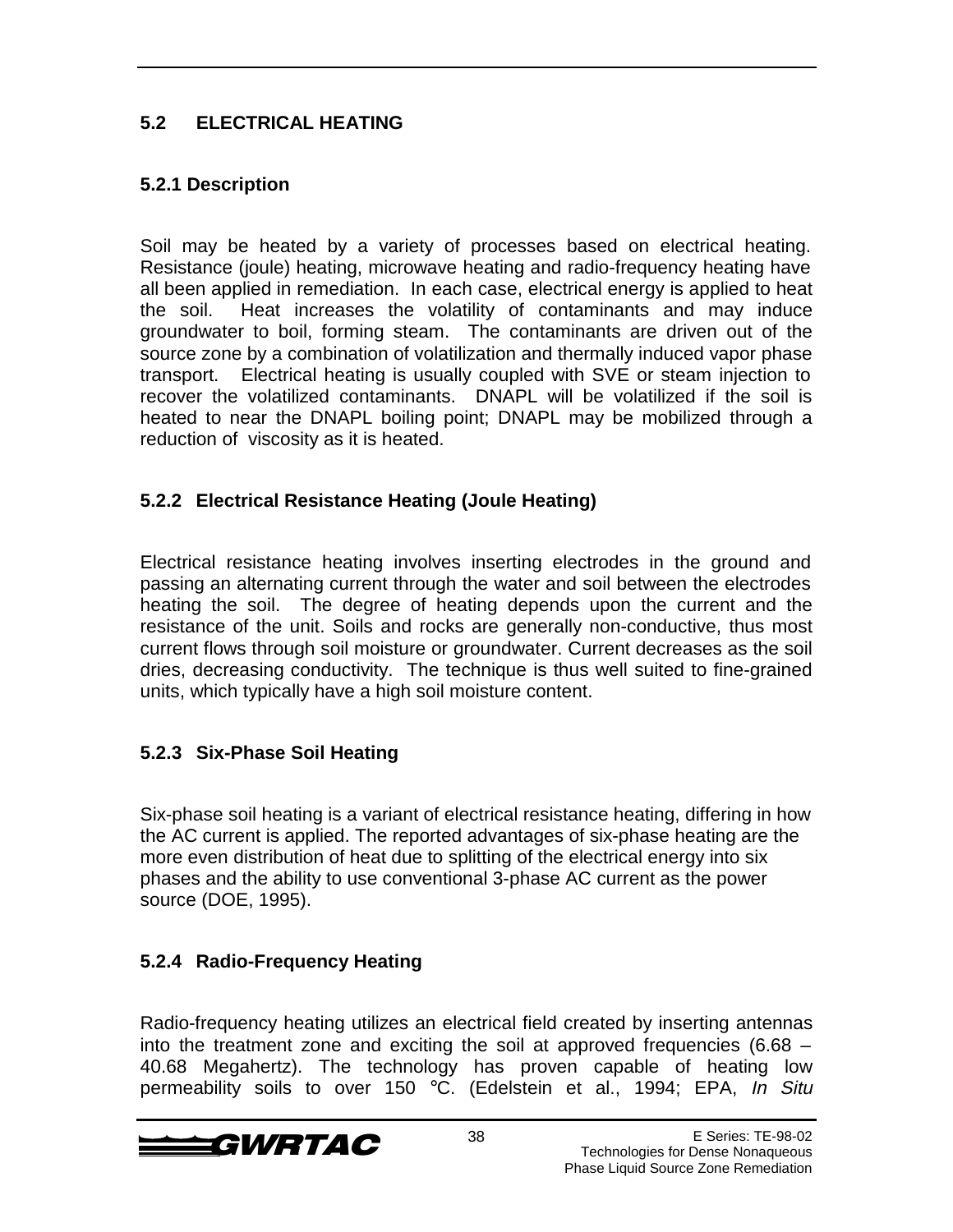Remediation Technology Status Report, Thermal Enhancements, 1995.)

### **5.2.5 Field Trials**

**1. Six Phase Soil Heating Demonstration, M Area, Savannah River Site, NC:** Conducted in 1993 by U.S. DOE. The target area was a 10-foot (3.04-m) thick clay layer at a depth of 40 feet (12.2 m). Contamination was primarily PCE and TCE, found at maximum concentrations of 181 and 4529 µg/kg, respectively (dissolved phase, not DNAPL). Six electrodes were placed in a circle with a diameter of 30 feet (9.14 m). An extraction well for SVE was placed in the center of the array. Temperatures were raised to 100  $^{\circ}$ C in the target zone and maintained at 100 °C for 17 days. Over 99% of the contamination was removed (DOE, 1995)

**2. Radio-Frequency Heating- Rocky Mountain Arsenal Basin F:** Conducted by IIT Research Institute, 1992. Fifty cubic yards (38.2 cubic meters) of clayey soils were heated to over 250 °C with radio frequency heating. Organochlorine pesticide concentrations were reduced by 97-99% from initial concentrations up to 5,000 mg/kg (EPA, In Situ Remediation Technology Status Report, Thermal Enhancements, 1995).

**3. Radio-Frequency Heating, Schenectady, NY:** Conducted by General Electric, this test targeted a volume of 2 m x 3 m x 2 m deep. After a 25-day heating run, the upper and middle portions of the soil reached 140 °C at 2 m depth, the temperature exceeded 100 °C (Edelstein et al., 1994).

**4. Radio-Frequency Heating/SVE, Kirtland AFB:** In this field test, a 10 foot (3.04-m) cube of soil contaminated with petroleum hydrocarbons was heated for 42 days. Initial treatment by SVE alone found that gasoline-range organics (<  $C_{12}$ ) could be removed, but the less volatile heavier fraction could not; the target for the RF heating test was the heavier diesel range organics  $(C_{12} - C_{20})$ . The maximum temperature attained was 139 °C . Approximately 56% removal of the diesel range organics was accomplished in the heated volume. Initial concentrations of 2000-4000 mg/Kg were reduced to 400-1200 mg/Kg. Biodegradation was apparently also stimulated by the heating (AATDF, in press).

#### **5.2.6 Capabilities and Limitations**

Each of the heating technologies has proven capable of heating fine-grained soils to boiling or near-boiling temperatures. If adequate temperature can be achieved, volatile and semi-volatile compounds will volatilize and water will be driven off as steam. Most chlorinated solvent DNAPLs are sufficiently volatile that heating groundwater to boiling temperatures should be effective at transferring the DNAPL to the vapor phase. Since the heating technologies do

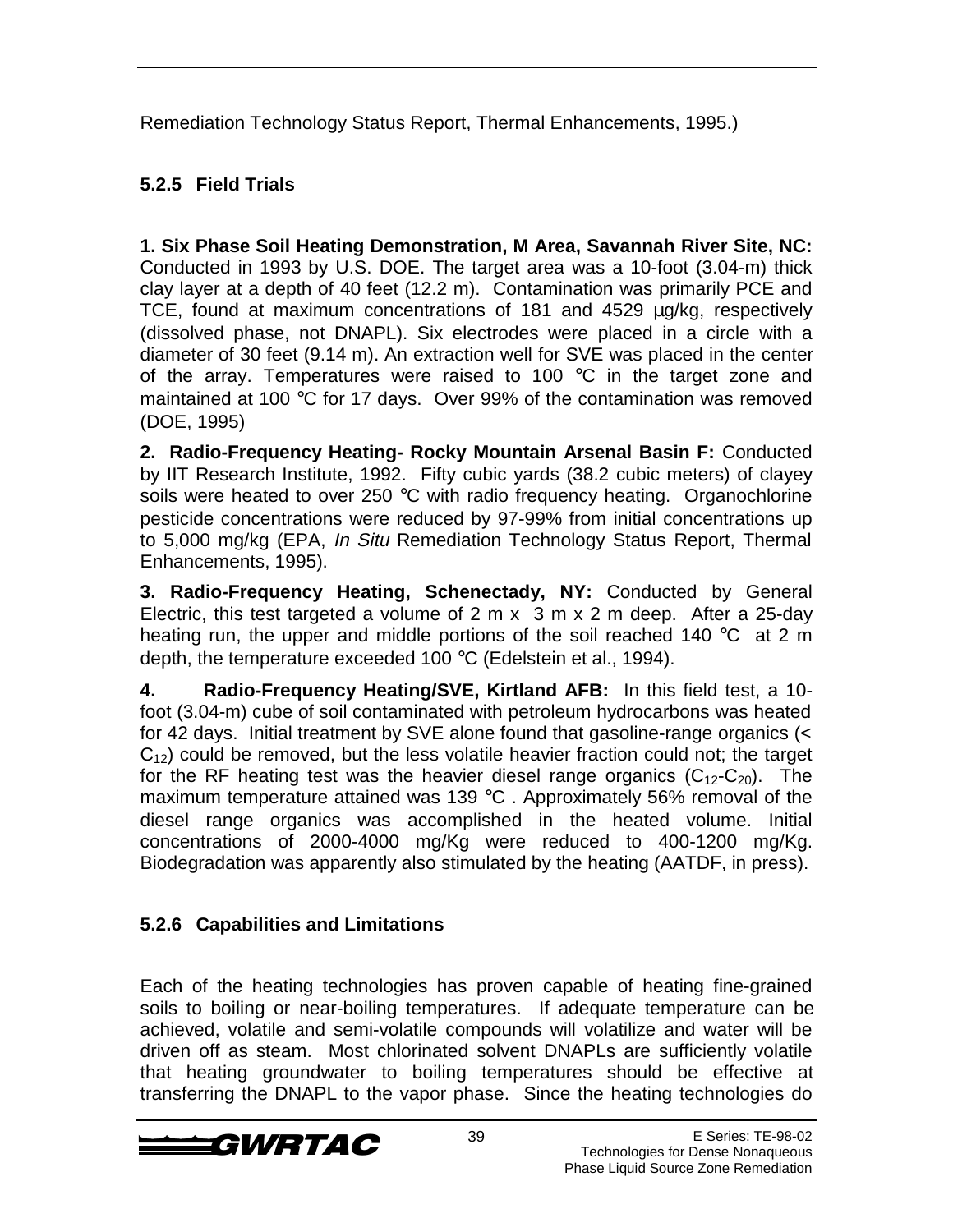not recover the contaminants themselves, they must be coupled to another technology for contaminant recovery, typically SVE. Thermal techniques are used when either the permeability to air of the units is too low to allow adequate air flow for conventional SVE or the vapor pressure of a contaminant is too low. Limitations to the combined technology may arise from the difficulty of getting full recovery of mobilized vapor. Aquifer heterogeneities may create difficulties in this regard. Compounds with lower volatility will not be effectively treated. The ultimate level of clean up will depend both upon the heterogeneities, which will limit recovery of vaporized contaminants, and on the type of contamination present. Heterogeneities will also result in non-uniform heating which result in incomplete remediation. Due to the large heat of vaporization of water, the energy cost of boiling off the water may be high.

#### **5.2.7 Further Information**

U.S. DOE Office of Technology Development, Innovative Technology Summary Report (April, 1995). Six Phase Soil Heating, demonstrated at the M Area Savannah River Site (Aiken SC) and 300-Area Hanford Site (Richland WA). [DOE.org]

A Citizen's Guide to Thermal Desorption: EPA 542-F-96-005 [clu-in.com]

In Situ Remediation Technology Status Report: Thermal Enhancements: EPA 542-K-94-009, Describes field demonstrations or full-scale applications of in situ abiotic technologies for nonaqueous phase liquids and ground-water treatment. [clu-in.com]

Davis, E. L. (1997) How Heat Can Enhance In-situ Soil and Aquifer Remediation: Important Chemical Properties and Guidance on Choosing the Appropriate Technique. EPA Ground Water Issue Paper EPA/540/S-97/502. Includes an extended discussion of mechanisms of thermal enhancement.

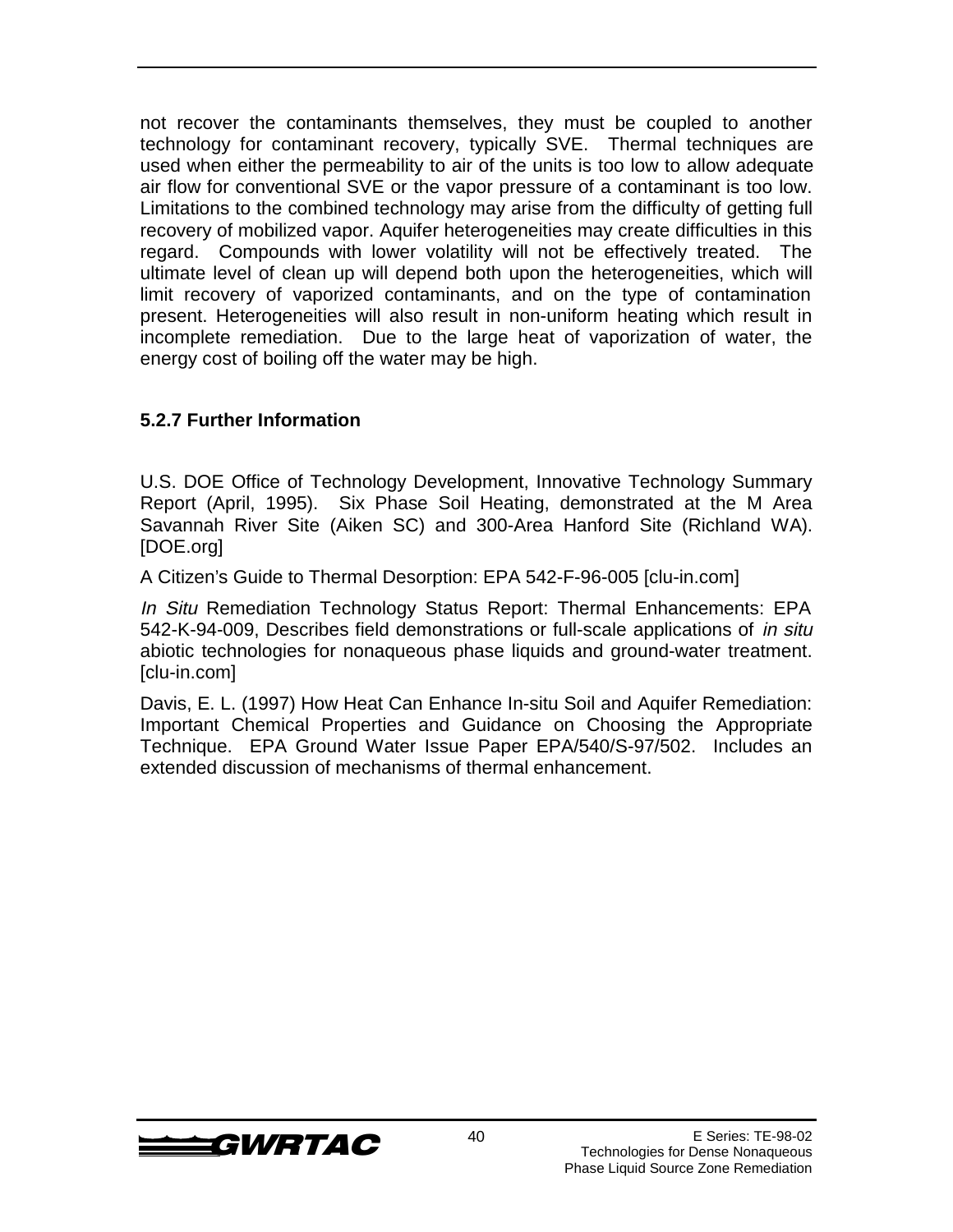#### **5.3 IN SITU VITRIFICATION**

#### **5.3.1 Description**

In situ vitrification involves application of electrical heating to soil to bring it to a temperature sufficient to melt the soil. Upon cooling, the soil forms a glass. Originally developed as a method for stabilizing soils containing metals by turning the permeable soil into impermeable glass (Dragun, 1991), the heating process becomes a thermal extraction/destruction process if DNAPLs are present.

#### **5.3.2 Physical and Chemical Basis**

The fundamental principle of vitrification is that if soil is brought to a sufficiently high temperature, it will melt and form a glass when cooled. Required temperatures are in excess of 1100  $\mathrm{^{\circ}C}$  (melt temperatures may exceed 1700  $\mathrm{^{\circ}C}$ , Dragun, 1991). As the thermal front advances, the soil is gradually heated; as the temperature reaches the boiling point of water, soil moisture is volatilized and a dry zone of high permeability at the margins of the melt is produced (Dragun, 1991). As most DNAPL components have boiling points above that of water, but far below the temperature required for melting, they would be volatilized in the dry zone. Vapor phase permeability in the dry zone is higher than in the bulk soil due to the reduced water content, thus the zone provides a preferential pathway for organic vapor migration. If organic components are retained within the melt zone, they may decompose by pyrolysis (thermal decomposition in an anoxic environment).

The process involves inserting electrodes into the contaminated area at sufficiently close spacing to produce uniform heating. Electrical current is passed through the contaminated soil and resistive heating of the soil results. The current is continued until the entire zone to be treated is brought to a molten state; it is then allowed to cool. The process is designed for either saturated or unsaturated conditions to a maximum depth of about 30 feet (9.144 m).

Two configurations have been proposed, melting from the top-down, as practiced by the Geosafe process (EPA, 1995), and a melt from-the-bottom-up process now being developed by DOE. In the bottom-up configuration, the electrodes are inserted to the maximum depth of contamination and then vitrification takes place in a series of steps from deep to shallow as the electrodes are withdrawn. This configuration is claimed to allow deeper melting than practical with the topdown process (DOE, 1996)

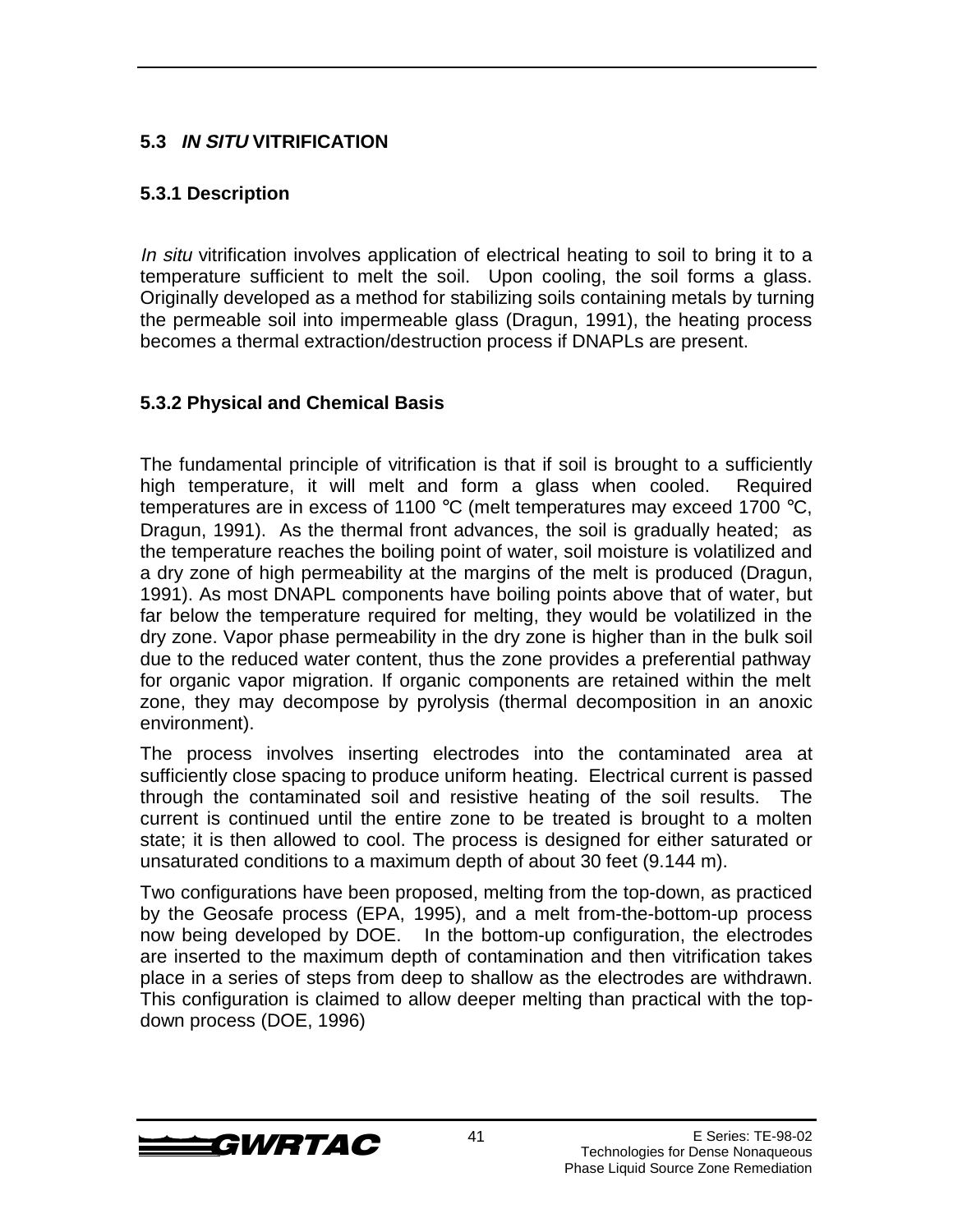#### **5.3.3 Field Trials**

**1. Geosafe In situ Vitrification SITE Demonstration, Grand Ledge, MI:** In this test, conducted in 1994-1995, the top-down vitrification process marketed by Geosafe was demonstrated on soils contaminated with mercury and pesticides. The test demonstrated the ability of the process to vitrify soils and provided data on treatment times and costs. No DNAPL was present, so the test provides limited information on remediation of DNAPL sources. The test is fully described in more detail in EPA (1995).

**2. Oak Ridge In Situ Vitrification Test, Oak Ridge National Laboratory:** The test took place at Pit 1 at Oak Ridge, which had once been used for disposal of liquid radioactive waste. The pit had been filled with clean soil and capped, however, an estimated 38 curies of radioactive material (primarily Cs-137) remained. The melting phase of this test began in April, 1996 and continued for 18 days. It was terminated after a release of steam and molten glass occurred causing release of radioactive glass and starting several fires on combustible material around the hood (DOE, 1996). The cause of the steam release is under study; it is believed to be due to the melt front encountering groundwater.

**3. Wasatch Chemical Superfund Site:** 5500 metric tons of waste contaminated by various organic contaminants was treated using a GeoMelt *in situ* vitrification process. Material was treated in a concrete evaporation pond and waste from outside the treatment area was added to the surface of the pond before treatment. Results indicated that the organics were destroyed and off-gas emissions were below regulatory concern. The vitrified area of the site was declared closed by the EPA (Timmons and Hansen, 1998)

#### **5.3.4 Capabilities and Limitations**

The ability to vitrify soils through this process has been demonstrated. No controlled results have been reported for destruction of DNAPL, thus there is not an adequate basis for evaluation of the efficiency of the process for DNAPLs. If the designed temperatures are achieved, as seems probable from the field tests on metal-contaminated soils, extensive destruction/mobilization of most DNAPL components would be expected. The resulting by-products, the degree of capture of the vapors and the control of mobilization of the vapors and condensed DNAPL (if any) has not yet been documented. The melting process is limited to 20 feet (6.1 m) in depth for a single melt (EPA 1995) and requires soils that produce conductive melts. Other configurations have been claimed to allow deeper melts and to be applicable to any soils (DOE, 1996), but there is not sufficient data to evaluate these claims. The problems encountered with the steam release at ORNL suggest that operation at or near the water table poses additional problems.

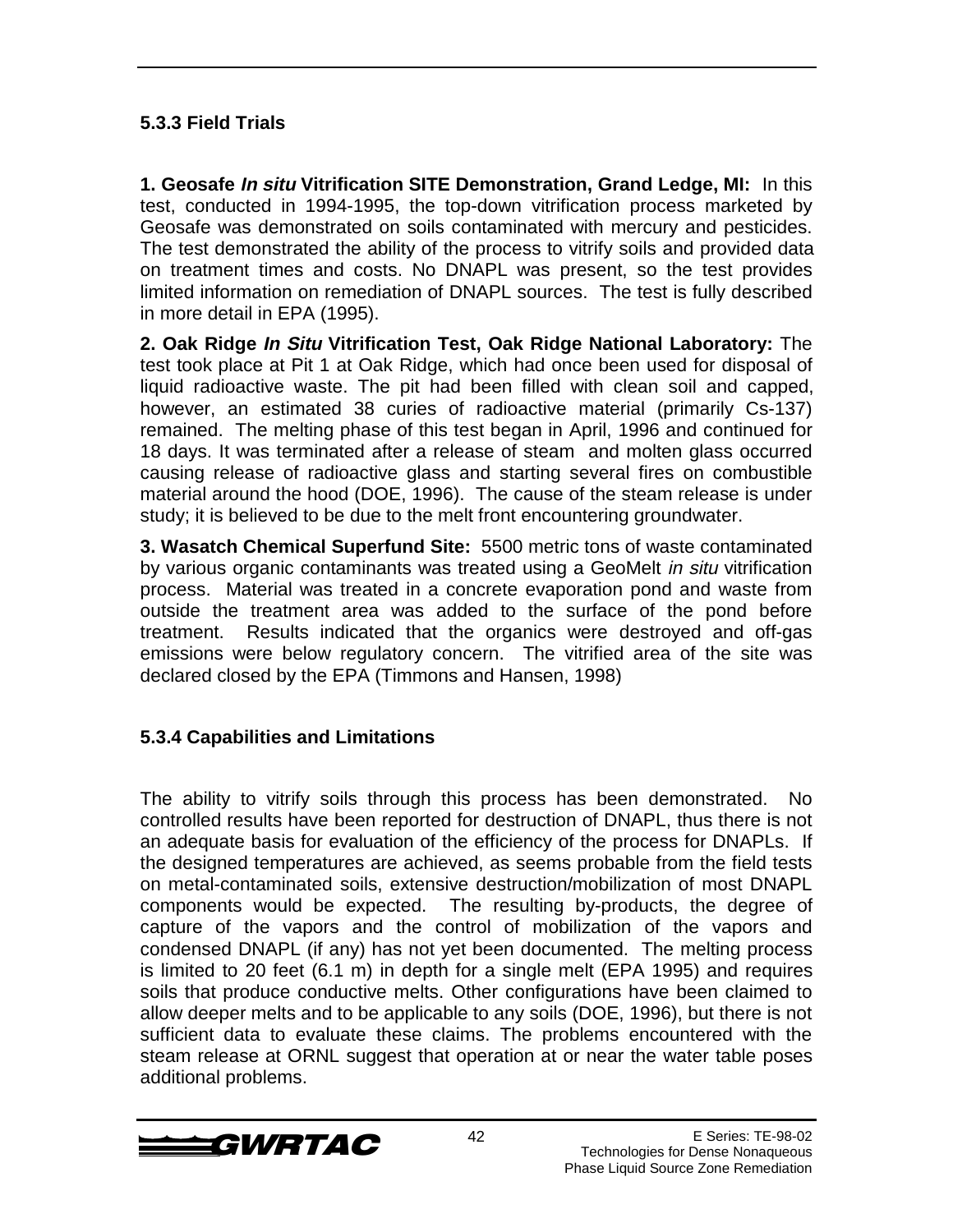#### **5.3.5 Further Information**

Remediation Case Studies: Thermal Desorption, Soil Washing and In situ Vitrification. PB95-182945. Contains case studies of full-scale site cleanups at Superfund sites and Federal facilities. Documents project design, operation, performance, cost, and lessons learned. The reports should be useful to those evaluating the feasibility or design of these technologies at similar sites. [cluin.com]

EPA. (1995). "Geosafe Corporation In situ Vitrification," Innovative Technology Evaluation Report, EPA/540/R-94/520, U.S. EPA Risk Reduction Engineering Laboratory, Cincinnati, OH.

In Situ Vitrification, DOE EM Fact Sheet (1996) www.ornl.gov/emef/facts/insitu.htm

Timmons, D. and Hansen J.E. (1998) Vitrification Process has appeal for International and U.S. Sites, Soil and Groundwater Cleanup, May, 1998, p. 37- 40.

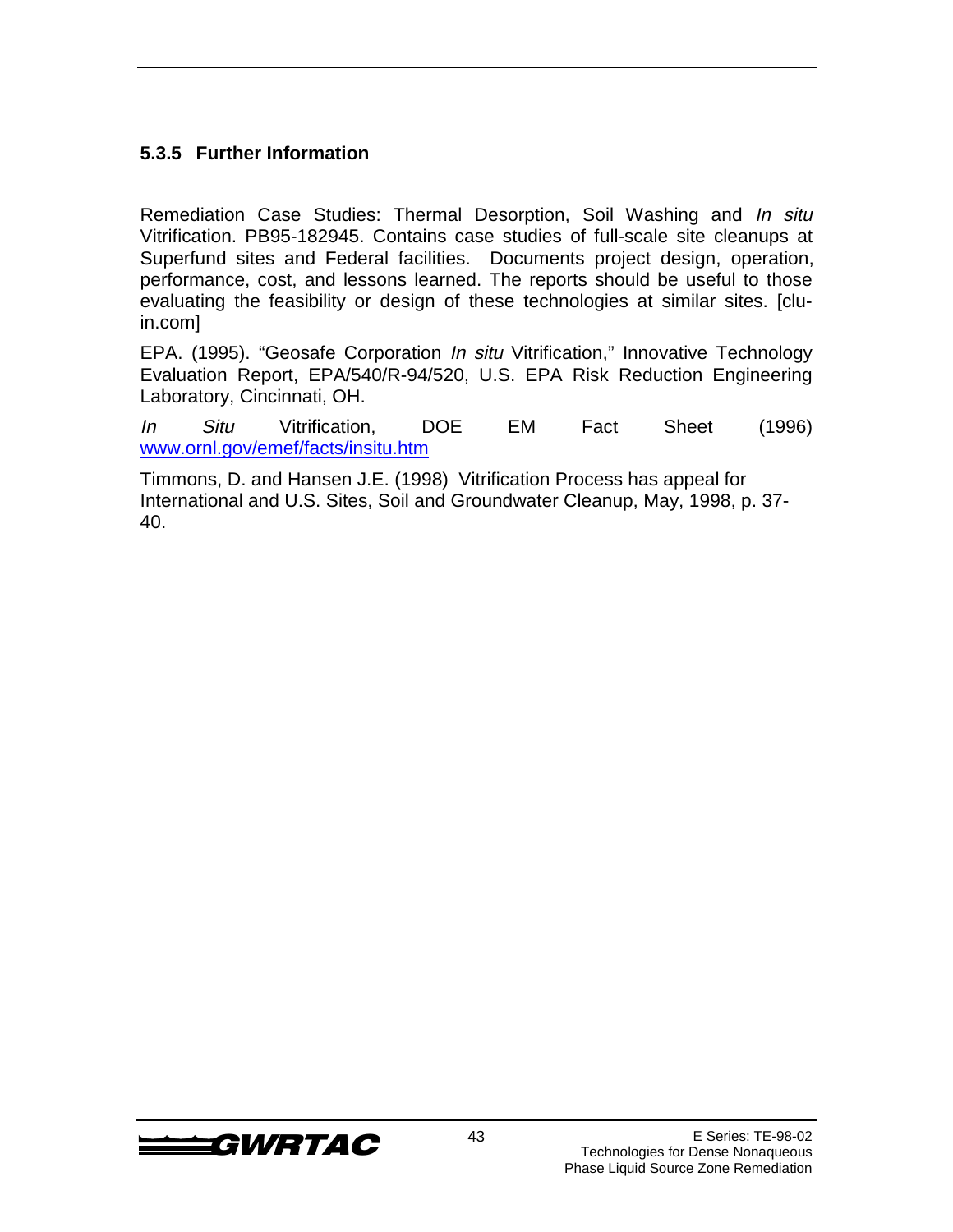# **6.0 ELECTROKINETICS**

#### **6.1 DESCRIPTION**

Electrokinetics involves applying an electric potential across the contaminated zone through use of electrodes in the ground. Water and ions migrate under the influence of the DC electrical field. The process has long been effectively used<br>for dewatering fine-grained sediments. The process does not destroy for dewatering fine-grained sediments. contaminants, it mobilizes them. The contaminants must either be recovered at the electrodes or the process can be coupled with an *in situ* contaminant treatment. Combined electrokinetic migration and treatment for DNAPLs has been done through the  $LASAGNA^{\circ}$  process which uses a treatment zone between the electrodes to capture, or break down, contaminants as they are moved by the electrokinetic process.

#### **6.2 PHYSICAL AND CHEMICAL BASIS**

Remediation by electrokinetics is based upon the migration of water and ions in an electrical field. The movement of pore water under the influence of an electrical potential is termed electroosmosis, and the movement of ions is termed electromigration. Both processes are well-documented (Cabrera-Guzman et al., 1990; Acar et al., 1993, 1995). It has been demonstrated in both laboratory and field work that water and dissolved ions can be caused to migrate at useful velocities with reasonable electric fields. The mechanism of movement of DNAPL and of non-charged molecules is less well defined. DNAPL molecules, which are non-ionic and generally non-polar, would not be expected to migrate in an electrical field. DNAPLs themselves are typically nonconductive. DNAPL migration may be induced by a combination of osmotic pressure produced by the flow of water, changes in relative saturation due to removal of water and compaction of the unit due to dewatering. In addition, substantial temperatue increases that occurred during field trials where DNAPL was suspected to be present may have enhanced volatilization of the DNAPL. There is insufficient data from field trials to evaluate the mechanism of DNAPL migration.

#### **6.3 FIELD TRIALS**

There have been a number of field tests of electrokinetics for remediation of metals (Acar et al., 1995). The only field trial of electrokinetics at a known DNAPL site is the LASAGNA<sup>®</sup> Pilot test at Paducah, Kentucky.

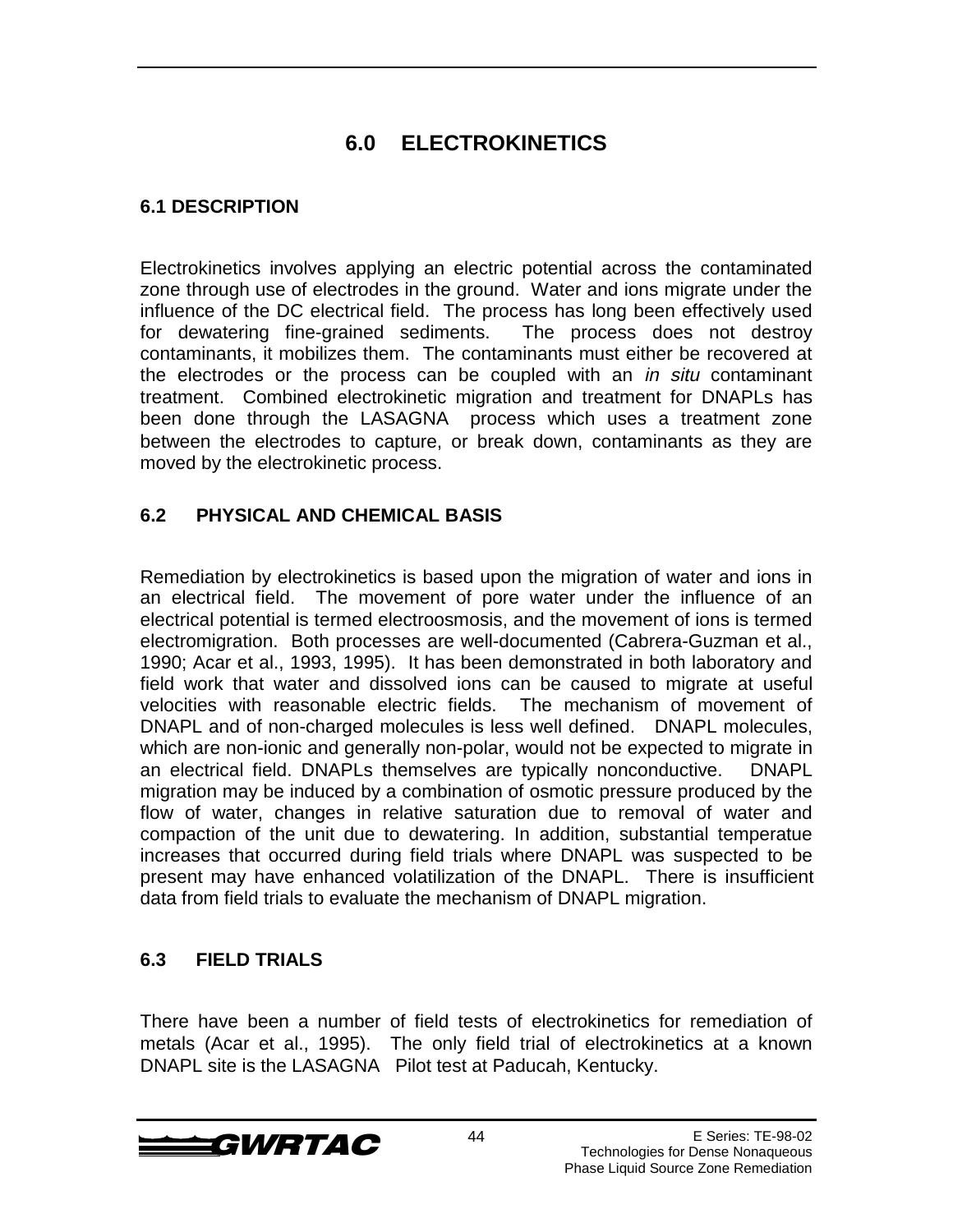**1. LASAGNA Field Tests, Paducah KY:** Conducted at the USDOE Paducah Gaseous Diffusion Plant, Paducah, KY by a Monsanto, Du Pont, General Electric and DOE. A 3-meter by 4.5-meter zone in silts and clays contaminated with TCE was treated to a depth of 4.5 meters. DNAPL was suspected from high dissolved phase concentrations, although the amount of DNAPL present was not determined. An array of electrodes was operated for 120 days TCE was reduced from an average concentration of 100-500 ppm to 1 ppm in the soil, or approximately a 99% removal. TCE concentrations in suspected DNAPL zones were reduced to 1 ppm except for a zone at the base of the treatment volume. Since the volume of DNAPL present at the start was not well determined, removal efficiency could not be estimated by mass balance. The contamination was captured on adsorbers placed between the electrodes. Future plans are to utilize iron filing treatment walls instead of carbon adsorption. The LASAGNA<sup>®</sup> test and details of the process are described in Ho et al. (1996) and Hughes et al. (1996).

#### **6.4 CAPABILITIES AND LIMITATIONS**

Electrokinetics has demonstrated the ability to induce the flow of both water and ions. Excellent results were obtained in a field trial of the process at Paducah, Kentucky, where DNAPL was suspected to be present. Since the mechanism for DNAPL migration and the amount and distribution of DNAPL was not established prior to the test, the results are difficult to evaluate relative to DNAPL remediation. The technology is designed primarily for fine-grained soils where the hydraulic conductivity is too low to induce adequate liquid flow rates by flushing technologies.

### **6.5 FURTHER INFORMATION**

In Situ Remediation Technology Status Report: Electrokinetics: EPA 542-K-94- 007, Describes field demonstrations or full-scale applications of *in situ* abiotic technologies for nonaqueous phase liquids and groundwater treatment. [cluin.com]

Van Cauwenberghe, L. (July, 1997). Report: Electrokinetics - Technology Overview, Source: Ground-Water Remediation Technologies Analysis Center, Document Number: TO-97-03. [gwrtac.org]

Ho, S., Christopher J. Athmer, C., Sheridan P. and Shapiro, A. (June 1996). Topical Report for Tasks #8 and 10 entitled "Laboratory and Pilot Scale Experiment of the Lasagna Process" DOE Contract Number: DE-AR21- 94MC31185 [RTDF.org]

Hughes, M., Ho, S., Athmer, C., Sheridan, P., Shoemaker, S., Larson, J.,

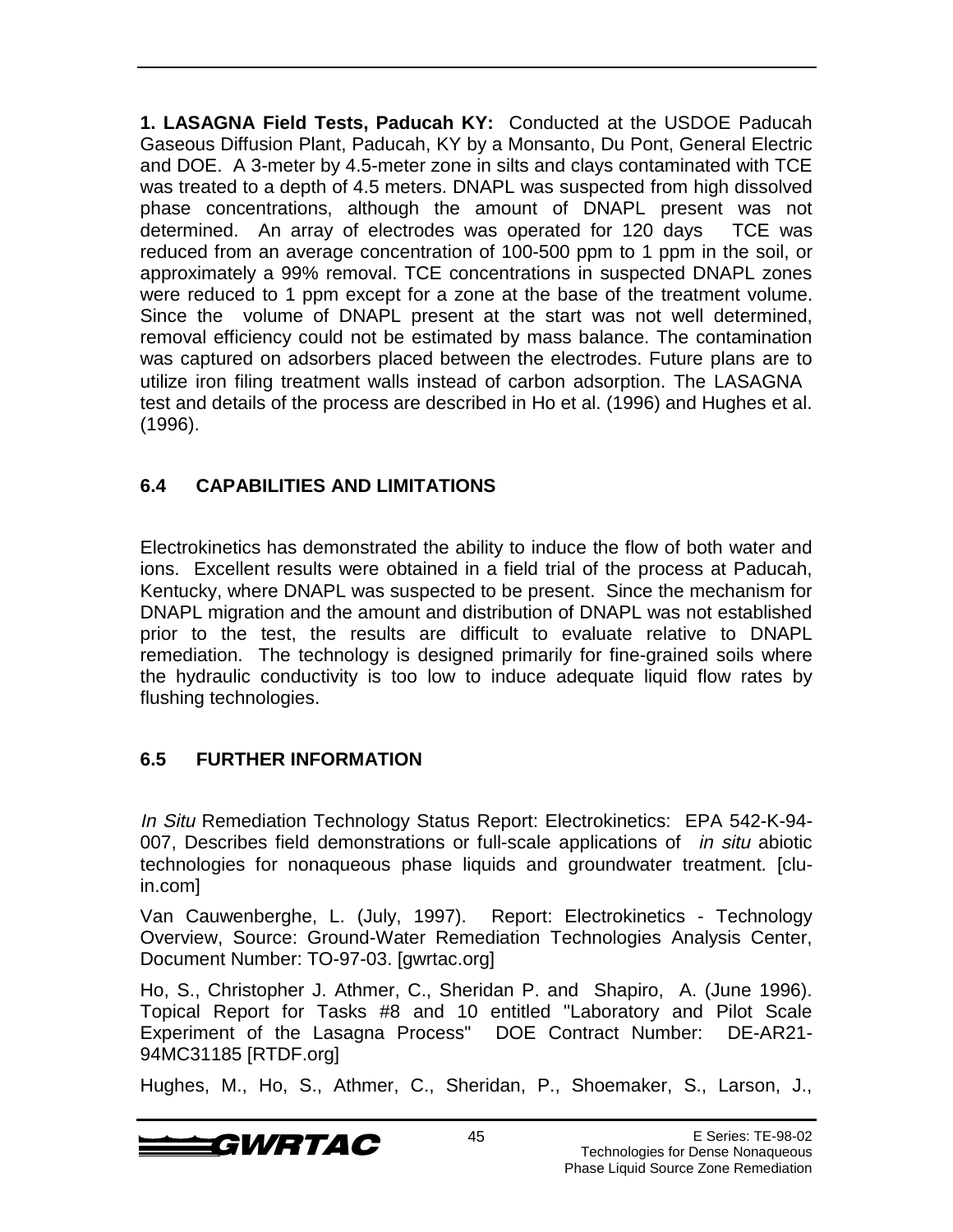Clausen, J. and Zutman, J. (June 1996). Topical Report for Task #11 entitled "Evaluation of TCE Contamination Before and After the Field Experiment" (Lasagna process) DOE Contract Number: DE-AR21-94MC31185.SVE. [RTDF.org]

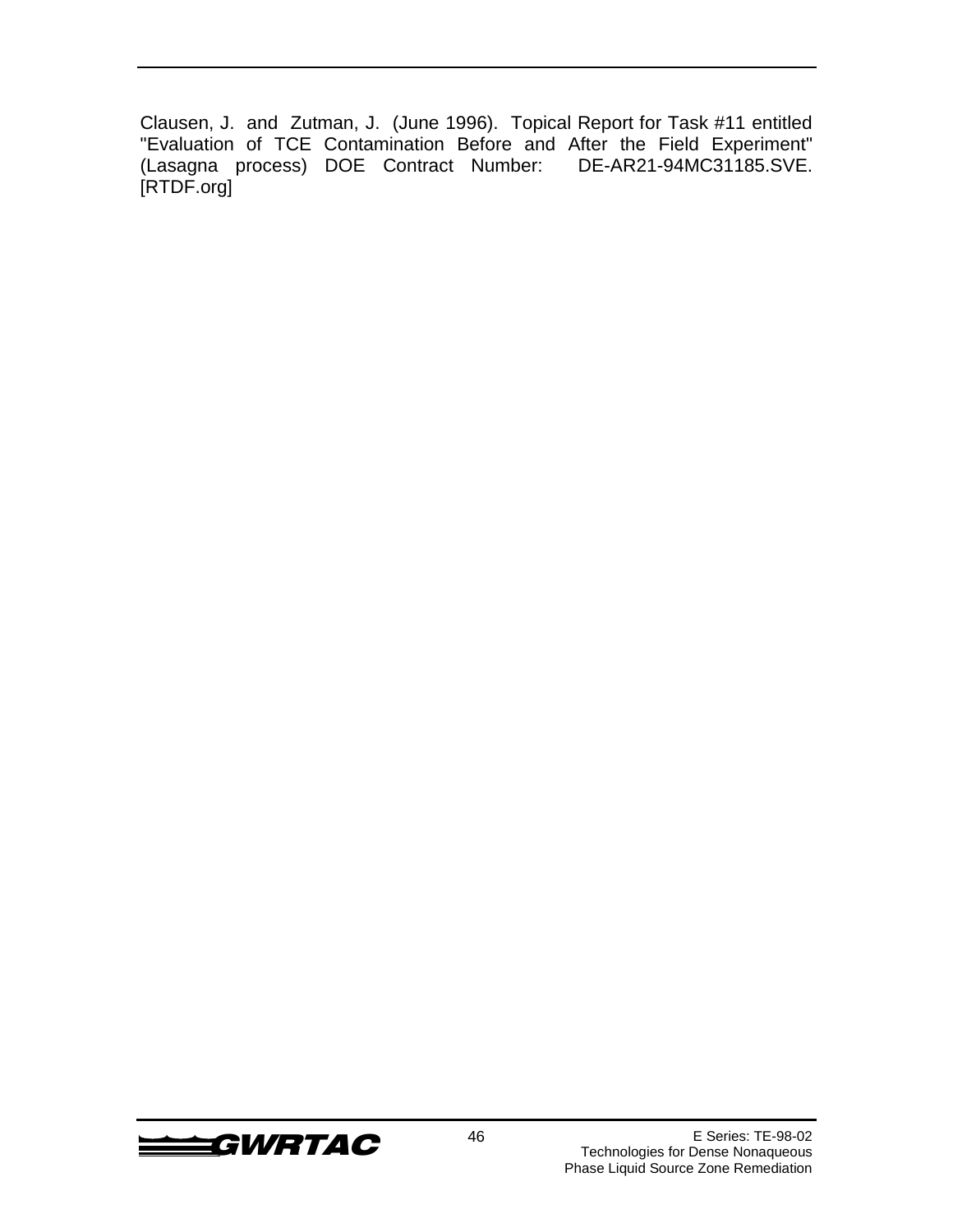### **7.0 BIOREMEDIATION**

#### **7.1 DESCRIPTION**

Bioremediation involves the use of biologically mediated reactions to break down contaminants. The process may occur under existing conditions (intrinsic bioremediation) or with the addition of oxygen, nutrients and/or other chemicals. Since biodegradation may be stimulated by the introduction of oxygen, it can be combined with SVE or air sparging. Bioremediation may also be coupled with steam injection in a process in which the steam supplies both oxygen and heat, with electrokinetics where contaminants (and possibly nutrients) are transported by the electrical field or with surfactants, which may increase the bioavailability of contaminants and can serve as a carbon source. The appropriate approach depends upon what is needed to bring about degradation of the contamination at a specific site.

#### **7.2 PHYSICAL AND CHEMICAL/BIOLOGICAL BASIS**

Biodegradation depends upon the existence of microorganisms that will degrade the compound of interest. The potential for degradation of most common DNAPL components have been demonstrated, although pathways are still being determined (NRC, 1993; Chappelle, 1993; Pankow and Cherry, 1996; McCarty et al., 1998). Specific rates of degradation depend upon many factors including the contaminants present, the concentration of contaminants, nutrients and substrates as well as the extent of contaminant sorption. Degradation requires the presence of primary substrates, nutrients and appropriate redox conditions. The potential for degradation must thus be assessed for each site.

Biodegradation reactions involve either oxidation or reduction of the contaminant and thus require both an oxidizer (electron acceptor) and a reducer (electron donor), the electron donor and acceptor compounds are termed primary substrates. Many organic compounds, including most hydrocarbons, can be used by microorganisms as primary substrates. Oxygen is a common electron acceptor; nitrate, sulfate and iron can also serve as electron acceptors in the absence of oxygen. Chlorinated compounds generally do not act as primary substrates, but may be degraded by cometabolic degradation. In cometabolic degradation, an enzyme produced by degradation of another carbon compound (the primary substrate) fortuitously catalyzes the reduction of the another compound (Lang et al., 1997). Cometabolic degradation of chlorinated compounds has been demonstrated under both aerobic (McCarty et al., 1998) and anaerobic conditions (Pankow and Cherry, 1996).

Cometabolic degradation requires another carbon source as a primary substrate. Abundant organic carbon naturally occurring in an aquifer or an abundant non-

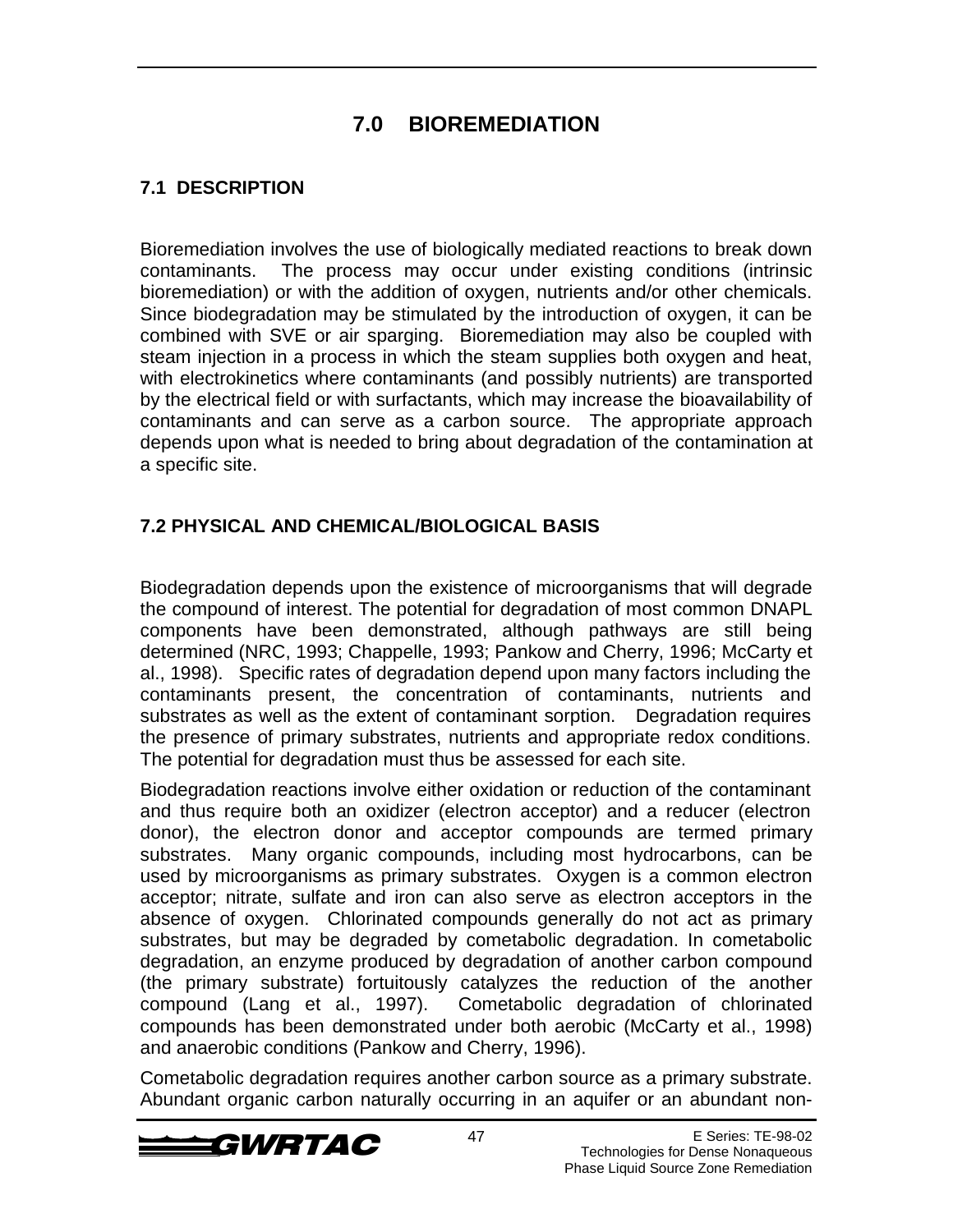halogenated co-contaminant (hydrocarbons for example) may serve as the primary substrate for anaerobic cometabolism, while several compounds including methane, phenol and toluene have been used to stimulate aerobic cometabolism by injecting them into contaminated zones (McCarty et al., 1998)

Biodegradation reactions require a transfer of electrons, access to nutrients and removal of by-products, all of which are inhibited in the nonaqueous phase. Thus DNAPLs are are not likely to be susceptible to direct biodegradation. The DNAPL components may have to be dissolved in groundwater to become bioavailable.

 PAHs can serve as primary substrates for aerobic degradation. Considerable success has been achieved at ex situ PAH degradation (Loehr and Webster, 1996) with up to 98% removal of PAHs from creosote-contaminated soils demonstrated. In situ data are more limited, but the same principles apply. Thus it may be anticipated that degradation can occur in situ, but the rate will be limited by oxygen supply and solubility of the heavier PAHs (Brubaker and Stroo, 1992).

#### **7.3 FIELD TRIALS**

**1. Moffet Field, CA:** Conducted by researchers from Stanford University at Moffet Field, CA in a shallow aquifer composed of poorly sorted sand and contaminated with dissolved phase (and sorbed) TCE (Roberts et al., 1990). Biostimulation was accomplished by addition of groundwater containing, alternately, oxygen and methane. Reduction of TCE (20-30%), DCE (45-90%) and vinyl chloride (90-95%) were documented (Semprini et al., 1990; 1992).

**2. Moffet Field, CA:** Similar to the test described above, in this case phenol and dissolved oxygen were used to accelerate degradation of TCE. Removal of 90% TCE at 1 mg/L was demonstrated with phenol at 25 mg/L (Hopkins et al., 1993)

**2. Edwards AFB, CA:** Also conducted by the Stanford group, TCE biodegradation in groundwater was demonstrated in a 410-day project of a 22 meter square treatment zone. Toluene, oxygen and hydrogen peroxide were injected into wells and mixed with pumped-in contaminated groundwater. Groundwater was circulated between two wells 10 m apart, screened over two zones from about 9 to 19 m depth in alluvial sediments of approximately 0.005 cm/sec hydraulic conductivity. Initial concentrations of TCE were 680 µg/L in the upper zone and 750 µg/L in the lower zone. Removal averaged 87% in the upper zone and 69% in the lower zone (McCarty et al., 1998).

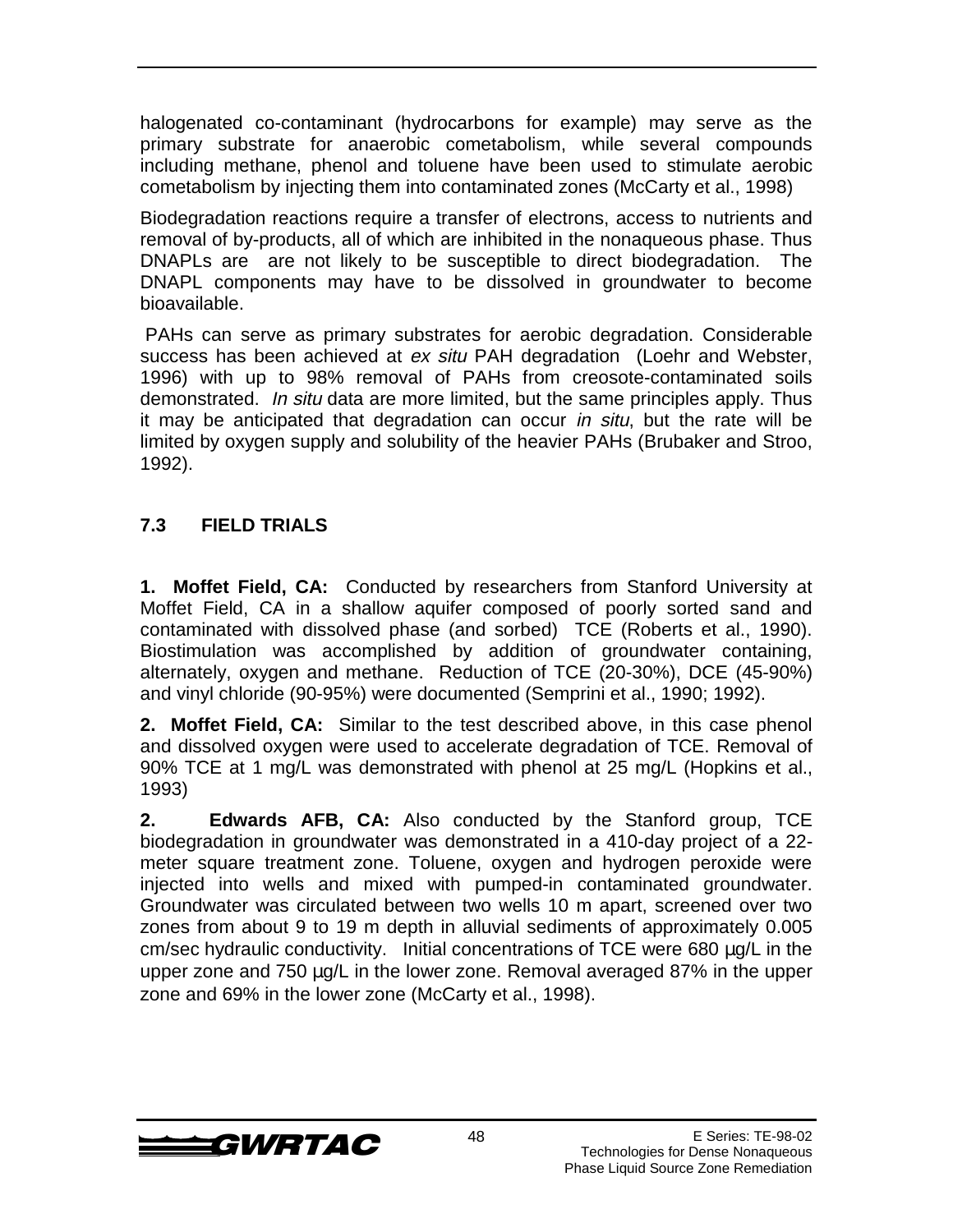### **7.4 CAPABILITIES AND LIMITATIONS**

Biodegradation has been shown to be effective at degrading many dissolvedphase compounds including hydrocarbons and, under specific conditions, chlorinated compounds. Weathered samples, notably of PAHs, may degrade very slowly. Degradation of chlorinated solvents requires a separate carbon source.

An important issue for addressing DNAPL source zones is the rate at which degradation will occur from a non-aqueous phase liquid. In general, degradation has been demonstrated for chlorinated compounds only as a dissolved phase. Thus, removal of a DNAPL pool would occur only by dissolution as biodegradation of the dissolved phase allows slow dissolution of the pool. The technology is not a direct source zone remediation technology as currently practiced.

### **7.5 FURTHER INFORMATION**

A Citizen's Guide to Bioremediation: EPA 542-F-96-007. [clu-in.com]

A Citizen's Guide to Natural Attenuation: EPA 542-F-96-015. [clu-in.com]

U.S. DOE Office of Technology Development, Innovative Technology Summary Report (April, 1995). In Situ Bioremediation Using Horizontal Wells, demonstrated at the M Area of the Savannah River Site, Aiken, SC. [DOE.gov]

Miller, R. (October, 1996). Report: Bioslurping - Technology Overview Source: Ground-Water Remediation Technologies Analysis Center, Document Number: TO-96-05. [gwrtac.org]

Remediation Case Studies: Bioremediation. PB95-182911. Documents project design, operation, performance, cost, and lessons learned. The reports should be useful to those evaluating the feasibility or design of these technologies at similar sites. [clu-in.com]

Abstracts of Remediation Case Studies: EPA 542-R-95-001, Documents project design, operation, performance, cost, and lessons learned. The reports should be useful to those evaluating the feasibility or design of these technologies at similar sites. [clu-in.com]

Bioremediation Field Initiative Site Profiles. Current information on the status of bioremediation nationally as well as information on sites where field performance evaluations have been and are being conducted. [clu-in.com]

Bioremediation of Hazardous Wastes: Research, Development and Field Evaluations: EPA 540-R-95-532, Results of field evaluation on the use of land treatment for wastes from a wood treatment site. [clu-in.com]

National Research Council, 1993, In situ Bioremediation: When Does It Work. National Academy Press, Washington D.C.

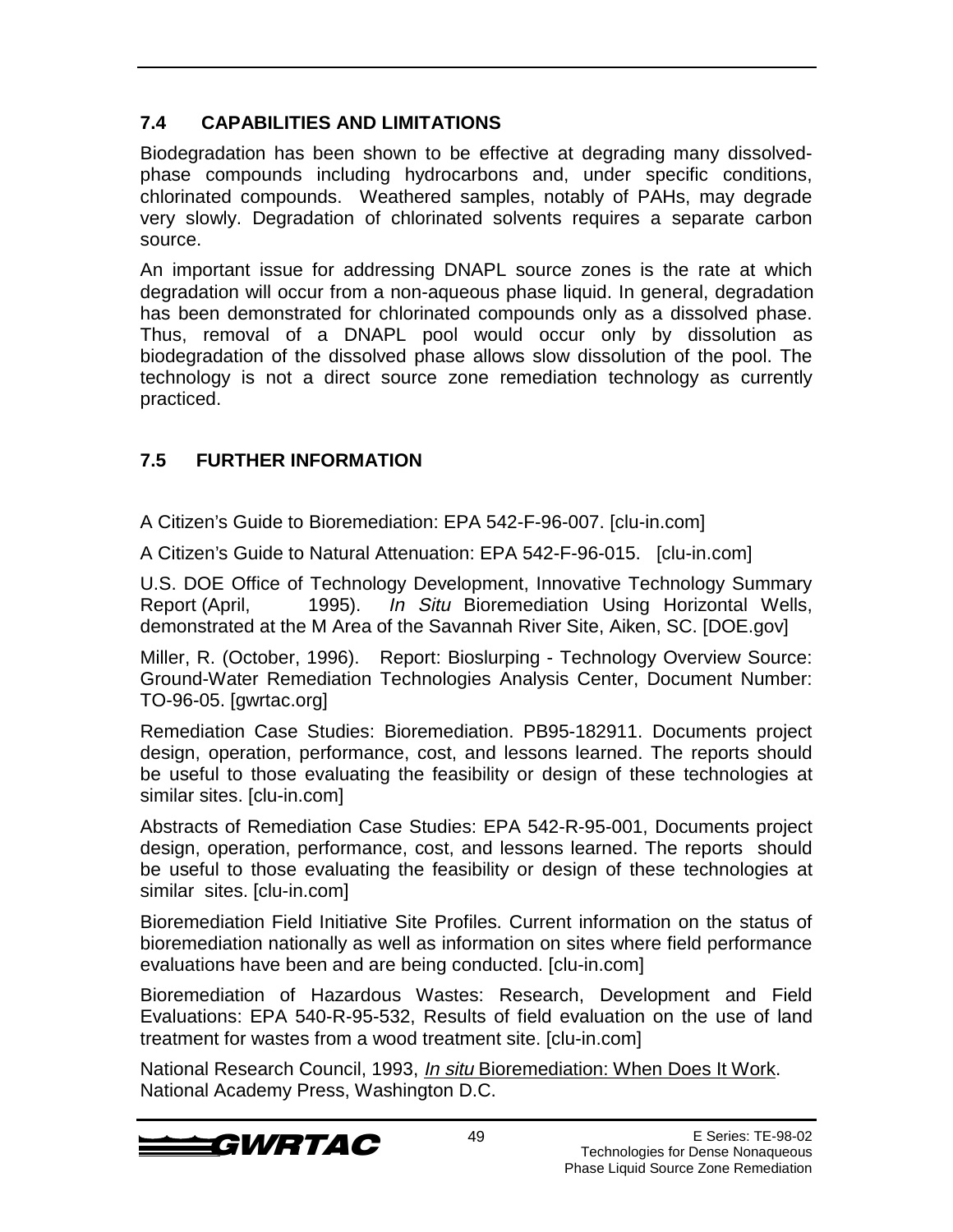### **8.0 BARRIERS/CONTAINMENT**

#### **8.1 PHYSICAL CONTAINMENT**

A site with DNAPL contamination will have contamination both in the source zone, the volume actually containing a nonaqueous phase liquid, and as a dissolved-phase plume. The dissolved-phase plume forms as groundwater flows past DNAPL, becoming contaminated as the components of the DNAPL dissolve into it. Depending upon the size of the source zone and the rate of ground-water flow, the plume may be much larger in extent than the source zone. Since several technologies have shown promise in treating dissolved phase plumes, containment of the DNAPL source zone alone may allow remediation of the remainder of the site (Pankow and Cherry, 1996). The problem of delineation of the extent of DNAPL contamination, discussed previously in the introduction, is of paramount importance if containment of the source zone is considered.

The presence of DNAPL at a site poses several concerns for containment technologies. Any penetration of a DNAPL pool during installation of a containment system may result in mobilization of the DNAPL, possibly allowing it to flow downward to previously uncontaminated zones. Additionally, it the ground-water table is impacted by containment system installation, care should be taken that mobilization of the DNAPL will not be induced.

There are a number of technologies for containment of contamination, designed not to remove or destroy a DNAPL, but to prevent the components from migrating. Discussion of these technologies is beyond the scope of this report; common technologies include bentonite slurry walls and sheet pilings and innovative approaches such as cryogenic barriers and a variety of grouting techniques. The use of slurry walls and sheet piling walls for containment is well established.

#### **8.1.1 Further Information**

U.S. DOE Office of Technology Development, Innovative Technology Summary Report (April, 1995). Frozen Soil Barrier Technology, demonstrated at SEG Facilities, Oak Ridge, TN. [DOE.gov]

Proceedings of the International Containment Technology Conference, St. Petersburg, Florida, February 9 - 12, 1997., pp. 704-710, Florida State University, Tallahassee. A compilation of papers on current barrier wall research.

Rumer, R.R. and Mitchell, J.K., 1995, Assessment of Barrier Containment Technologies. NTIS, U.S. Dept. of Commerce, publication #PB96-180583. An overview of the field as of 1995.

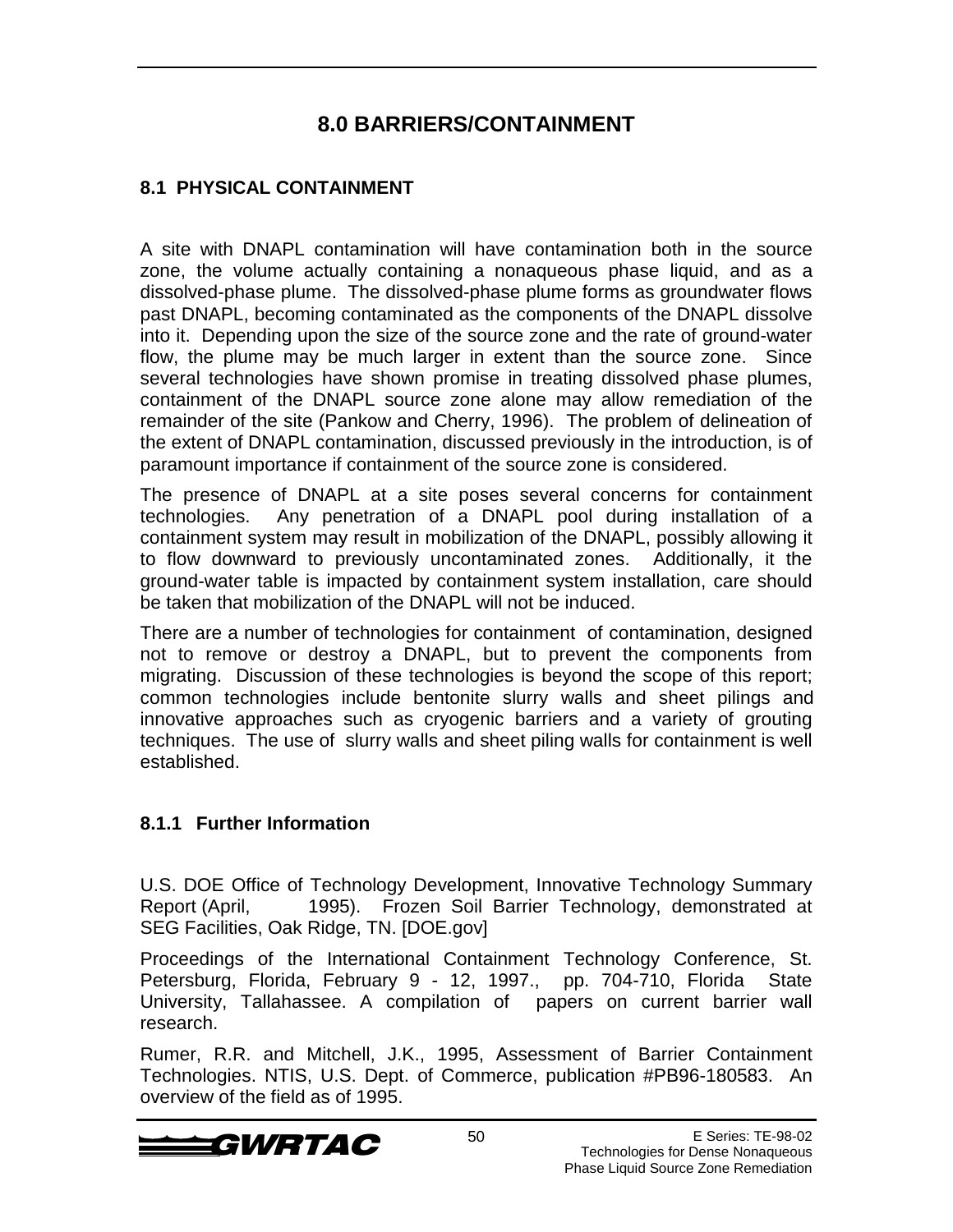#### **8.2 REACTIVE BARRIER WALLS**

#### **8.2.1 Description**

Treatment walls are barriers that are designed to allow groundwater to flow through the barrier and destroy or sorb dissolved-phase contaminants as they pass through the wall. Because these technologies treat only dissolved-phase contamination, they are not true DNAPL remediation technologies. However, the use of reactive barriers to treat the dissolved phase plume is an increasing popular remedy for DNAPL sites, thus the topic is briefly discussed here (the subject has recently been evaluated in a companion GWRTAC Technology Evaluation Report "Treatment Walls" available from GWRTAC including on their web site [gwrtac.org]). Only a brief introduction is given here.

#### **8.2.2 Physical and Chemical Basis**

Treatment walls may involve a wide variety of chemical reactions. The most commonly used walls for DNAPL components are zero-valent iron walls that reductively dechlorinate many common chlorinated solvents. Sorption walls utilizing zeolites have also been employed. In principle, any sorbing material could be used.

#### **8.2.3 Field Trials**

Numerous field trials of treatment walls are reviewed in the GWRTAC treatment wall report and one example is given here:

**1. Sunnyvale, CA:** A 12-m long, 6-m deep wall composed of granular iron was emplaced between two 75-m long slurry walls to intercept a ground-water plume containing low concentrations of chlorinated solvents (TCE, cis 1-2 DCE, vinyl chloride and CFC 113, all at an average concentrations of less than 1 mg/L). The 1.2 m-wide wall provided a residence time of approximately 4 days. Since installation in early 1995, monitoring wells have yielded no samples above the 0.5 µg/L detection limit.

#### **8.2.4 Further Information**

Vidic, R. D. and Pohland F.G. (October 1996). Technology Evaluation Report: Treatment Walls Source: Ground-Water Remediation Technologies Analysis Center, Document Number: TE-96-01. [gwrtac.org]

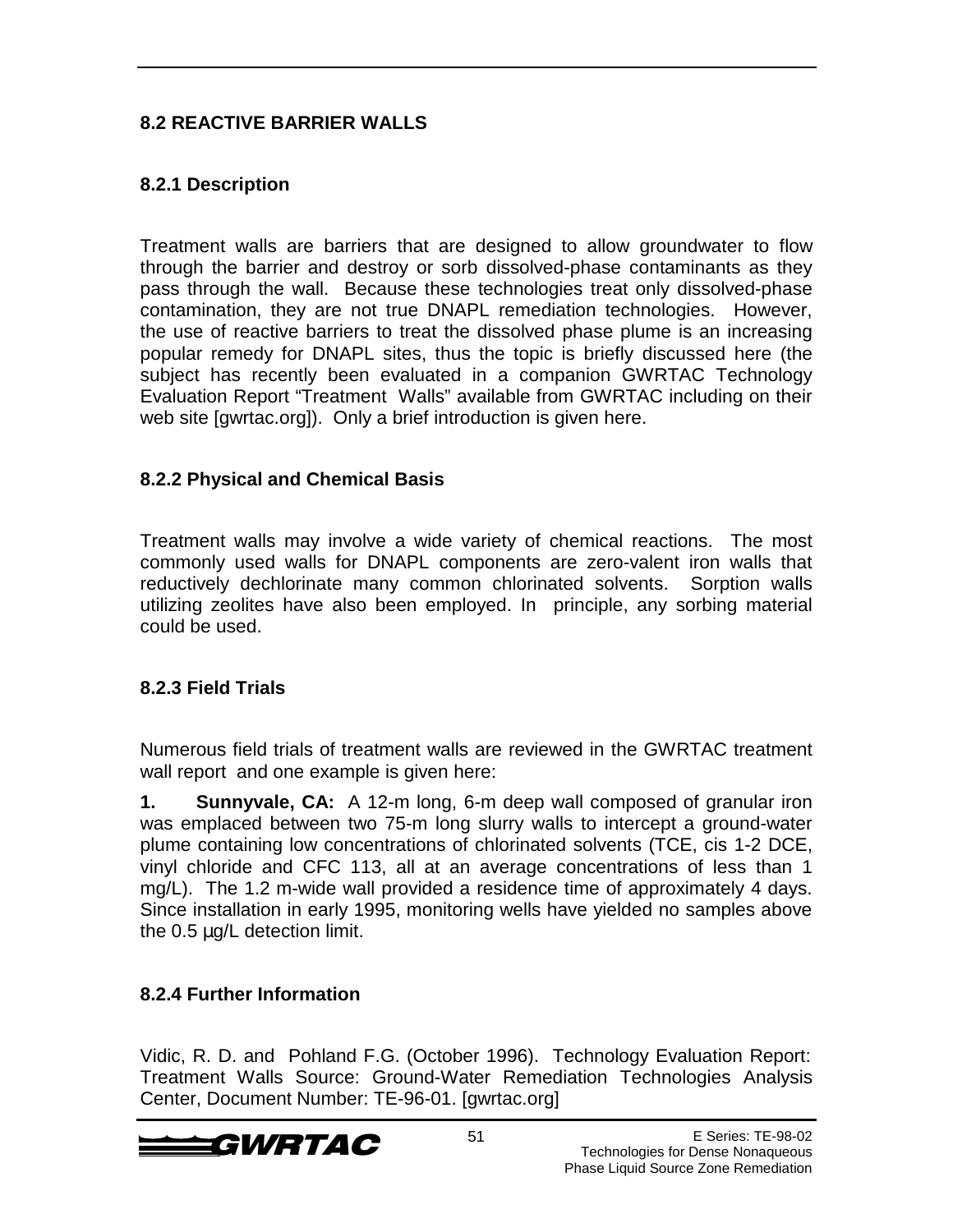A Citizen's Guide to Treatment Walls: EPA 542-F-96-016. [clu-in.com]

In situ Remediation Technology Status Report: Treatment Walls: EPA 542-K-94- 004, Describes field demonstrations or full-scale applications of in situ abiotic technologies for nonaqueous phase liquids and ground-water treatment. [cluin.com]

Morrison, S. and R. Spangler (March 1998 revision). In situ Remediation Technology Status Report: Research on Permeable Barriers, Source: Rust Geotech for the Remediation Technology Forum - Permeable Barrier Working Group, Remediation Technologies Development Forum. [gwrtac.org]

Proceedings of the International Containment Technology Conference, St. Petersburg, Florida, February 9 - 12, 1997., pp. 704-710, Florida State University, Tallahassee. A compilation of papers on current barrier wall research.

Rumer, R.R. and Mitchell, J.K. (1995) Assessment of Barrier Containment Technologies. NTIS, U.S. Dept. of Commerce, publication #PB96-180583.

#### **8.3 PUMP AND TREAT**

Pump and treat is the most widely employed technology at DNAPL-contaminated sites. Although it is now known that restoration of a DNAPL-contaminated aquifer by pump and treat may take decades to centuries (NRC, 1994), it can provide effective containment of the dissolved-phase plume. Pump and treat is thus the baseline technology to which emerging technologies will be compared. Pump and treat is effective at containment provided hydraulic control can be established. Numerical modeling is widely used to determine applicability and system design.

#### **8.3.1. Further Information**

Alternatives for Ground Water Cleanup, 1994, National Academy Press, [nas.edu]

Keely, J.F., 1989, Performance Evaluations of Pump-and-Treat Remediations, EPA/540/489/005.

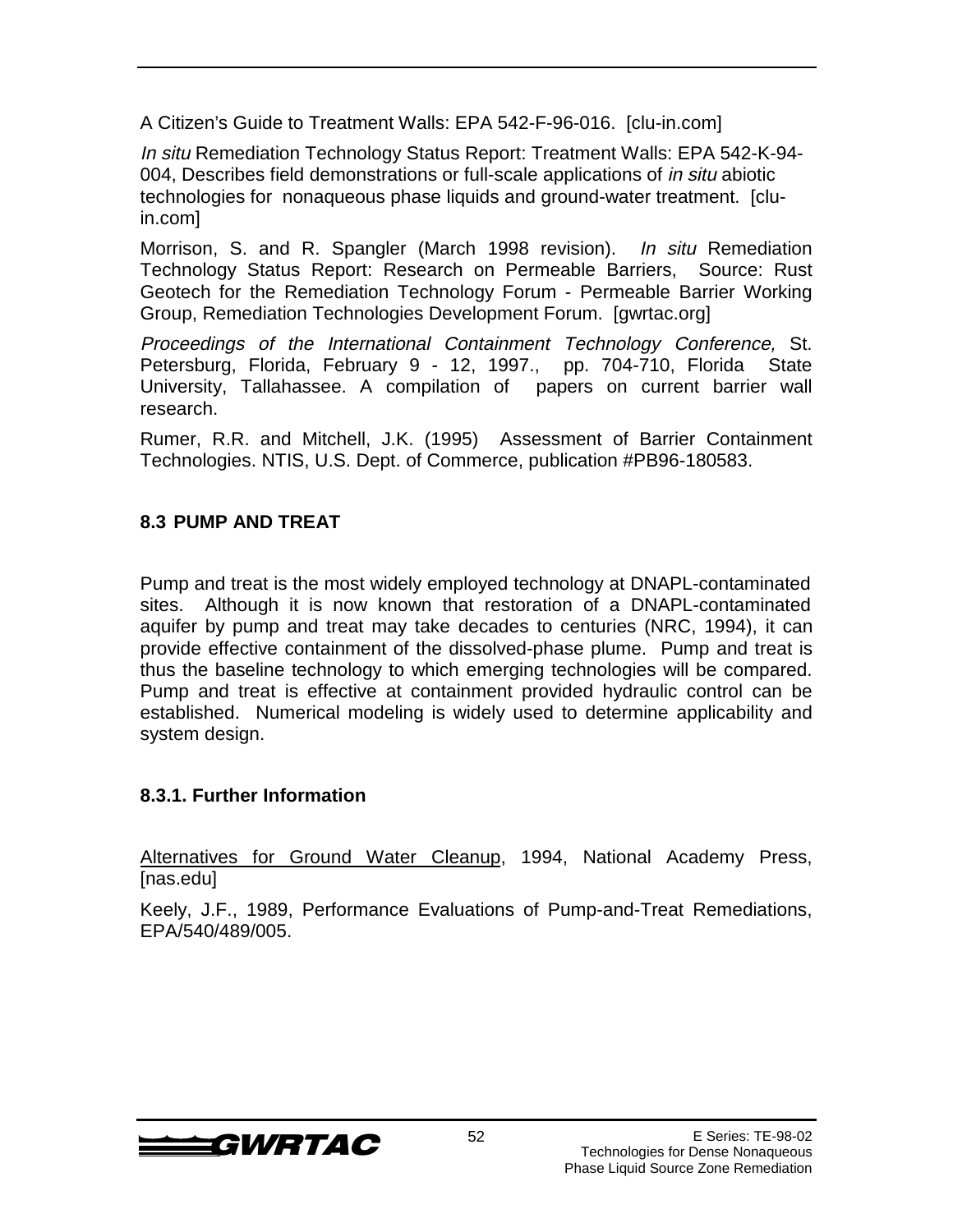### **9.0 CONCLUSIONS**

Several innovative technologies have shown the ability to rapidly remove mass from DNAPL source zones. Other technologies have demonstrated the ability to remediate dissolved-phase contamination. The demonstrated capabilities of the technologies include:

**Soil Vapor Extraction** has been effective at mass removal of volatile compounds from DNAPL in the vadose zone in homogeneous, permeable soils and, with addition of thermal processes, can be extended to semi-volatile compounds.

**Steam** has shown the ability to remediate in permeable soil in both the saturated and unsaturated zones. It may be combined with electrical heating when finergrained layers are present.

**Surfactants** have demonstrated the ability to nearly completely remove DNAPLs from permeably units under saturated conditions.

**Cosolvent Flooding** has shown similar potential for rapid removal of complex LNAPLs as surfactants, and should be equally applicable to DNAPLs.

**In Situ Oxidation** has proven to be effective at destruction for specific chlorinated DNAPL compounds in permeable, relatively homogeneous soils.

**Electrical Heating and Electrokinetics** have shown potential for remediation of DNAPL in low permeability units. Both must be accompanied by some form of contaminant retrieval/destruction. There is not yet adequate data to determine the effectiveness of electrokinetics for DNAPL source zones.

**Biodegradation** of both chlorinated compounds and PAHs as dissolved phase has been demonstrated. Degradation apparently takes place primarily in the dissolved phase, thus treatment of DNAPL source zones may require an extended time.

**In Situ Vitrification** has demonstrated the ability to vitrify soil and produce temperatures that should lead to the destruction/mobilization of DNAPL compounds. There is not sufficient data on applicability to DNAPL sites to provide a meaningful evaluation at this time.

**Reactive Barrier Walls** have shown great promise for treatment of chlorinated solvent dissolved phase plumes. They do not directly address the DNAPL source zone. Barrier walls, with or without reactive components, may, however, provide containment of the DNAPL source zone.

**Clean Up Goals -** Due to the lack of carefully controlled field tests at DNAPL sites, the ultimate level of clean up attainable for each technology has not yet been documented. Each of the technologies discussed in this report is based on well established chemical and physical principles; their performance under field conditions are thus more likely to be limited by the hydrogeologic conditions rather than by limitations of the processes themselves.

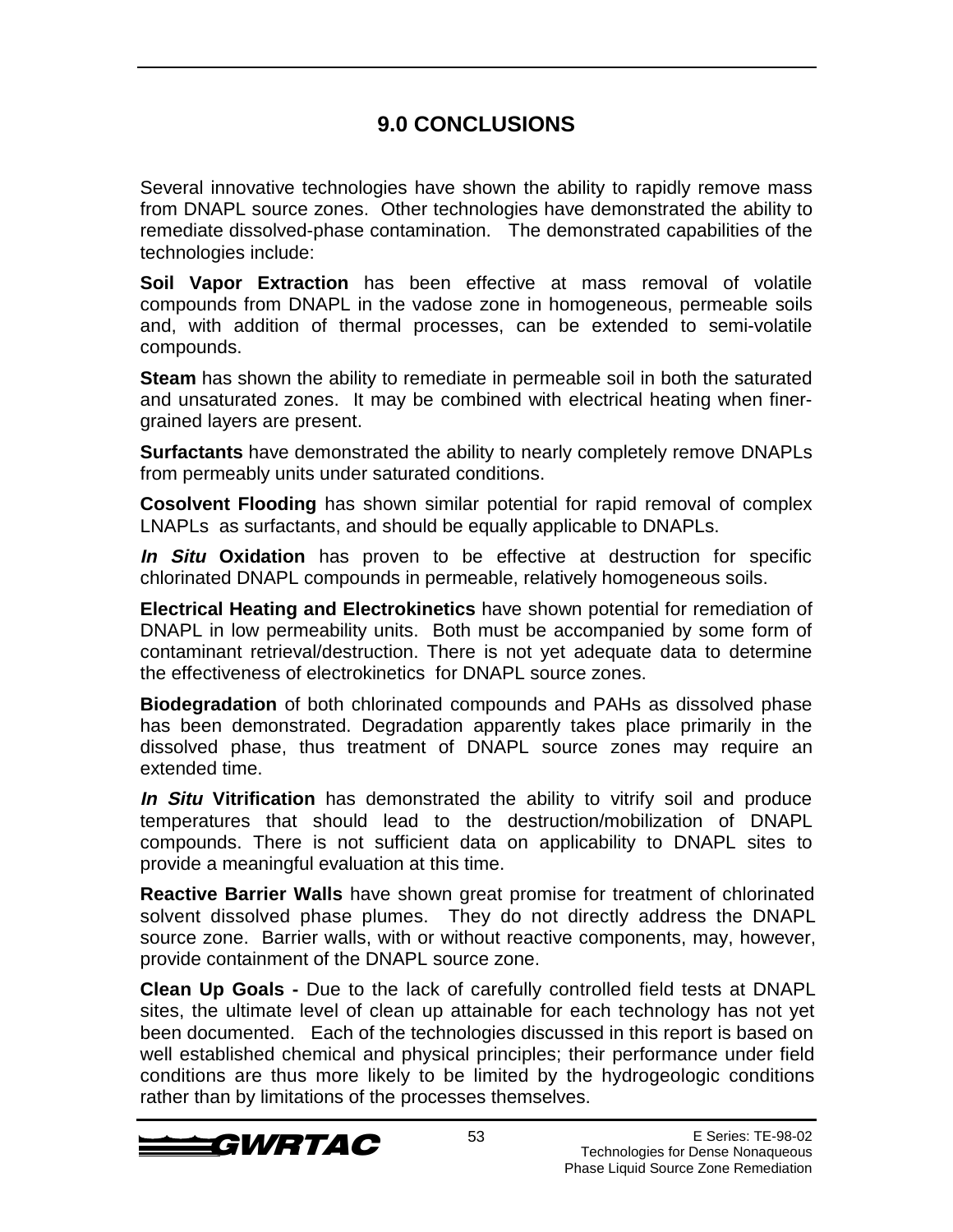**Metals and Radionuclides -** At many sites, contamination includes both DNAPL and metals or radionuclides (many radioactive contaminants are metals, but since regulations differ significantly for radioactive and nonradioactive contaminants, radioactive contaminants are classified separately). A few technologies, including electrokinetics and barrier walls have been applied to both organic and some inorganic contaminants. Those based on solubilization (surfactants and solvents), volatilization (steam, SVE, air sparging) or biodegradation will not be directly applicable to metals or radionuclides. A review of the applicability of the technologies to sites with a mix of organic and inorganic contaminants is beyond the scope of this report, since the applicability of a given technology depends upon the specific contaminants present. It is likely that such wastes may require treatment by more than one technology.

**Geological Heterogeneities** are the prime limitation for remediation. Variation in hydraulic conductivity within the contaminated zones results in two types of problems; regular lithologic variation produces channeling of flow, while inter-unit heterogeneity results in unequal access to the unit. Where some layers have higher conductivity than others, typical of layered sedimentary sequences, flow will preferentially occur in the higher conductivity units. Pumping of any fluids, whether it be vapor or liquid, will require a longer time in the lower conductivity units, resulting in much larger-than- necessary volumes being pumped through the high permeability units. Variations within a given unit, such as horizontal grain size variation, cause some areas to receive less flow than others within the same horizon. This may result in some zones getting little or no treatment if a fluid is pumped in or out of the zone. Heterogeneities also tend to produce more irregular DNAPL distribution and, hence, increase both the difficulty of characterization and of remediation. The degree of problems produced by heterogeneities can often be predicted if an accurate site assessment is performed.

Because an accurate characterization of the occurrence of DNAPLs is essential for design of a remediation system, and an accurate knowledge of geological heterogeneities is vital for evaluating the hydrogeological limits on remediation, a thorough site characterization is required for DNAPL sites. Once site assessment has provided the required site-specific data, the applicability of the technologies discussed in this report may be evaluated and the probable limitations of remediation estimated. Comparison can then be made to baseline technologies such as excavation and pump and treat.

**Cost Comparison** of technologies is not yet possible due to the very limited amount of data on most emerging technologies. There have been virtually no large-scale DNAPL source-zone remediation projects completed. Some technologies including soil vapor extraction and bioremediation have been widely implemented, but not for DNAPL remediation, thus while cost of installation may be estimated, the time and hence cost of operation is unknown. Other technologies including surfactants, solvent flooding and in situ oxidation have been implemented only in small-scale field trials, however the cost data cannot easily be scaled up due to the difficulty of separating research and development

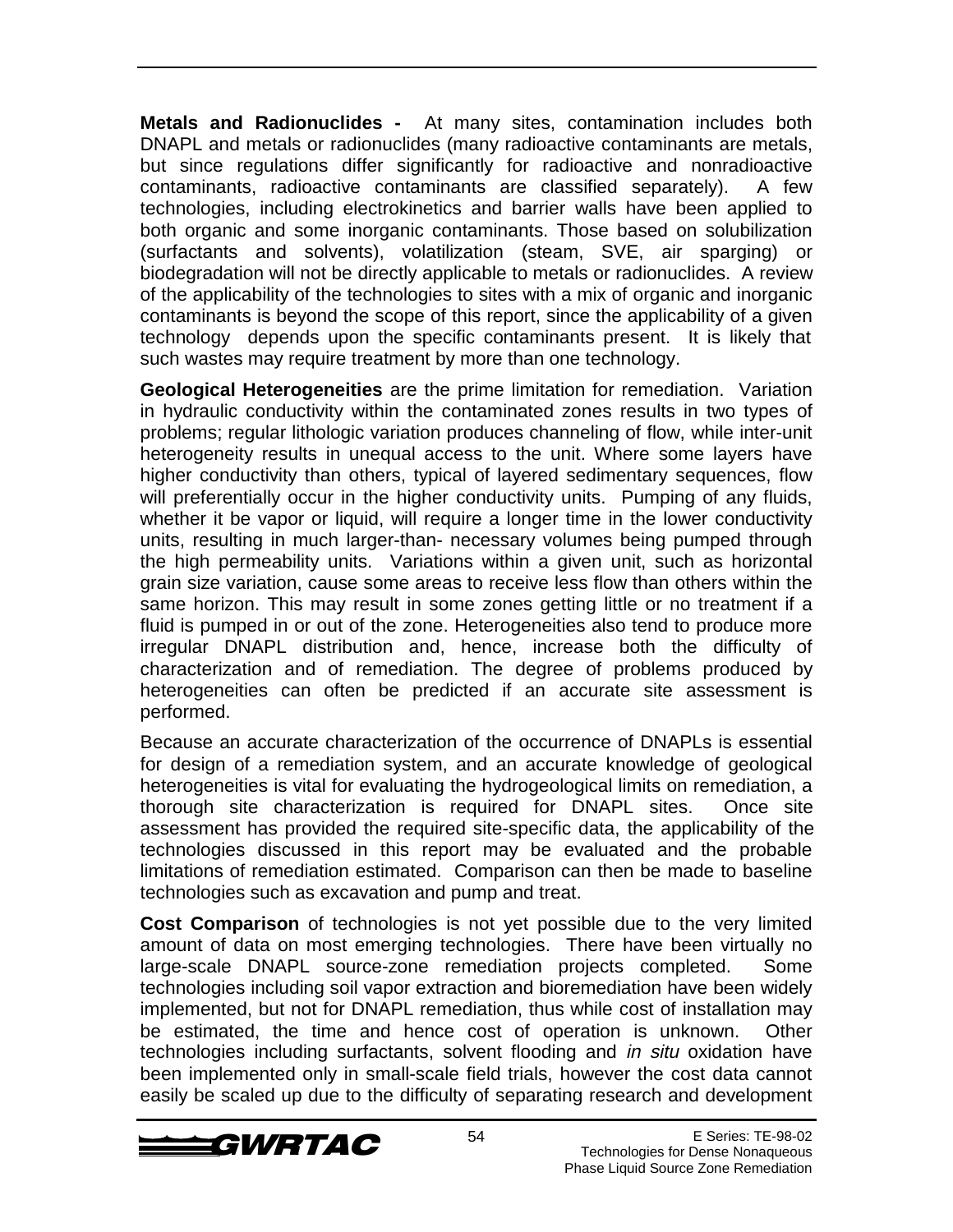costs from technology costs. Finally, the costs are highly site-dependent and because only a very few field trials have been completed for most emerging technologies, it is difficult to compare costs for technologies tested at different sites. Until cost estimates become available, potential vendors will have to be contacted for estimates for each site.

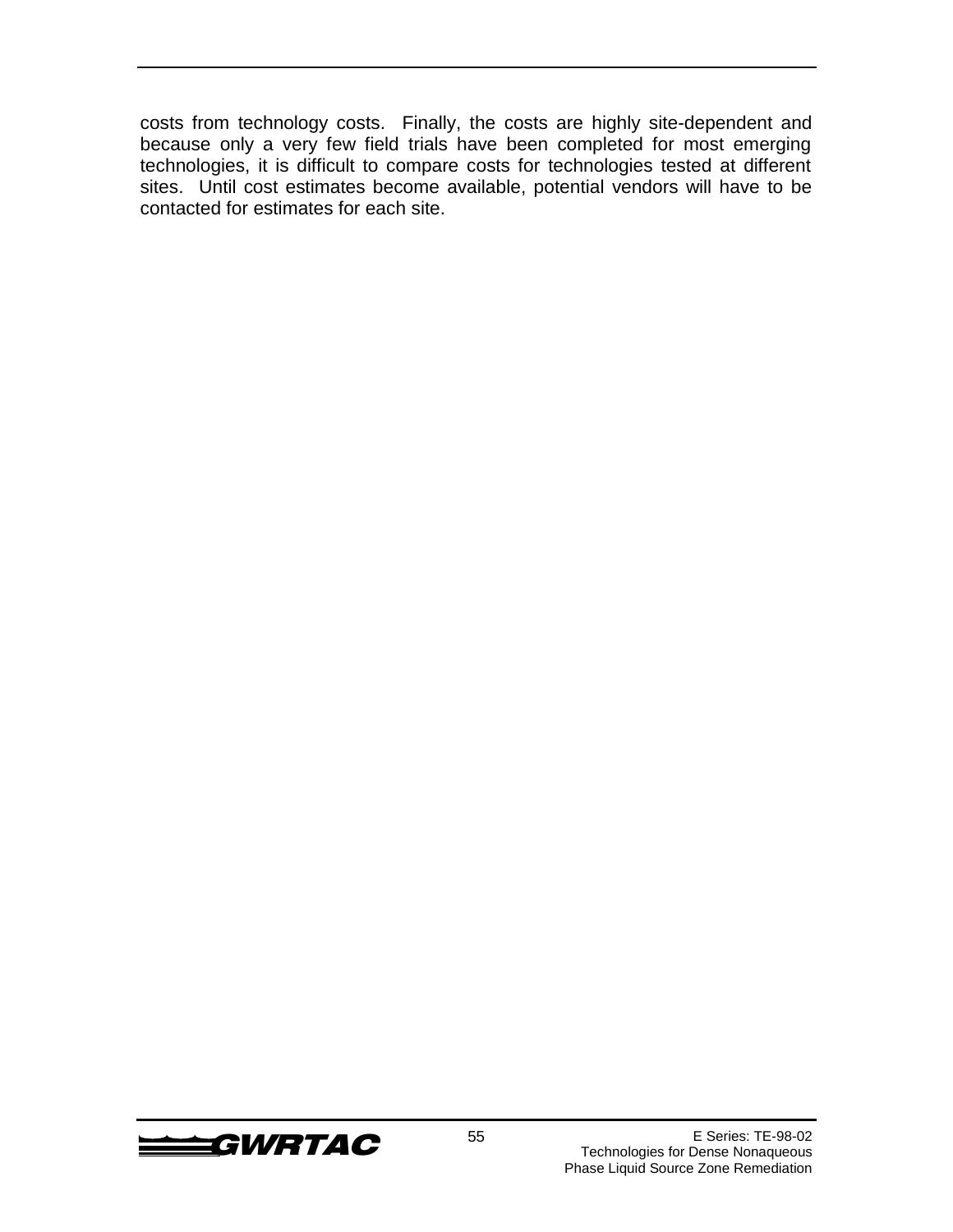### **10.0 REFERENCES**

AATDF (1998). Surfactants and Cosolvents for NAPL Remediation," Technical Practices Manual, Ann Arbor Press, Ann Arbor Press

Abriola, L. M., Pennell, K.D., Pope, G.A., Dekker, T.J., and Luning-Prak, D.J. (1995). "Impact of Surfactant Flushing on the Solubilization and Mobilization of Dense Nonaqueous-Phase Liquids." ACS Symposium 594, 10-23.

Acar, Y. B., Alshawabkeh, A. N., and Gale, R. J. (1993). "Fundamentals of Extracting Species from Soils by Electrokinetics." Waste Management, 13, 141- 151.

Acar, Y. B., Gale, R. J., Alshawabkeh, a. N., Marks, R. E., Puppala, S., Bricka, M., and Parker, R. (1995). "Electrokinetic remediation: Basics and technology status." Journal of Hazardous Materials, 40, 117-137.

Annable, M.D., Jawitz, J.W., Rao, P.S.C., Dai, D.P., Kim, H., and Wood, A.L. (1998). "Field Evaluation of Interfacial and Partitioning Tracers for Characterization of Effective NAPL-Water Contact Areas." Ground Water, 36(3), 495-502.

ASCE. "Non-Aqueous Phase Liquids (NAPLs) In Subsurface Environment: Assessment and Remediation." Procedings of the specialty conference held in conjunction with the ASCE National Convention, Washington, D.C.

Baran, J. R. J., Pope, G. A., Wade, W. H., Weerasoorlya, V., and Yapa, A. (1994). "Microemulsion formation with Chlorinated Hydrocarbons of Differing Polarity." Environmental Science and Technology, 28, No. 7, 1361-1365.

Brockman, F. J., W.Payne, Workman, D. J., Soong, A., Manley, S., and Hazen, T. C. (1995). "Effect of gaseous nitrogen and phosphorus injection on in situ bioremediation of a trichloroethylene-contaminated site." Journal of Hazardous Materials, 41, 287-298.

Brown, C. L., Delshad, M., Dwarakanath, V., R.E.Jackson, Londergan, J. T., Meinardus, H. W., McKinney, D. C., Oolman, T., Pope, G. A., and Wade, W. H. (1997). "A Successful Demonstration of Surfactant Flooding of an Alluvial Aquifer Contaminated with DNAPL." Submitted as a Research Communication to Environmental Science and Technology.

Brubaker, G. R., and Stroo, H. F. (1992). "In situ bioremediation of aquifers containing polyaromatic hydrocarbons." Journal of Hazardous MAterials, 32, 163- 177.

 $\triangleleft GWRTAC$  56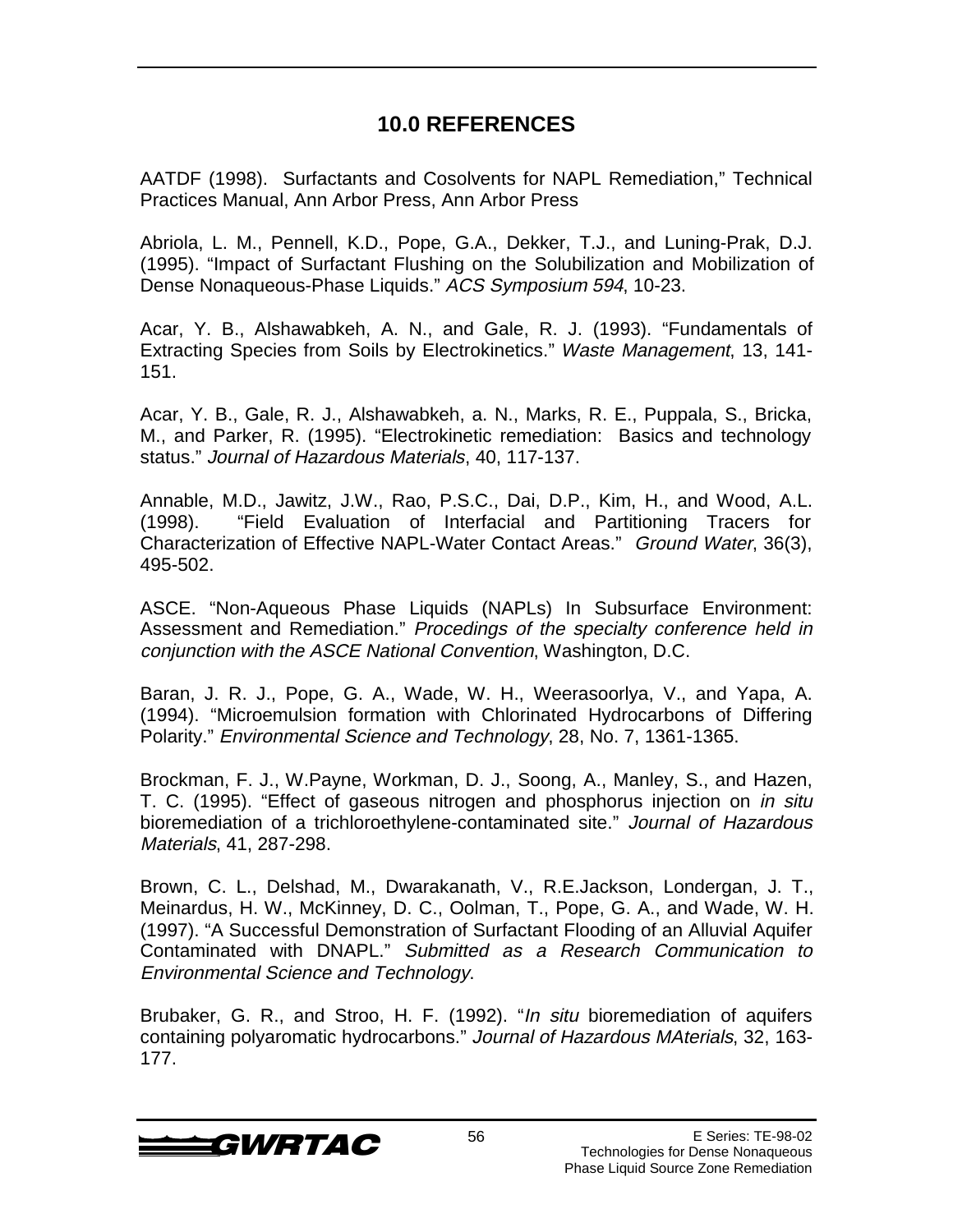Cabrera-Guzman, D., Swartzbaugh, J. T., and Weisman, A. W. (1990). "The Use of Electrokinetics for Hazardous Waste Site Remediation." Journal of Air and Waste Management Association, 40, 1670-1676.

Chapelle, F. H. (1993). Ground-Water Microbiology and Geochemistry, John Wiley and Sons Inc., New York.

Davis, E. L. (1997). "How Heat Can Enhance In-situ Soil and Aquifer Remediation: Important Chemical Properties and Guidance on Choosing the Appropriate Technique." EPA Ground Water Issue, EPA/540/S-97/502, 18.

DOE (April 1995). "Dynamic Underground Stripping, demonstrated at Lawerence Livermore National Laboratory Gasoline Spill Site: GSA, Livermore, CA", US DOE Office of Environmental Management and Office of Technology Development, Innovative Technology Summary Report [DOE.gov].

DOE (1996). In situ Vitrification, DOE EM Fact Sheet, www.ornl.gov/emef/facts/insitu.htm

Dragun, J. (1991). "Geochemistry and soil chemistry reactions occurring during in situ vitrification." Journal of Hazardous Materials, 26, 343-364.

Edelstein, W. A., Iben, I. E. T., Mueller, O. M., Uzgiris, E. E., Philipp, H. R., and Roemer, P. B. (1994). "Radiofrequency Ground Heating for Soil Remediation : Science and Engineering." Environmental Progress, 13(4), 247-252.

EPA. (1995). "Geosafe Corporation In situ Vitrification," Innovative Technology Evlauation Report, EPA/540/R-94/520, U.S. EPA Risk Reduction Engineering Laboratory, Cincinnati, OH.

EPA (April 1996). "Engineering Forum Issue Paper: Soil Vapor Extraction Implementation Experiences." EPA 540/F-95/030, US EPA Office of Solid Waste and Emergency Response.

EPA (April 1997). "Remediation Technologies Development Forum (RTDF) Update." EPA 542-F-97-005, U.S. EPA, Washington D.C.

EPA. (September 1997). "Ground Water Currents, Developments in innovative ground-water treatment." EPA 542-N-97-004, U.S. EPA, Washington D.C.

Fountain, J. C., Starr, R. C., Middleton, T., Beikirch, M., Taylor, C., and Hodge, D. (1996). "A Controlled Field Test of Surfactant-Enhanced Aquifer Remediation." Ground Water, 34(5), 910-916.

Freeze, G. A., Fountain, J. C., Pope, G. A., and Jackson, R. E. (1995). "Modeling the Surfactant-Enhanced Remediation of Perchloroethylene at the Borden Test

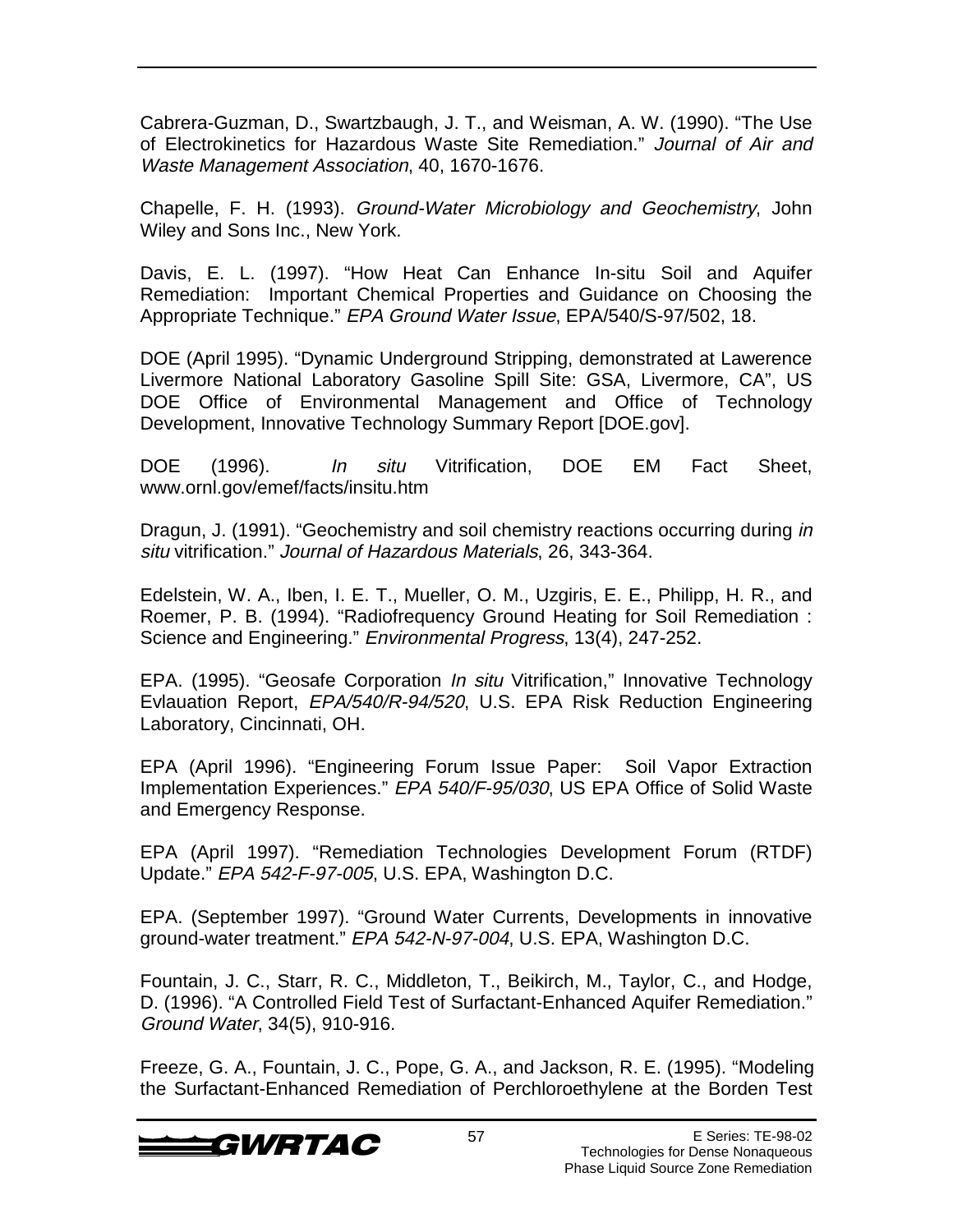Site Using UTCHEM Compositional Simulator." ACS Symposium Series #594: Surfactant-Enhanced Subsurface Remediation, D. A. Sabatini, R. C. Knox, and J. H. Harwell, eds., American Chemical Society, Washington, DC, 191-200.

Gates, D. D., and Siegrist, R. L. (1995). "In-situ Chemical Oxidation of Trichloroethylene Using Hydrogen Peroxide." Journal of Environmental Engineering, ASCE, 121(9), 639-644.

Hausenbuiller, R. L. (1985). Soil Science, Principles and Practices, Wm. C. Brown Publishers, Dubuque, Iowa.

Hopkins, G. D., Munakata, J., Semprini, L., and McCarty, P. L. (1993). "Trichloroethylene Concentration Effects on Pilot Field-Scale In-Situ Groundwater Bioremediation by Phenol-Oxidizing Microorganisms." Environmental Science and Technology, 27, 2542-2547.

Hunt, J. R., Sitar, N., and Udell, K. S. (1988). "Nonaqueous Phase Liquid Transport and Cleanup 1. Analysis of Mechanisms." Water Resources Research, 24(8), 1247-1258.

Jafvert, C. T. (1996). "Surfactants/Cosolvents." Technology Evaulation Report #TE-96-02, Ground-Water Remediation Technologies Analysis Center (GWRTAC), Pittsburgh, PA. [gwrtac.org]

Jawitz, J.W., Annable, M.D., Rao, P.S.C and Rhue, R.D. (1998). "Field Implementationof a Winsor Type I Surfactant/Alcohol Mixture for in Situ Solubilization of a Complex LNAPL as a Single-Phase Microemulsion." Environmental Science & Technology, 32(4), 523-530.

Jerome, Karen (September 1997). "In situ Oxidation Destruction of DNAPL" In: EPA Ground Water Currents, Developments in innovative ground-water treatment, EPA 542-N-97-004, Washington D.C.

Jin, M., Delshad, M., Dwarakanath, V., McKinney, D. C., Pope, G. A., Sepernoori, K., Tilburg, C. E., and Jackson, R. E. (1995). "Partitioning Tracer Test for Detection, Estimation, and Remediation Performance Assessment of Subsurface Nonaqueous Phase Liquids." Water Resources Research, 31(5), 1201-1211.

Johnson, R., Johnson, P., McWhorter, D., Hinchess, R., and Goodman, I. (1993). "An Overview of in situ Air Sparging." Ground Water Monitoring and Remediation (Fall 1993 Issue).

Johnson, P. C., Johnson, R. L., Neaville, C., Hansen, E. E., Stearns, S. M., and Dortch, I. J. (1997). "An Assessment of Conventional In situ Air Sparging Pilot

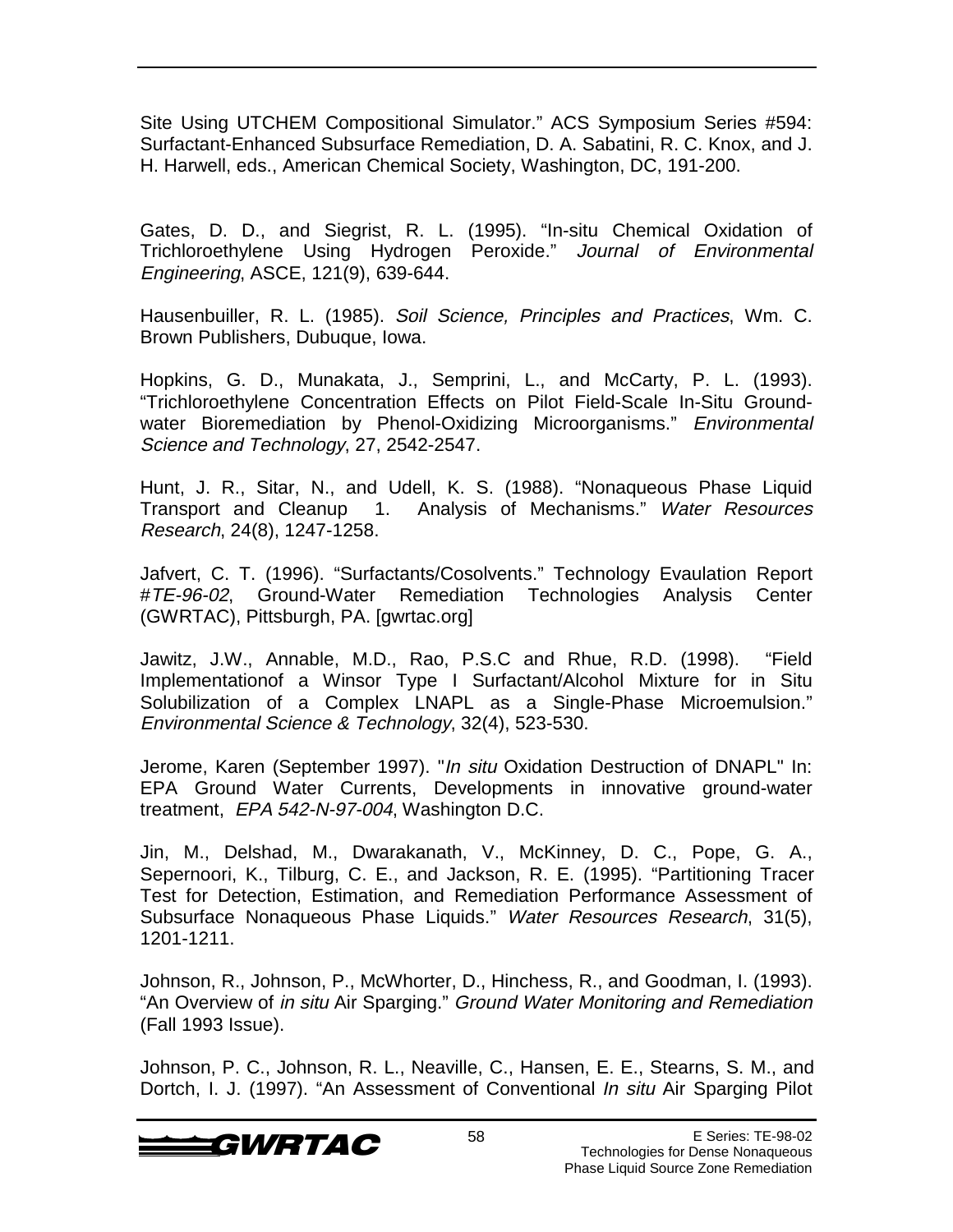Tests." Ground Water, 35(5), 765-774.

Lake, L. W. (1989). *Enhanced Oil Recovery*, Prentice Hall, New Jersey.

Lang, M. M., Roberts, P. V., and Semprini, L. (1997). "Model Simulations in Support of Field Scale Design and Operation of Bioremediation Based on Cometabolic Degradation." Ground Water, 35(4), 565-573.

Loehr, R. C., and Webster, M. T. (1996). "Performance of long-term, field-scale bioremediation processes." Journal of Hazardous Materials, 50, 105-128.

Lundegard, P. D., and LaBrecque, D. (1995). "Air sparging in a sandy aquifer (Florence, Oregon, U.S.A.): Actual and apparent radius of influence." Journal of Contaminant Hydrology, 19, 1-27.

Lunn, S. D., and Kueper, B. H. (1996). "Removal of DNAPL Pools Using Upward Gradient Ethanol Floods." Proceedings of NAPLs in The Subsurface Environment: Assessment and Remediation, American Society of Civil Engineers, Washington DC, 345-356.

Mackay, D. M., and Cherry, J. A. (1989). "Ground-water contamination: Pump and treat remediation." Environmental Science and Technology, v. 23(no. 6), pp. 630 636.

McCarty, Perry L., (September 1997). "Biodegradation of TCE through Toluene Injection" In: EPA Ground Water Currents, Developments in innovative groundwater treatment, EPA 542-N-97-004, Washington D.C.

McCarty, P. L., Goltz, M. N., Hopkins, G. D., Dolan, M. E., Allan, J. P., Kawakami, B. T. and Carrothers, T. J. (1998). "Full-Scale Evaluation of In Situ Cometabolic Degradation of Trichloroethylene in Groundwater through Toluene Injection." Environmental Science & Technology, 32(1), 88-100.

McCray, J. E., and Falta, R. W. (1996). "Defining the air sparging radius of influence for ground-water remediation." Journal of Contaminant Hydrology, 24, 25-52.

Mercer, J. W., and Cohen, R. M. (1990). "A Review of Immiscible Fluids in the Subsurface." Journal of Contaminant Hydrology, 6, pp. 107 163.

Miller, C. M., Valentine, R. L., Roehl, M. E., and Alvarez, P. J. J. (1996). "Chemical and Microbological Assessment of Pendimethalin-Contaminated Soil After Treatment With Fenton's Reagent." Water Resources, 30(11), 2579-2586.

Montgomery, J. H. (1991). Ground-water Chemicals Field Guide, Lewis Publishers, Chelsea, Michigan.

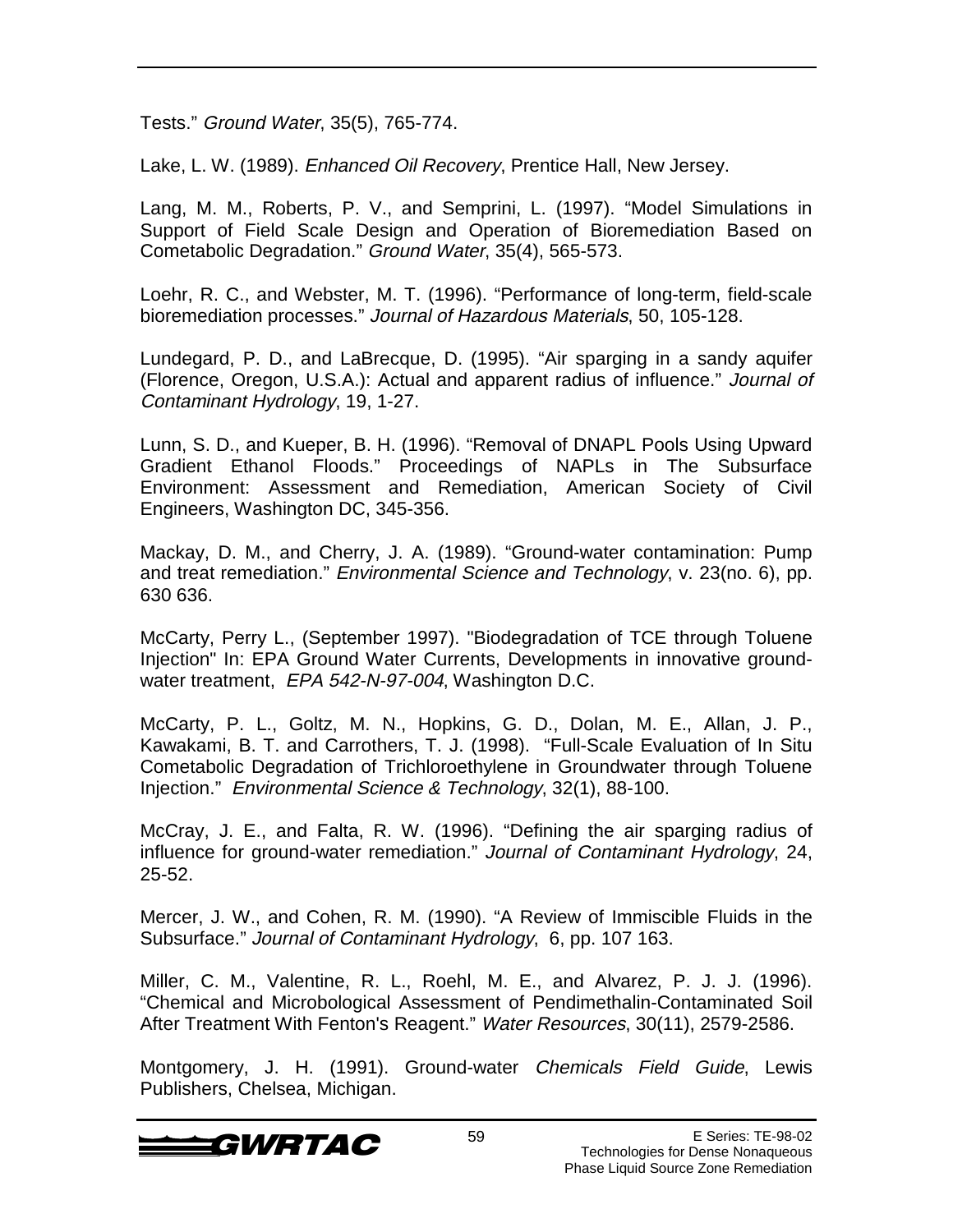McCarty, P. (1998). "Natural Attenuation." Proc. Advances in Innovative Groundwater Remediation Technologies, GWRTAC/EPA, San Francisco, May, 1998.

Mueller, J. G., Chapman, P. J., and Pritchard, P. H. (1989). "Creosote-Contaminated Sites." Environmental Science and Technology, 23(10), 1197- 1201.

NRC. (1993). In Situ Bioremediation, When Does it Work?, National Academy Press, Washington D.C. [nas.edu/nrclib.nsf]

NRC. (1994). Alternatives for Ground-water Cleanup, National Academy Press, Washington D.C. [nas.edu/nrclib.nsf]

NTIS (National Technical Information Service), Remediation Case Studies: Soil Vapor Extraction, PB95-182937. [clu-in.com]

Pankow, J. F., and Cherry, J. A. (1996). Dense Chlorinated Solvents and other DNAPLs in Ground-water, Waterloo Press., Portland.

Pardieck, D. L., Bouwer, E. J., and Stone, A. T. (1992). "Hydrogen peroxide use to increase oxidant capacity for in situ bioremediation of contaminated soils and aquifers : A review." Journal of Contaminant Hydrology, 9, 221-242.

Peters, C. A., and Luthy, R. G. (1993). "Coal Tar Dissolution in Water-Miscible Solvents: Experimental Evaluation." Environmental Science & Technology, 27, 2831-2343.

Pope, G. A., and Wade, W. H. (1995). "Lessons from Enhanced Oil Recovery Research For Surfactant Enhanced Aquifer Remediation." ACS Symposium Series, 594, 142-160.

Rao, P. S. C., Hornsby, A. G., Kilcrease, D. P., and Nkedi-Kizza, P. (1985). "Sorption and Transport of Hydrophobic Organic Chemicals in Aqueous and Mixed Solvent Systems: Model Development and Preliminary Evaluation." Journal of Environmental Quality, 14(3), 376-383.

Rao, P. S. C., Annable, M. D., Sillan, R. K., Dai, D., Hatfield, K., Grahm, W. D., Wood, A. L., Enfield, C. G. (1997). "Field –scale evaluation of in situ cosolvent flushing for enhanced aquifer remediation." Water Resources Research, 33(12), 2673-2686.

Roberts, P. V., Hopkins, G. D., Mackay, D. M., and Semprini, L. (1990). "A Field Evaluation of In-Situ Biodegradation of Chlorinated Ethenes: Part I, Methodology and Field Site Characterization." Ground Water, 28(4), 591-604.

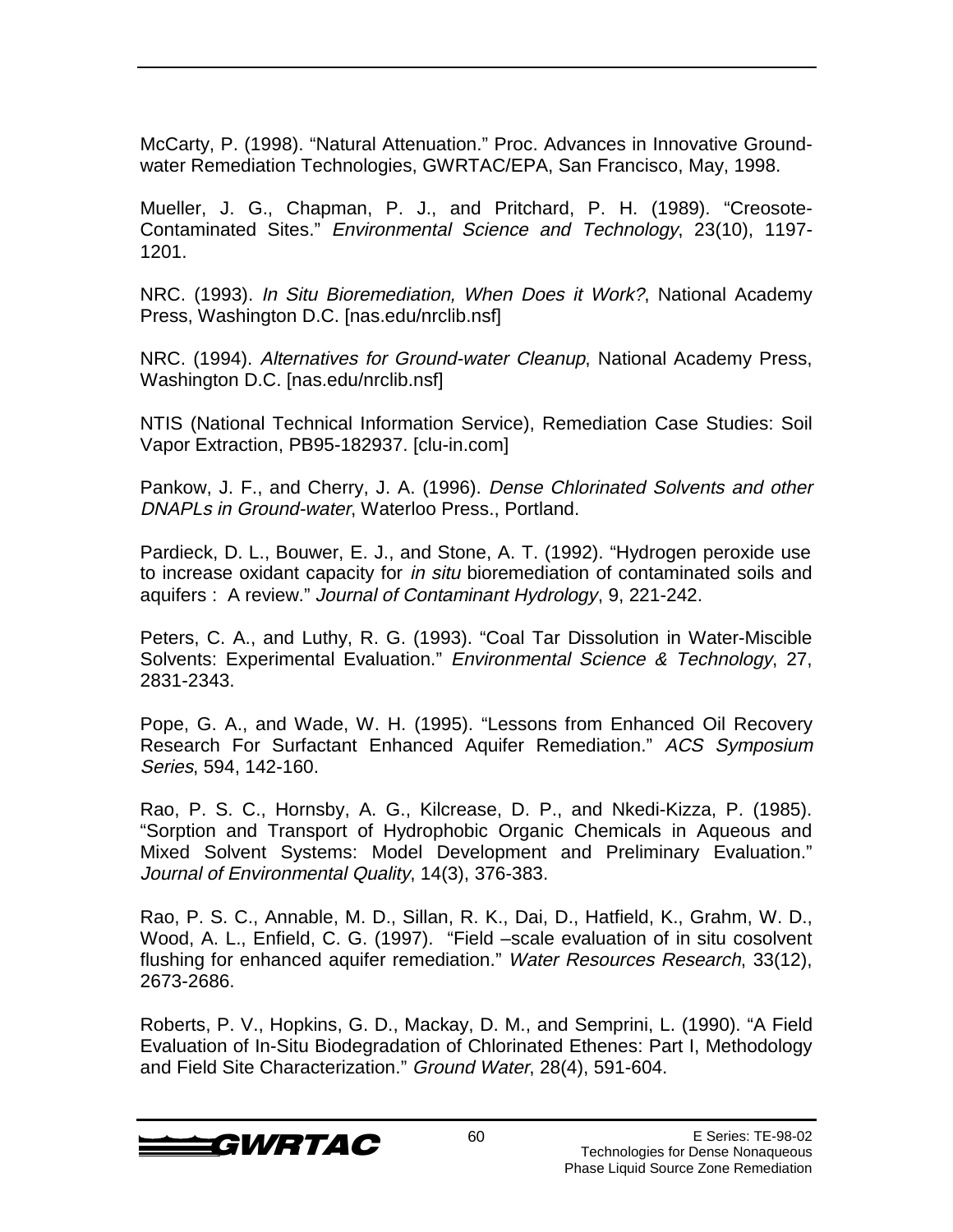Schnarr, M. J., Truax, C. T., Farquhar, G. J., Hood, E. D., Gonullu, T., and Stickney, B. (1997). "Experiments using potassium permanganate to remediate trichloroethylene and perchloroethylene DNAPLs." Journal of Contaminant Hydrology, in press (October 1997 Issue).

Schnarr, M., Truax, C., Farquar, G., Hood, E., Gonullu, T., and Stickney, B. (1998). "Laboratory and controlled field experiments using potassium permanganate to remediate trichloroethylene and perchloroethylene DNAPLs in porous media." Journal of Contaminant Hydrology, 29, 205-224.

Schwarzenbach, R. P., Gschwend, P. M., and Imboden, D. M. (1993). Environmental Organic Chemistry, John Wiley & Sons, Inc., New York.

Schwille, F. (1988). Dense Chlorinated solvents in Porous and Fractured Media, Model Experiments, Lewis Publishers, Chelsea, Michigan.

Semprini, L., Roberts, P. V., Hopkins, G. D., and McCarty, P. L. (1990). "A Field Evaluation of In-Situ Biodegradation of Chlorinated Ethenes: Part II, Results of Biostimulation and Biotransformation Experiments." Ground Water, 28(5), 715- 727.

Semprini, L., Hopkins, G. D., Roberts, P. V., and McCarty, P. L. (1992). "Pilot scale field studies of insitu bioremediation of chlorinated solvents." Journal of Hazardous Materials, 32, 145-162.

Shiau, B.-J., Rouse, J. D., Sabatini, D. A., and Harwell, J. H. (1995). "Surfactant Selection for Optimizing Surfactant-Enhanced Subsurface Remediation." ACS Symposium Series, 594, 65-79.

Staudinger, J., Roberts, P. V. and Hartley J. D. (1997). "A Simplified Approach for Preliminary Design and Process Performance Modeling of Soil Vapor Extraction Systems." Environmental Progress, 16(3), 215-227.

Udell, K.S. (1996). Heat and Mass Transfer in Clean up of Underground Toxic Wastes. In Tien C-L. Ed., Annual Review of Heat Transfer, 7,333-405.

Unger, A. J. A., Sudicky, E. A., and Forsyth, P. A. (1995). "Mechanisms controlling vacuum extraction coupled with air sparging for remediation of heterogeneous formations contaminated by dense nonaqueous phase liquids." Water Resources Research, 31(8), 1913-1925.

Webb, S. W., and Phelan, J. M. (1997). "Effect of soil layering on NAPL removal behavior in soil-heated vapor extraction." Journal of Contaminant Hydrology, 27, 285-308.

Widdowson, M. A., Haney, O. R., Reeves, H. W., Aelion, C. M., and Ray, R. P.